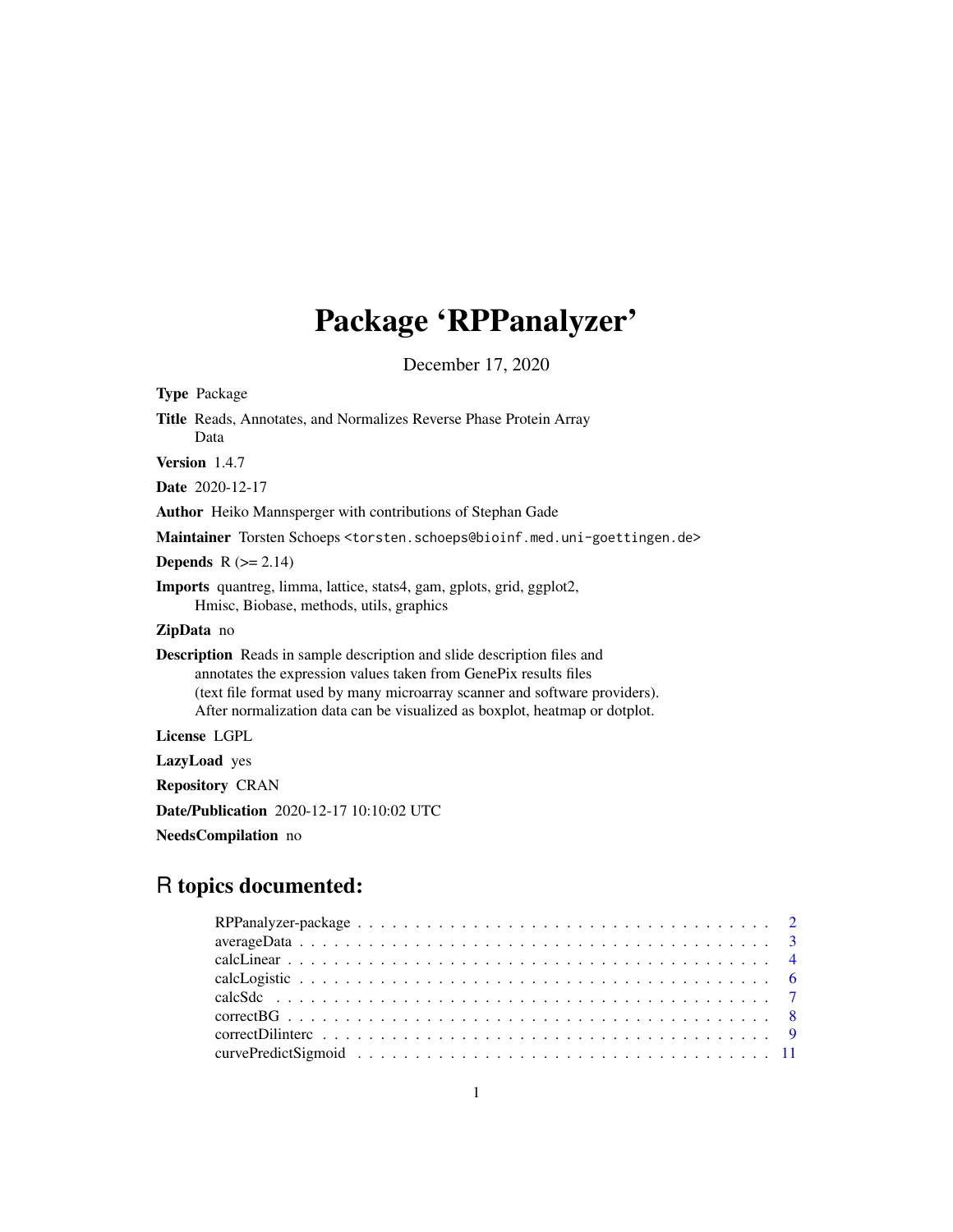<span id="page-1-0"></span>

| Index |                                                                                                                       | 44 |
|-------|-----------------------------------------------------------------------------------------------------------------------|----|
|       |                                                                                                                       | 43 |
|       | test.correlation                                                                                                      | 42 |
|       |                                                                                                                       | 41 |
|       |                                                                                                                       | 40 |
|       | $simpleBoxplot \dots \dots \dots \dots \dots \dots \dots \dots \dots \dots \dots \dots \dots \dots \dots \dots \dots$ | 39 |
|       |                                                                                                                       | 39 |
|       |                                                                                                                       | 38 |
|       |                                                                                                                       | 37 |
|       |                                                                                                                       | 36 |
|       |                                                                                                                       | 36 |
|       |                                                                                                                       | 35 |
|       |                                                                                                                       | 34 |
|       |                                                                                                                       | 33 |
|       |                                                                                                                       | 32 |
|       |                                                                                                                       | 31 |
|       |                                                                                                                       | 30 |
|       | read.Data                                                                                                             | 29 |
|       |                                                                                                                       | 27 |
|       |                                                                                                                       | 25 |
|       |                                                                                                                       | 24 |
|       |                                                                                                                       | 23 |
|       | $plotMeasurementsQC \dots \dots \dots \dots \dots \dots \dots \dots \dots \dots \dots \dots \dots \dots$              | 22 |
|       |                                                                                                                       | 21 |
|       |                                                                                                                       | 19 |
|       |                                                                                                                       | 18 |
|       |                                                                                                                       | 17 |
|       |                                                                                                                       | 16 |
|       |                                                                                                                       | 15 |
|       |                                                                                                                       | 14 |
|       | dataII                                                                                                                | 13 |
|       |                                                                                                                       | 12 |

RPPanalyzer-package *Read, annotate and normalize reverse phase protein array data and get a brief overview on the biological impact.*

### Description

The package reads pheno and feature data of an RPPA experiment from textfiles and annotates the expression values in genepix result files (gpr files). For background correction the backgroundcorrect funktion from the limma package is used. After normalization data can be plotted to check quality control or to get a first impression on the biological relevance of the data set.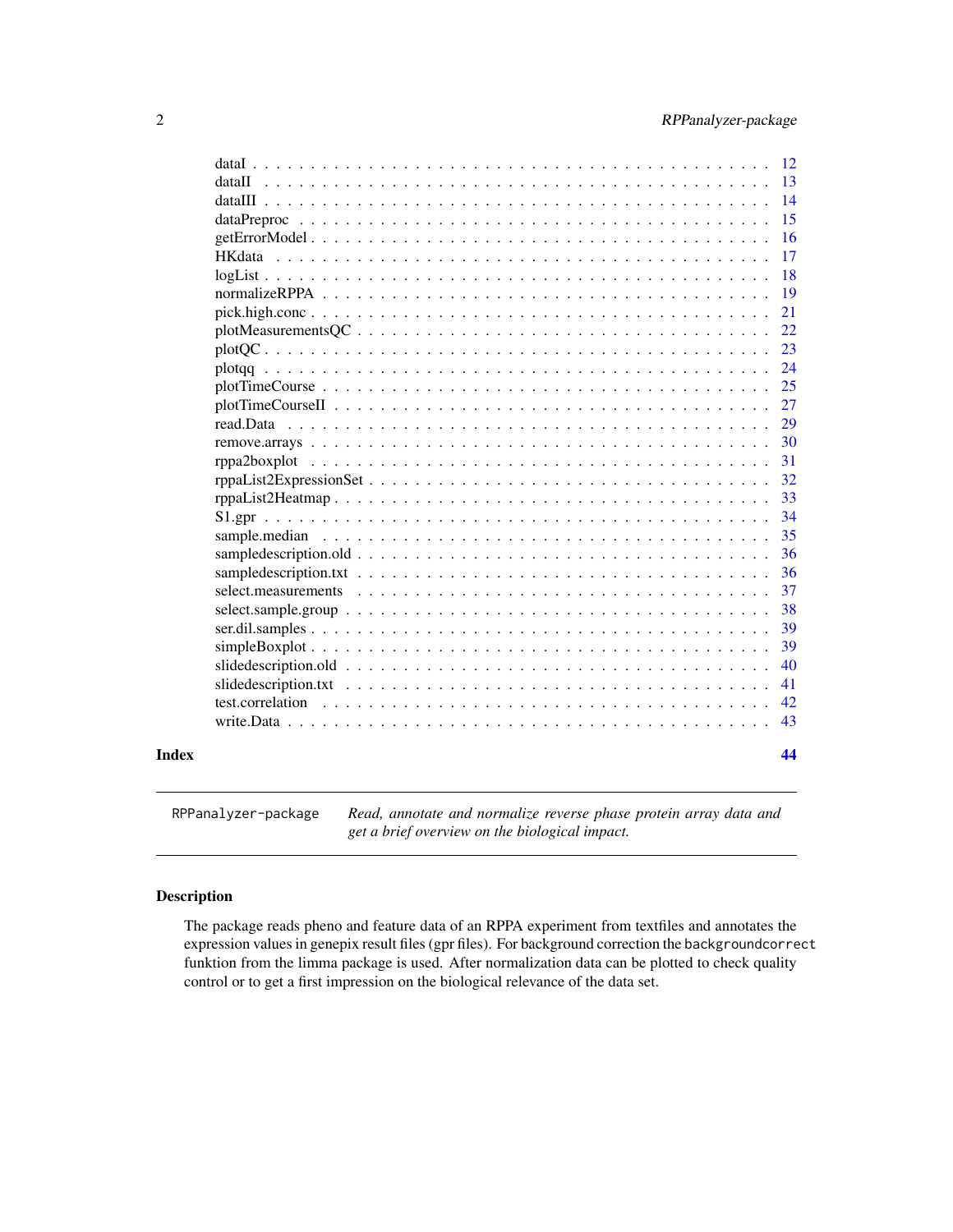### <span id="page-2-0"></span>averageData 3

### Details

| Package:  | RPPanalyzer |
|-----------|-------------|
| Type:     | Package     |
| Version:  | 1.0         |
| Date:     | 2009-11-11  |
| License:  | <b>LGPL</b> |
| LazyLoad: | yes         |

### Author(s)

Maintainer: Heiko Mannsperger <h.mannsperger@dkfz.de>

### Examples

## Not run: data(dataI)

bgcorrected <- correctBG(dataI) normalized <- normalizeRPPA(bgcorrected,method="proteinDye") aggregated <- sample.median(normalized)

## End(Not run)

averageData *Average biological replicates over different slides.*

### Description

The function assumes that each signal originates from an underlying true value which is scaled by a scaling factor depending on the slide and replicate. The method optimizes the scaling and truth parameters such that the distance between predicted and actual signals is minimized. There are aguments to specify what factors the scaling factors and truth parameters depend on.

### Usage

```
averageData(subsample, scaling = c("slide", "replicate"),
distinguish = c("cellline", "treatment"))
```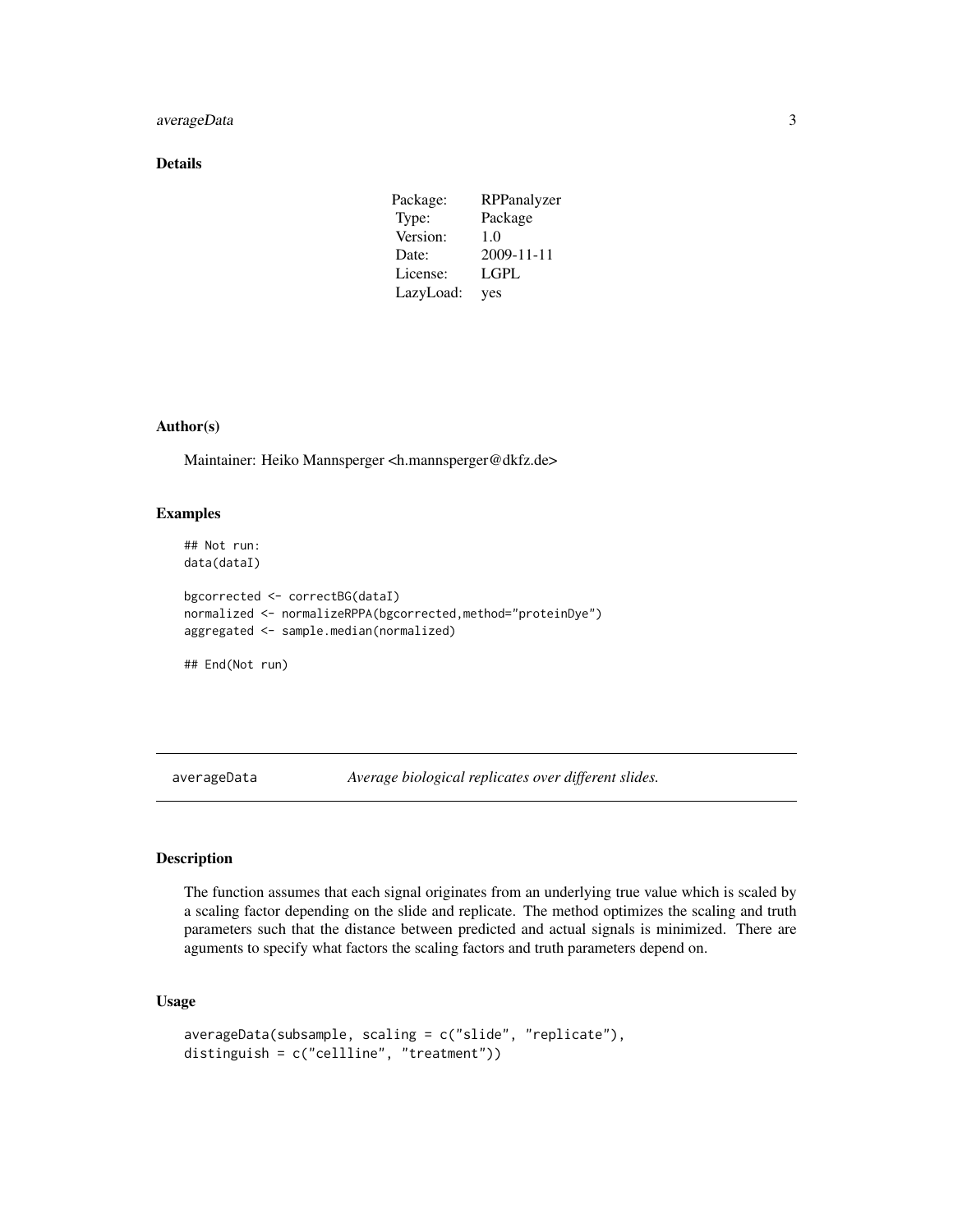#### <span id="page-3-0"></span>**Arguments**

| subsample   | data.frame with columns "slide" (factor, the slide names), "ab" (factor, the anti-<br>body/target names), "time" (numeric, the time points), "signal" (numeric, signal<br>values), "var0" (numeric, error parameter for the constant error), "varR" (nu-<br>meric, error parameter for the relative error). The data frame may contain fur-<br>ther columns that can then be used in the scaling and distinguish arguments.<br>The data frame is a standard output of getErrorModel. |
|-------------|--------------------------------------------------------------------------------------------------------------------------------------------------------------------------------------------------------------------------------------------------------------------------------------------------------------------------------------------------------------------------------------------------------------------------------------------------------------------------------------|
| scaling     | character. One scaling parameter ist estimated for each occurring combination<br>of the corresponding factors.                                                                                                                                                                                                                                                                                                                                                                       |
| distinguish | character. One truth parameter ist estimated for each occurring combination of<br>the factors "time", "ab" (antibody/target) and the factors in distinguish.                                                                                                                                                                                                                                                                                                                         |

#### Details

Averaging is based on the assumption that for each level of scaling there is an underlying "true" antibody time-course for each level of distinguish. The signals of different scaling levels are assumed to differ by a scaling factor. Both, antibody time-course values and scaling parameters are estimated simulatenously by generalized least squares estimation:

$$
GRSS = \sum_{i,j} (s_i S_{ij} - y_j/s_i)^2 / (\sigma_{ij,0}^2 + (y_j/s_i)^2 \sigma_{ij,R}^2)
$$

where  $i, j$  correspond to the levels of  $c("time", "ab", \text{distinguish})$  and the levels of scaling.

#### Value

data.frame with columns "time", "ab", "signal" (the truth parameters returned by nls), "sigma" (the standard error of the truth parameter returned by nls), "connection" (integer, signals can only be compared on the same scale if they agree in "ab", and "connection") and one column for each entry of distinguish.

#### Author(s)

Daniel Kaschek, Physikalisches Institut, Uni Freiburg. Email: daniel.kaschek@physik.uni-freiburg.de

| calcLinear | Calculates sample concentrations using linear model fit |  |
|------------|---------------------------------------------------------|--|
|------------|---------------------------------------------------------|--|

#### Description

calculates sample concentrations of a RPPA data set, using parameter of a linear model fitted to the dilution series.

#### Usage

```
calcLinear(x, sample.id = c("sample", "sample.n"), dilution = "dilution"
, method = "quantreg", plot = F, detectionLimit = T)
```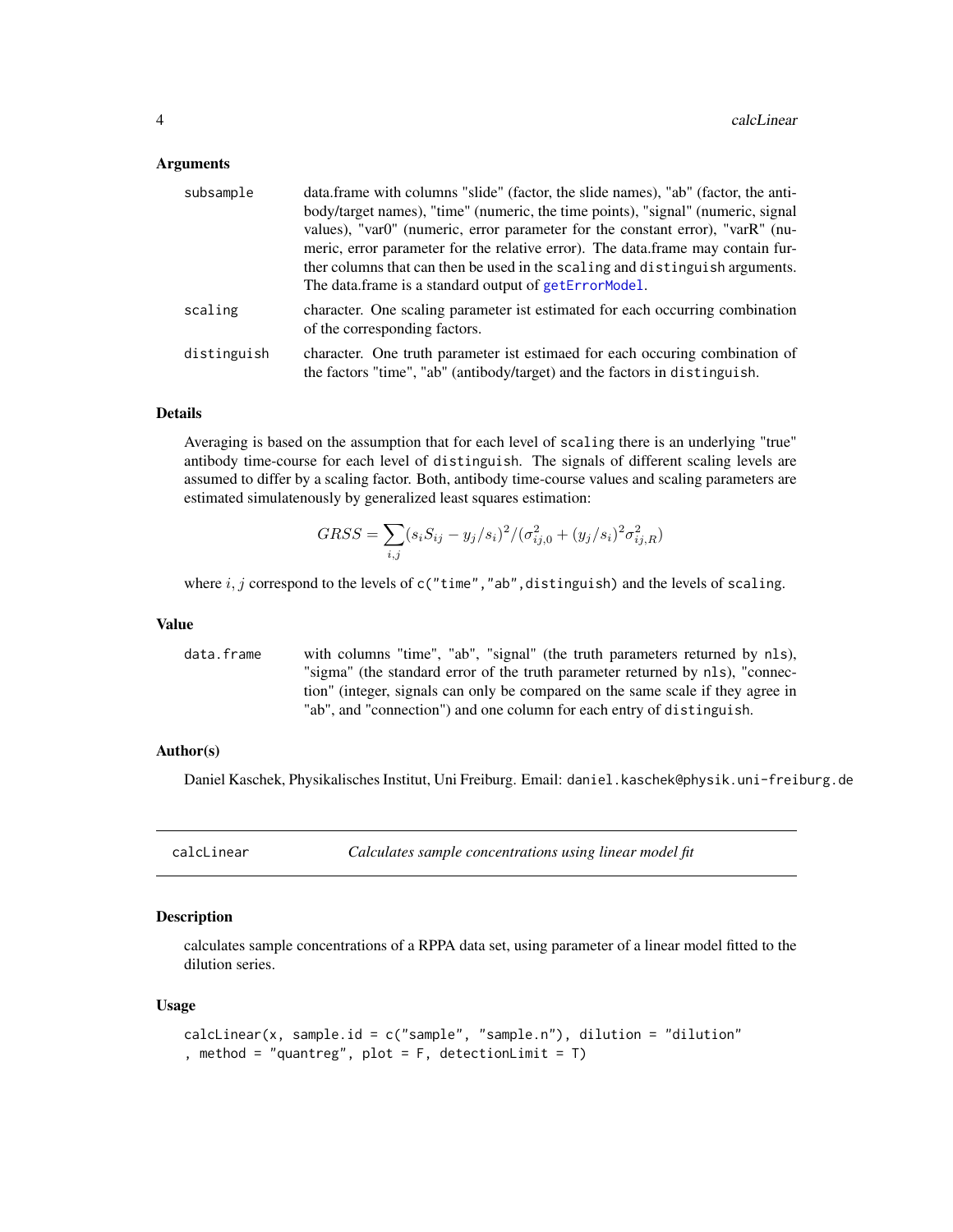#### calcLinear 5

### Arguments

| $\times$  | List containing background corrected RPPA data set                                                                                                   |
|-----------|------------------------------------------------------------------------------------------------------------------------------------------------------|
| sample.id | character vector refering to column names from which samples can be separated                                                                        |
| dilution  | column name from the column in feature data that describes the dilution steps<br>of each sample                                                      |
| method    | character string describing the method used for the linear fit                                                                                       |
| plot      | logical. If true dilution curves are plotted                                                                                                         |
|           | detection Limit logical. If true model is fitted on dilution steps above the detection limit. If false,<br>all data points are used to fit the model |

### Value

| expression        | matrix with protein expression data |  |
|-------------------|-------------------------------------|--|
| dummy             | matrix with protein expression data |  |
| arraydescription  |                                     |  |
|                   | data frame with feature data        |  |
| sampledescription |                                     |  |
|                   | data frame with pheno data          |  |

### Note

for calculation of serial diluted samples only

### Author(s)

Heiko Mannsperger <h.mannsperger@dkfz.de>,Stephan Gade <s.gade@dkfz.de>

### Examples

```
## Not run:
library(RPPanalyzer)
data(ser.dil.samples)
```

```
predicted.data <- calcLinear(ser.dil.samples,sample.id=c("sample","sample.n"),
dilution="dilution")
```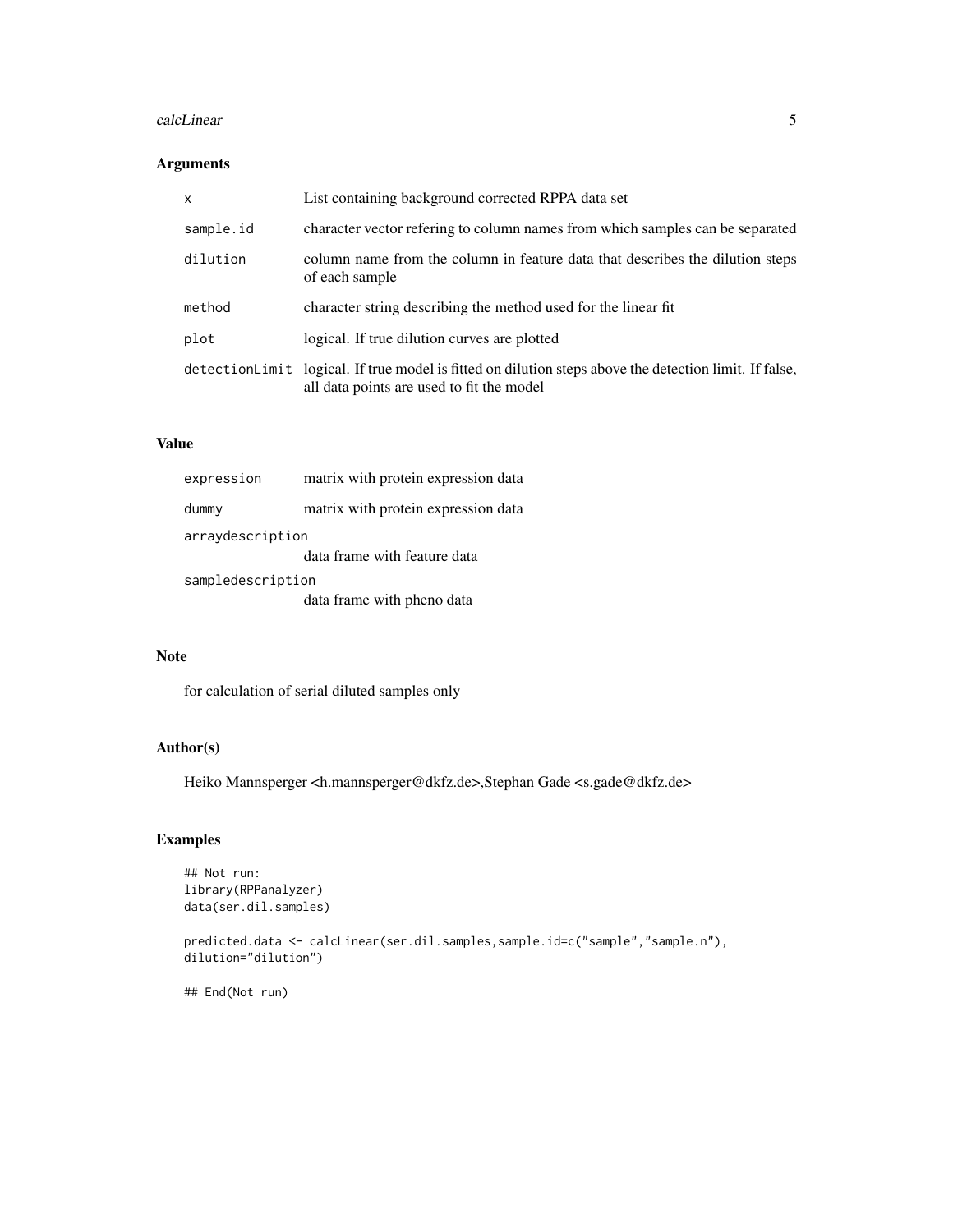<span id="page-5-0"></span>

Calculates sample concentrations of a RPPA data set, as wrapper for curveFitSigmoid.

#### Usage

```
calcLogistic(x, sample.id = c("sample", "sample.n"), dilution = "dilution",
xVal = NULL, plot = F, detectionLimit = F)
```
### Arguments

| $\mathsf{x}$ | x List containing RPPA data set                                                                                                                      |
|--------------|------------------------------------------------------------------------------------------------------------------------------------------------------|
| sample.id    | character vector refering to column names from which samples can be separated                                                                        |
| dilution     | column name from the column in feature data that describes the dilution steps<br>of each sample                                                      |
| xVal         | defines the dilution value for which the concentration is calulated. If null the<br>highest dilution value is used                                   |
| plot         | logical. If true dilution curves are plotted                                                                                                         |
|              | detection Limit logical. If true model is fitted on dilution steps above the detection limit. If false,<br>all data points are used to fit the model |

### Value

| expression        | matrix with protein expression data |
|-------------------|-------------------------------------|
| dummy             | matrix with protein expression data |
| arraydescription  |                                     |
|                   | data frame with feature data        |
| sampledescription |                                     |
|                   | data frame with pheno data          |

#### Author(s)

Heiko Mannsperger <h.mannsperger@dkfz.de>, Stephan Gade <s.gade@dkfz.de>

### Examples

```
## Not run:
library(RPPanalyzer)
data(ser.dil.samples)
```

```
predicted.data <- calcLogistic(ser.dil.samples, sample.id=c("sample","sample.n"),
dilution="dilution")
```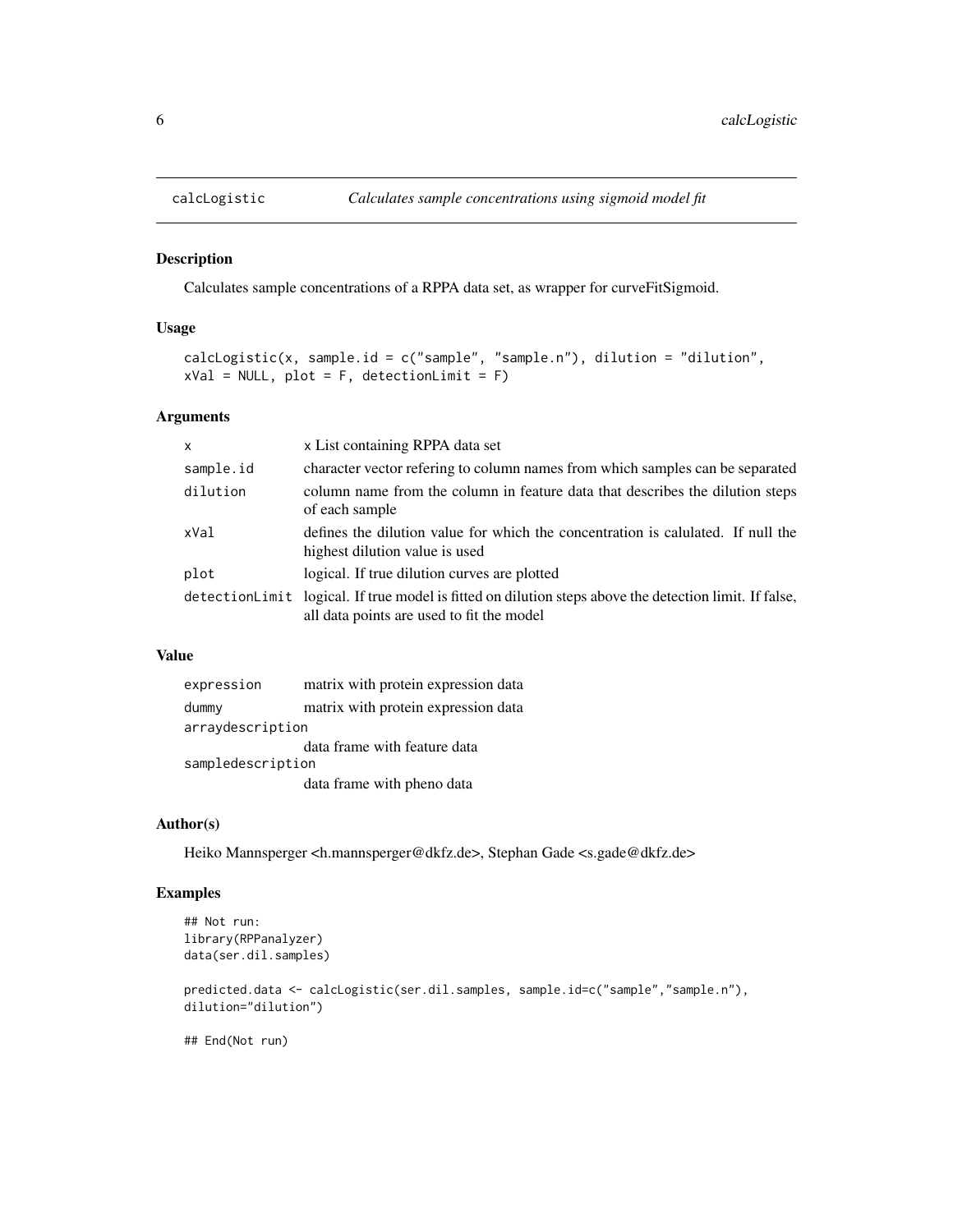<span id="page-6-0"></span>

Calculates the protein concentration of a serial diluted sample stored in an RPPA data list using the serial dilution curve algorithm published by Zhang et.al, Bioinformatics 2009.

### Usage

```
calcSdc(x,sample.id=c("sample","sample.n"),
sel=c("measurement","control"), dilution="dilution",
D0=2,sensible.min=5, sensible.max=1.e9,minimal.err=5,
plot=T, r=1.2)
```
#### Arguments

| x            | RPPA data list with replicates aggregated with median                                                                                                                                            |  |
|--------------|--------------------------------------------------------------------------------------------------------------------------------------------------------------------------------------------------|--|
| sample.id    | Attributes to identify the samples                                                                                                                                                               |  |
| sel          | The sample type that should be calculated. Has to be "measurements", "control",<br>"neg_control", or "blank".                                                                                    |  |
| dilution     | Name of the column in the feature data matrix describing the dilution steps of<br>the samples.                                                                                                   |  |
| D0           | Dilution factor.                                                                                                                                                                                 |  |
| sensible.min | Signals below this value are marked as undetected                                                                                                                                                |  |
| sensible.max | Signals above the value are marked as saturated                                                                                                                                                  |  |
| minimal.err  | Minimal valid estimate for the background noise                                                                                                                                                  |  |
| plot         | Logical. If true, model fits are plotted                                                                                                                                                         |  |
| r            | Constant factor used to determine the confidence interval for the saturation limit<br>\$M\$ and the background noise \$a\$, shoul be \$>1\$. Can be lower if accuracy of<br>signals is improved. |  |

#### Details

The method of Zhang et. al doesn't fit the dose response curve but a derive model describing the functional relationship between the signals of two consecutive dilution steps. Since this new model does not contain the protein concentration anymore all spots of one array can be used for the fit, allowing a much more robust estimation of the underlying paramters.

#### Value

expression matrix with expression values error matrix with error values arraydescription data frame with feature data sampledescription data frame with pheno data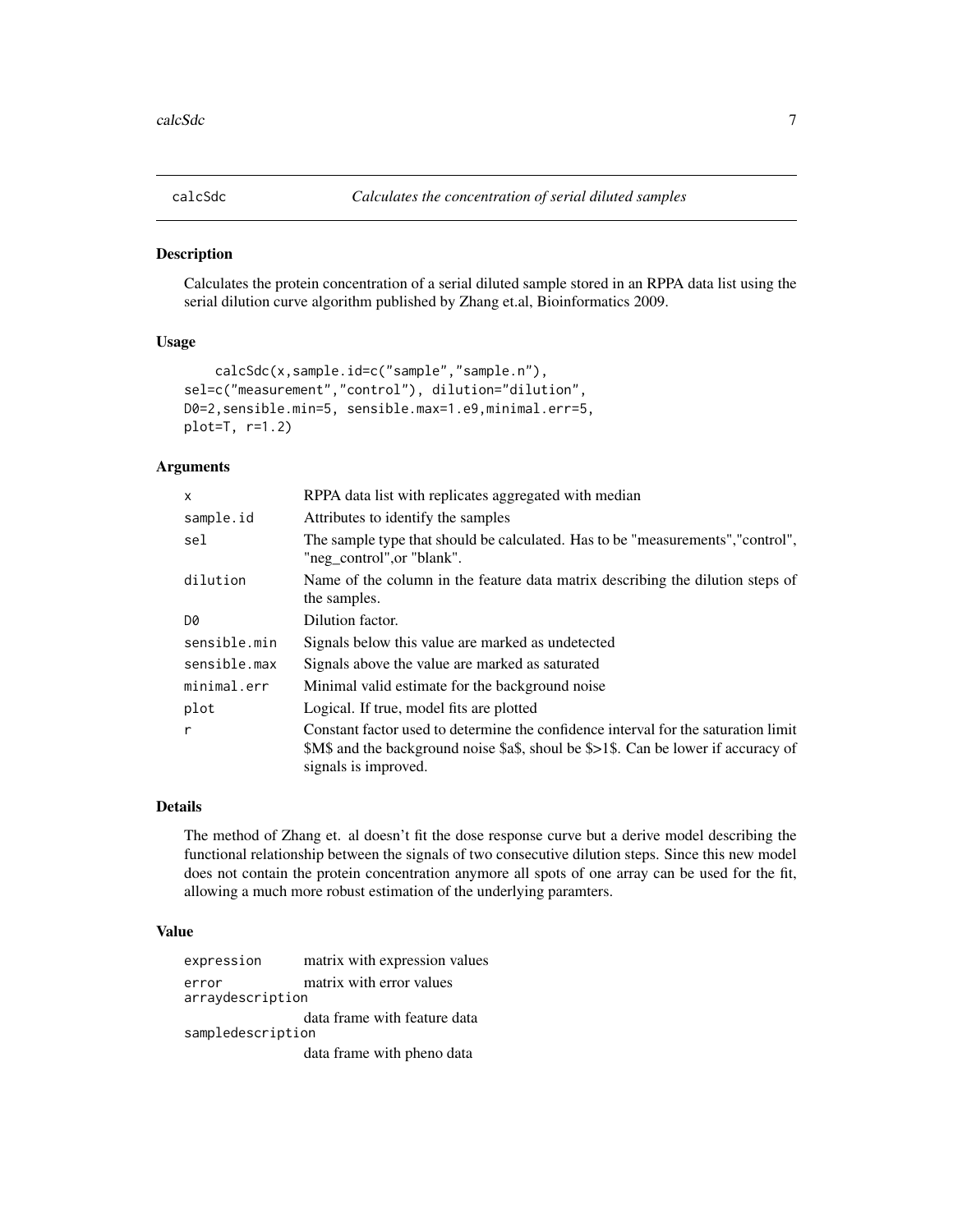#### <span id="page-7-0"></span>Author(s)

Heiko Mannsperger <h.mannsperger@dkfz.de>, Stephan Gade <s.gade@dkfz.de>

### References

Zhang et. al, Bioinformatics 2009,Serial dilution curve: a new method for analysis of reverse phase protein array data

### Examples

```
## Not run:
   library(RPPanalyzer)
   data(ser.dil.samples)
   ser.dil_median <- sample.median(ser.dil.samples)
  predicted.data <- calcSdc(ser.dil_median,D0=2,sel=c("measurement"), dilution="dilution")
```
## End(Not run)

```
correctBG Corrects for background in an RPPA data set
```
### Description

Corrects for background in an RPPA data set using different algorithms (e.g. from the limma package) avoiding negative values

#### Usage

correctBG(x, method = "normexp")

### Arguments

|        | List with RPPA data set                                                 |
|--------|-------------------------------------------------------------------------|
| method | any method from the function background Correct and addmin which adds a |
|        | fix number to each value to avoid negative values                       |

### Details

This function is a wrapper for the [backgroundCorrect](#page-0-0) function of the limma package. As additional method "addmin" is implemented.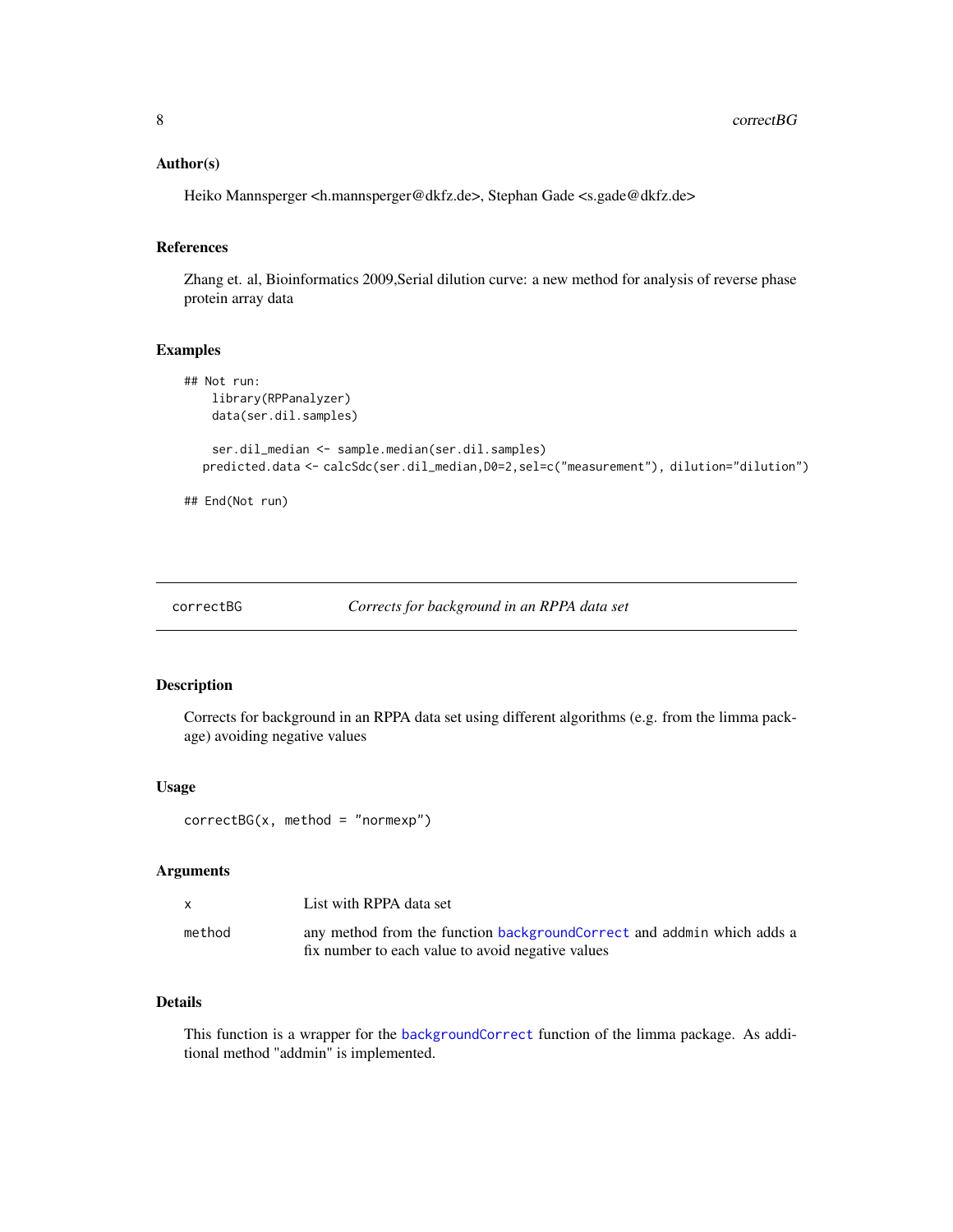### <span id="page-8-0"></span>correctDilinterc 9

#### Value

| expression        | matrix with background corrected expression data |  |
|-------------------|--------------------------------------------------|--|
| background        | matrix with background data                      |  |
| arraydescription  |                                                  |  |
|                   | data frame with feature data                     |  |
| sampledescription |                                                  |  |
|                   | data frame with pheno data                       |  |

### Author(s)

Heiko Mannsperger <h.mannsperger@dkfz.de>, Stephan Gade <s.gade@dkfz.de>

#### References

Ritchie, ME, Silver, J, Oshlack, A, Holmes, M, Diyagama, D, Holloway, A, and Smyth, GK (2007). A comparison of background correction methods for two-colour microarrays. Bioinformatics 23, 2700-2707.

#### See Also

For detailed information about the background correction methods see: [backgroundCorrect](#page-0-0),

#### Examples

```
## Not run:
library(RPPanalyzer)
data(dataI)
dataBGcorrected <- correctBG(dataI,method="normexp")
## End(Not run)
```
<span id="page-8-1"></span>correctDilinterc *Dilution series intersect correction*

### Description

Consists of 3 functions: getIntercepts(), analyzeIntercepts() and getSignals(). The first one derives intercepts of dilution series in dependence of dilSeriesID (column in sampledescription.txt) and slide/pad/incubationRun/spottingRun number (colnames of arraydescription). A smoothing spline is used to extrapolate to 0. Nonparametric bootstrap is used to estimate uncertainty of the intercept estimate. The second function is used in the last one and does Analysis of Variances for nested models. The last one updates the original timeseries signal to (foreground expression intercept).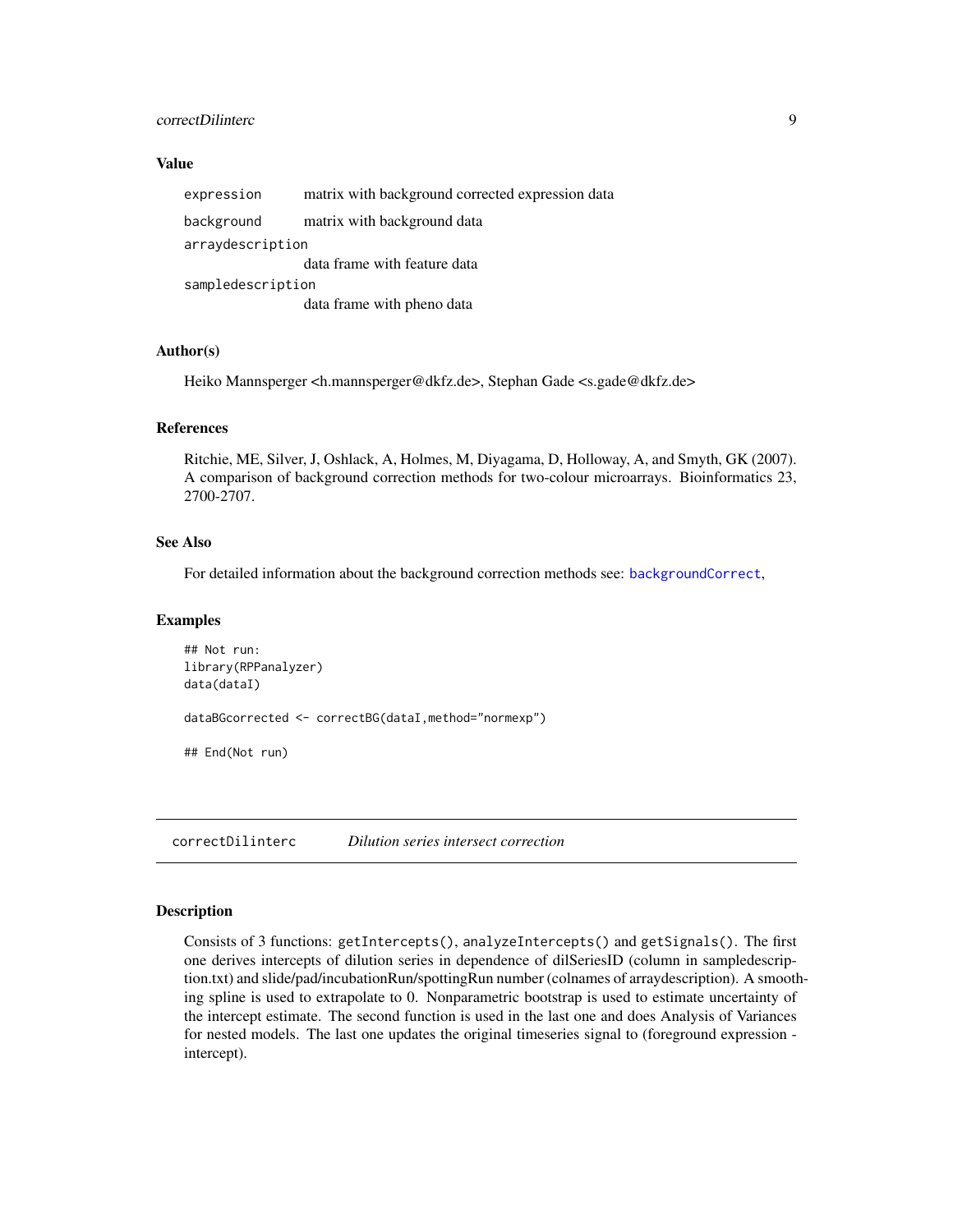#### <span id="page-9-0"></span>Usage

```
correctDilinterc(dilseries, arraydesc, timeseries, exportNo)
    getIntercepts(dilseries, arraydesc)
    analyzeIntercepts(intercepts, test="F", export)
    getSignals(timeseries, intercepts, arraydesc, exportNo)
as.my(v)
```
### Arguments

| dilseries  | foreground signal matrix as result of write. Data and import of resulting txt<br>file, but just sample_type "control", i.e. dilution series                                                                                             |
|------------|-----------------------------------------------------------------------------------------------------------------------------------------------------------------------------------------------------------------------------------------|
| arraydesc  | "array description" matrix of the RPPA data set list                                                                                                                                                                                    |
| timeseries | foreground signal matrix as result of write. Data and import of resulting txt<br>file, but just sample_type "measurement"                                                                                                               |
| exportNo   | integer of 1-4 which of the linear fits should be exported to the attribute of the<br>result, variable for analyzeIntercepts(), 1: constant, 2: antibody, 3: antibody<br>+ slide (default) or antibody + slide + sample (dil Series ID) |
| intercepts | output of getIntercepts(), data frame with columns for dilSeriesID and slide/pad/incubationRun/spottin<br>number as well as antibody, estimated intercept and estimated error of intercept                                              |
| test       | test parameter for ANOVA (see documentation of anova), default is "F"                                                                                                                                                                   |
| export     | see exportNo                                                                                                                                                                                                                            |
| $\vee$     | some variable                                                                                                                                                                                                                           |

### Value

matrix with adapted signal intensities via subtraction of dilution intercept at concentration 0

#### Author(s)

Daniel Kaschek, Silvia von der Heyde

### Examples

## Not run: library(RPPanalyzer)

```
# read data
dataDir <- system.file("extdata", package="RPPanalyzer")
setwd(dataDir)
rawdata <- read.Data(blocksperarray=12, spotter="aushon", printFlags=FALSE)
# write data
write.Data(rawdata,FileNameExtension="test_data")
# import raw data
fgRaw.tmp <- read.delim("test_dataexpression.txt",
stringsAsFactors=FALSE, row.names=NULL, header=TRUE)
fgRaw <- read.delim("test_dataexpression.txt", skip=max(which(fgRaw.tmp[,1]==""))+1,
stringsAsFactors=FALSE, row.names=NULL, header=TRUE)
```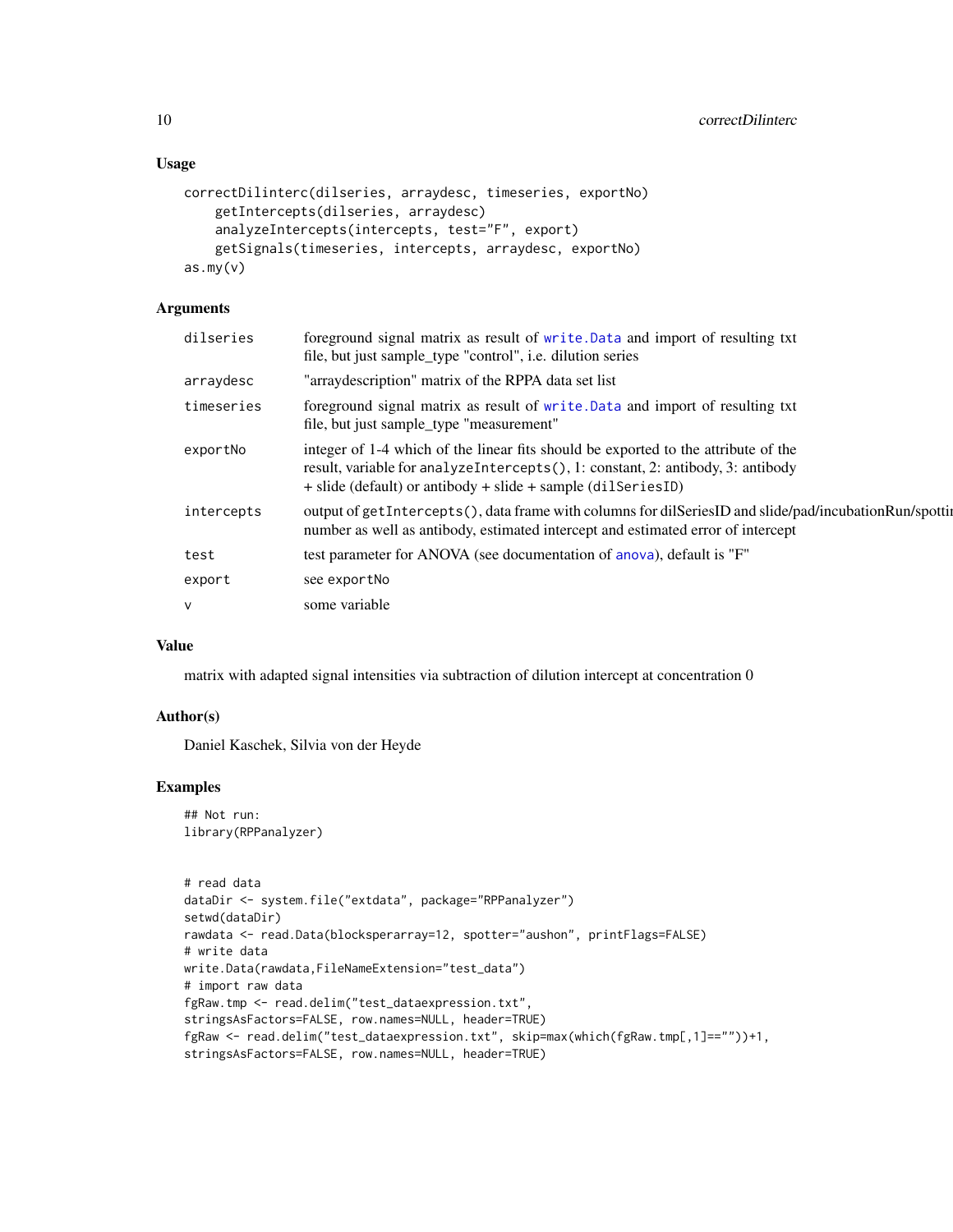### <span id="page-10-0"></span>curvePredictSigmoid 11

```
# remove NAs
fgNAVec <- which(is.na(fgRaw[,"ID"]))
if(length(fgNAVec) > 0){
fgRaw <- fgRaw[-fgNAVec,]
}
colnames(fgRaw) <- sub("X","", gsub("\\.","-", colnames(fgRaw)))
# correct data for BG noise
correctedData <- correctDilinterc(dilseries=fgRaw[which(fgRaw$sample_type=="control" &
!is.na(fgRaw$dilSeriesID)),], arraydesc=rawdata$arraydescription,
timeseries=fgRaw[which(fgRaw$sample_type=="measurement"),], exportNo=2)
```
## End(Not run)

curvePredictSigmoid *Sigmoidal curve prediction.*

### Description

3-parameter sigmoidal curve.

#### Usage

curvePredictSigmoid(x, params)

#### Arguments

|        | Input value $(s)$ .                                                 |
|--------|---------------------------------------------------------------------|
| params | Parameter vector containing three parameters alpha, beta and gamma. |

### Details

```
The model is defined as alpha + beta*(2^(x*gamma))/(1+2^(x*gamma))).
```
### Value

The prediction  $f(x)$  of the input value(s).

### Examples

```
## Not run:
x \le - seq(-5, 5, by=0.1)
y <- curvePredictSigmoid(x, c(alpha=2, beta=1, gamma=1.5))
plot(x, y)
```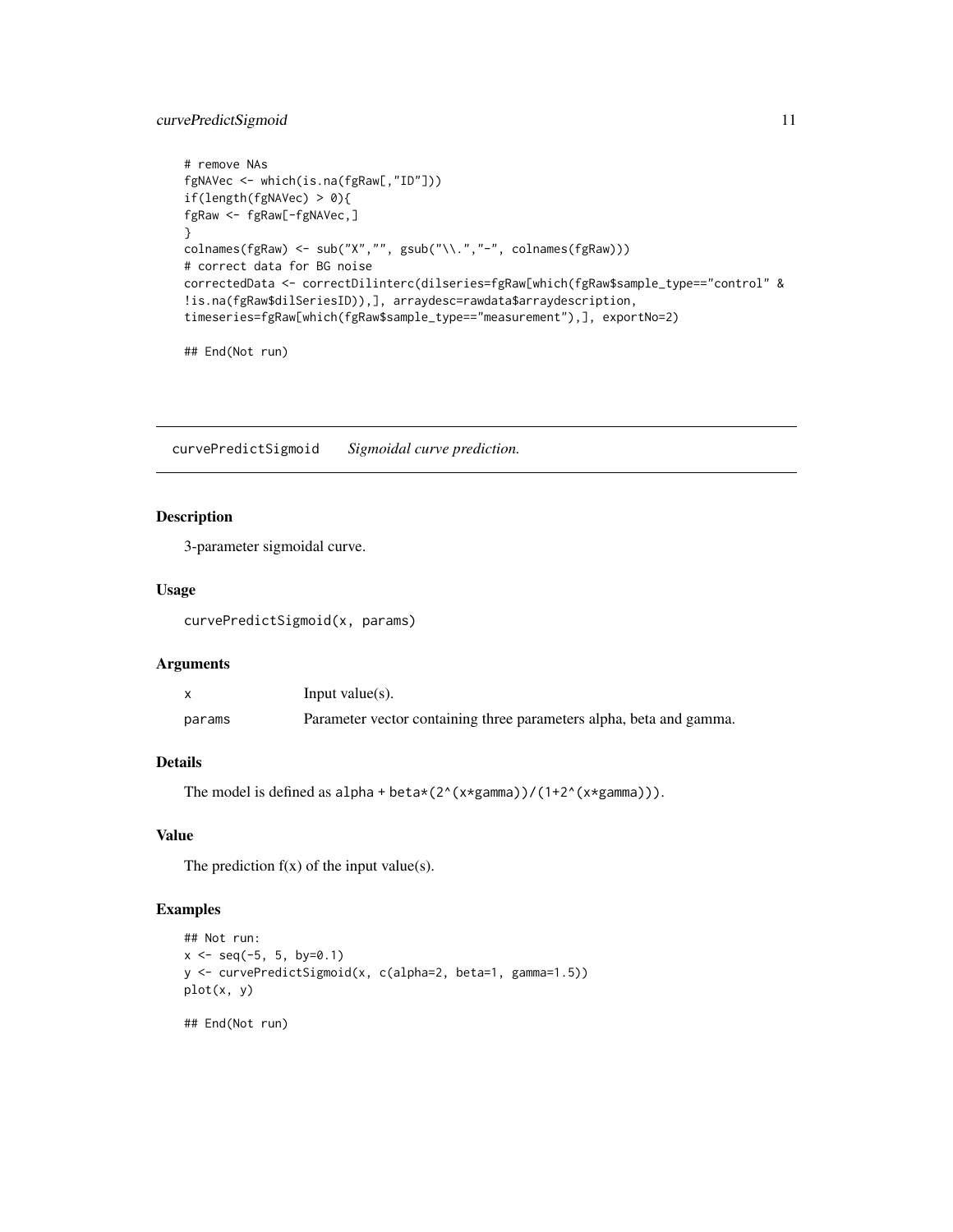<span id="page-11-0"></span>

The data Set is a list of four elements. Expression and background are matrices containing signal intensities, the data frames arraydescription and sampledescription comprising feature and phenodata.

#### Usage

data(dataI)

### Format

list

### Details

The data set is a list of four elements with data of a original reverse phase array experiment. The elements expression and background are 2304 times 26 matrices containing integers describing the signal intensities and local background for every spot of the experiment as generated with image analysis software. Arraydescription is a data frame, describing the incubation of every array refering the column of the expression and background matrix. Required rows are target and AB\_ID with characters and array.id (four integers linked with "-"). Sampledescription is a data frame according to the rows of expression and background matrix and annotates the samples. Sampledescription requires the columns "ID", "sample\_type", "sample", "concentration", and "dilution" as minimal information and "sample.n" to separate different sample groups.

#### Source

The data set contains original reverse phase protein array signals with randomized pheno and feature data.

### Examples

data(dataI) str(dataI)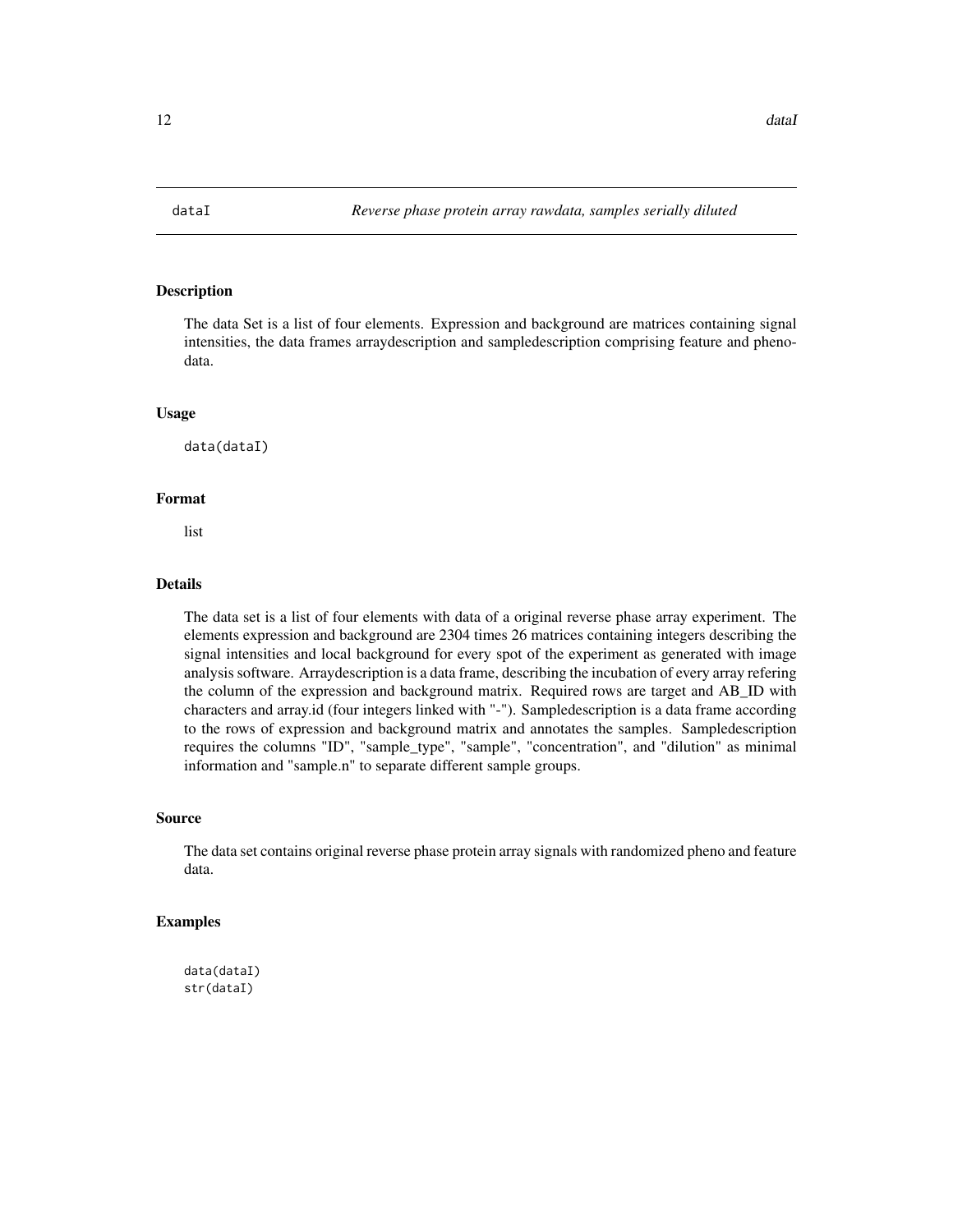<span id="page-12-0"></span>dataII *Reverse phase protein array data, samples from a stimulation time course*

### Description

The data Set is a list of four elements. Sample.median and sample.mads are matrices containing logged signal intensities and errors, the data frames arraydescription and sampledescription comprising feature and phenodata.

#### Usage

data(dataII)

### Format

List

### Details

The data set is a list of four elements with data of a original reverse phase array experiment. The elements Sample.median and sample.mads are 624 times 12 matrices containing logged signal intensities and errors for every sample of the experiment. The values are background corrected and normalized against total protein content. Arraydescription is a data frame, describing the incubation of every array refering the column of the matrices. Required rows are target and AB\_ID with characters and array.id (four integers linked with "-"). Sampledescription is a data frame according to the rows of the matrices annotating the samples. The columns "sample", "stimulation", "inhibition", "stim\_concentration", and "time" are describing the time course experiment.

#### Source

The data set contains original reverse phase protein array signals from a stimulation time course experiment with randomized pheno and feature data.

#### Examples

```
data(dataII)
str(dataII)
```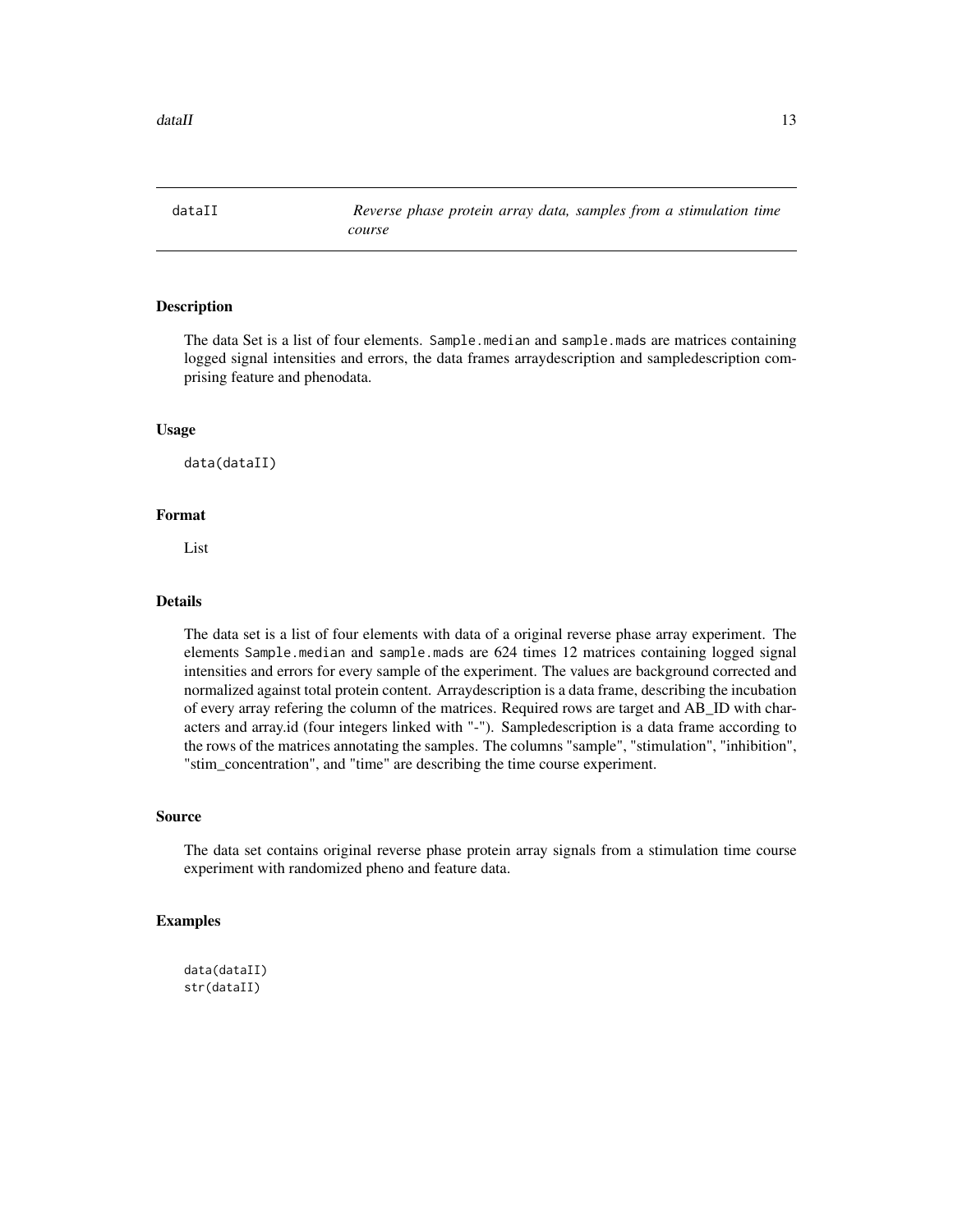<span id="page-13-0"></span>

The data Set is a list of four elements. Expression and background are matrices containing signal intensities, the data frames arraydescription and sampledescription comprising feature and phenodata.

#### Usage

data(dataIII)

### Format

List

#### Details

The data set is a list of four elements with data of a original reverse phase array experiment. The elements expression and background are 384 times 75 matrices containing integers describing the signal intensities and local background for every spot of the experiment as generated with image analysis software. Arraydescription is a data frame, describing the incubation of every array refering the column of the expression and background matrix. Required rows are target and AB\_ID with characters and array.id (four integers linked with "-"). Sampledescription is a data frame according to the rows of expression and background matrix and annotates the samples.

#### Source

The data set contains original reverse phase protein array signals from cancer specimen with randomized pheno and feature data.

#### Examples

```
data(dataIII)
str(dataIII)
```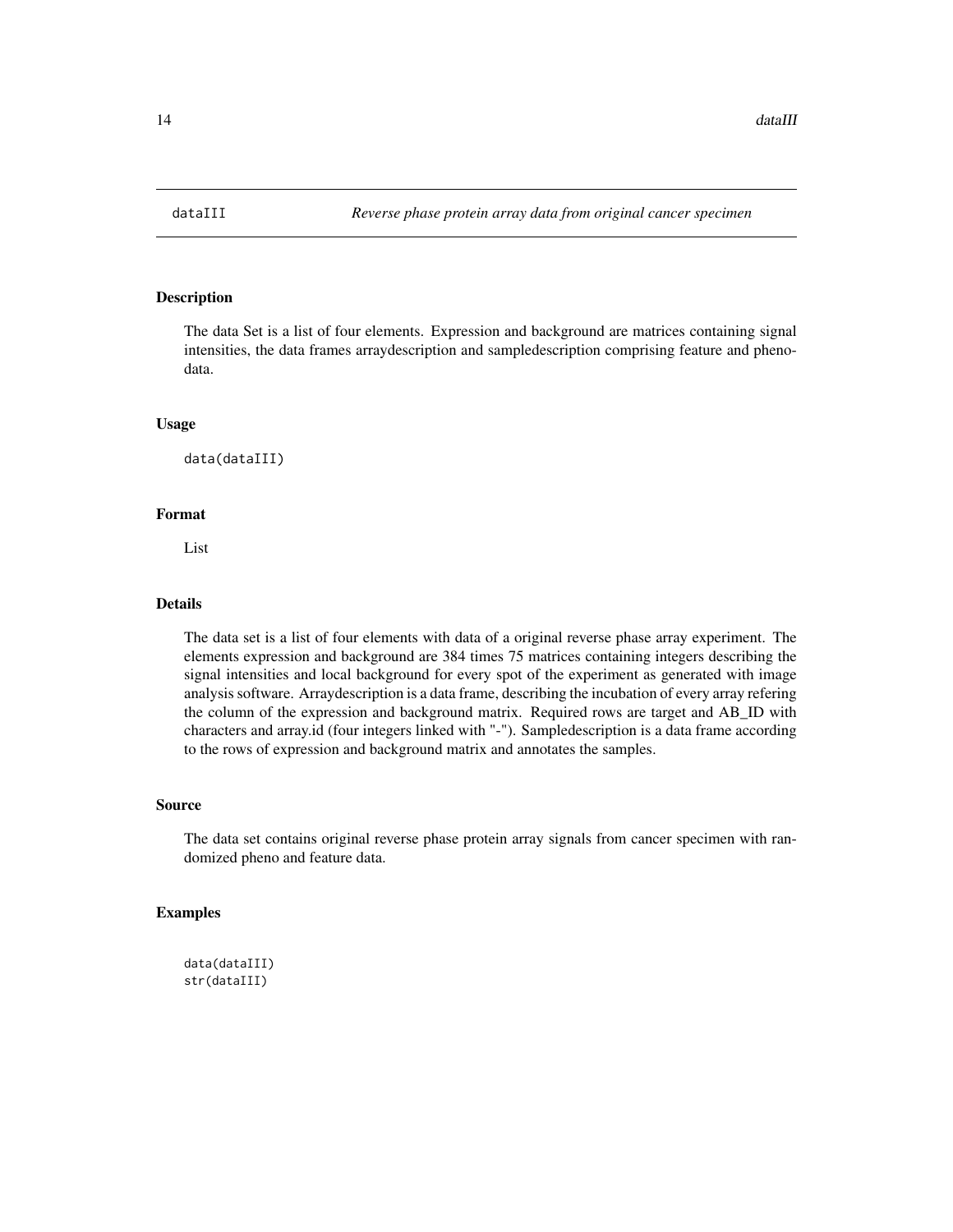<span id="page-14-0"></span>

Function for import, normalization and quality checks of data prior to the actual analysis. The preprocessing steps include subtraction of dilution series intercepts and FCF normalization. Additionally plots for quality checks are generated including dilutions and BLANK measurements.

### Usage

```
dataPreproc(dataDir=getwd(), blocks=12, spot="aushon",
exportNo=3, correct="both", remove_flagged=NULL)
```
### Arguments

| dataDir        | directory of gpr files, slidedescription.txt and sampledescription.txt, default is<br>the current working directory                                                                                               |
|----------------|-------------------------------------------------------------------------------------------------------------------------------------------------------------------------------------------------------------------|
| blocks         | see blocksperarray in read. Data, default is 12                                                                                                                                                                   |
| spot           | see spotter in read. Data, default is "aushon"                                                                                                                                                                    |
| exportNo       | see export No in correct Dilinterc, integer of 1-4 defining the linear fit to<br>be used (1: constant, 2: antibody, 3: antibody + slide, 4: antibody + slide +<br>sample), default is 3                           |
| correct        | "both" applies correctDilinterc to all measurements, including FCF. "none"<br>does not use this BG correction at all. "noFCF" applies correctDilinterc to<br>all but not FCF measurements. The default is "both". |
| remove_flagged | Either NULL or an integer. If an integer, looks into column Flags of the gpr file<br>and removes samples with flag value less than or equal -remove_flagged from<br>the data tables.                              |

### Value

A list of 4 elements is returned.

| rawdat  | list of 4 raw data elements (expression and background matrices, arraydescription<br>and sampledescription data frames) according to read. Data                                                                                                                                                                                                                                                                                                           |
|---------|-----------------------------------------------------------------------------------------------------------------------------------------------------------------------------------------------------------------------------------------------------------------------------------------------------------------------------------------------------------------------------------------------------------------------------------------------------------|
| cordat  | list of 4 elements like rawdat with expression data corrected to dilution inter-<br>cepts, in case of resulting negative values the absoulte minimum $+1$ is added,<br>expression data is without NAs and is reduced to the measurement sample<br>type, background is not corrected to intercepts, as it is not used here. If correct<br>is "noFCF", the FCF measurements stay as in rawdat. If correct is "none", the<br>measurements stay as in rawdat. |
| normdat | list of 4 elements like cordat with expression as dilution intercept (correct<br>"both" or "noFCF") and FCF normalized foreground data, the neglected back-<br>ground data are renamed here to dummy and should not be used                                                                                                                                                                                                                               |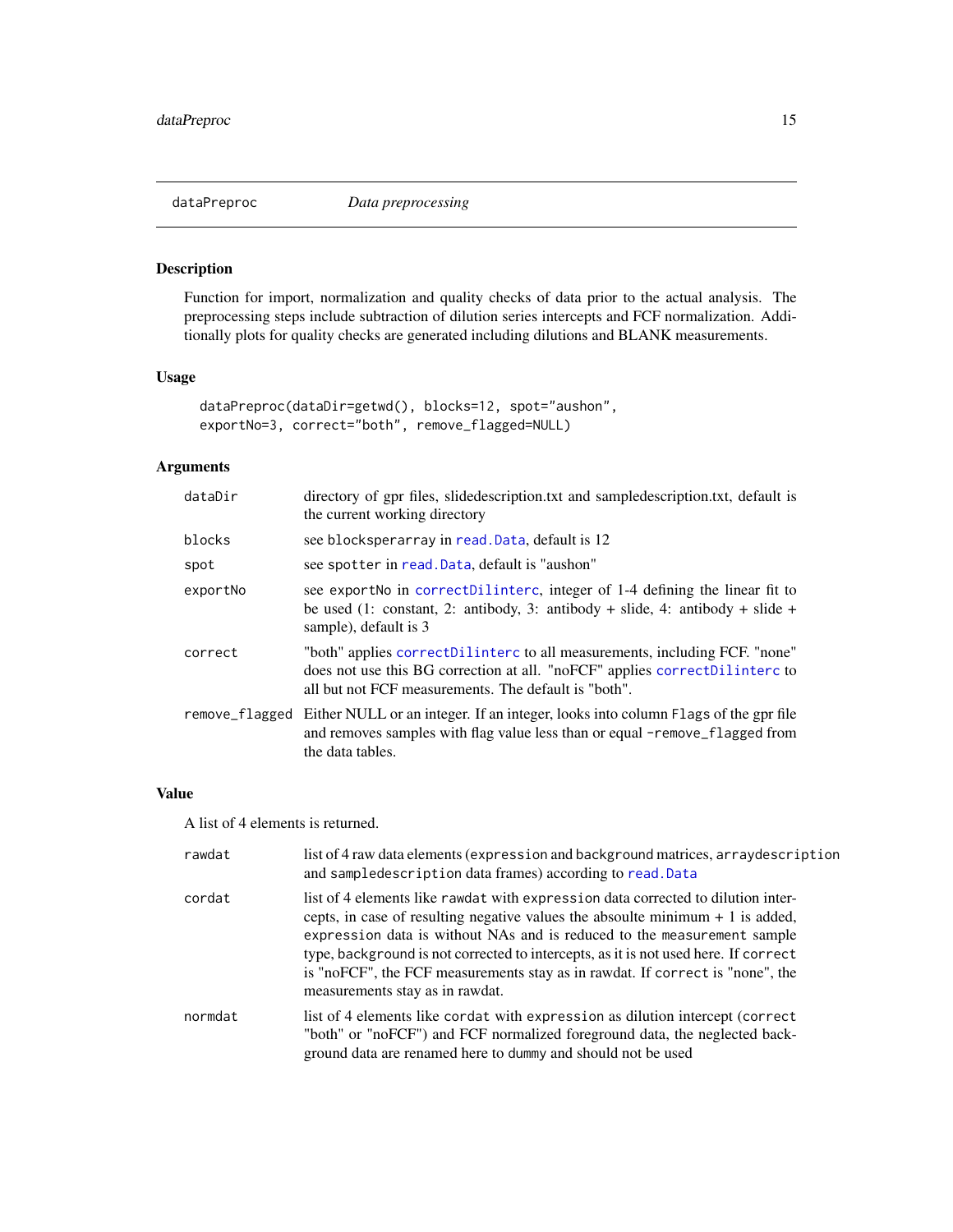<span id="page-15-0"></span>16 getErrorModel

DIR directory for storing the generated outputs

All output files are stored in an analysis folder labeled by the date of analysis. The txt files Dataexpression and Databackground result from [write.Data](#page-42-1) and store the raw data. The pdf files getIntercepts\_Output and anovaIntercepts\_Output result from [correctDilinterc](#page-8-1). getIntercepts\_Output shows the derived intercepts and smoothing splines of dilution series in dependence of the dilSeriesID column in sampledescription.txt and the slide/pad/incubationRun/spottingRun columns of the arraydescription matrix. anovaIntercepts\_Output.pdf results from the ANOVA in [correctDilinterc](#page-8-1), comparing different linear models of the dilution series intercepts. The barplot displays the residual sum of squares (RSS) of the individual model fits. It helps to choose the appropriate exportNo parameter. As RSS decreases, the model fits better. Finally, three pdf files for quality checking are returned. QC\_dilutioncurve\_raw.pdf plots target and blank (2nd antibody only) signals from serially diluted control samples of the raw RPPA data set, see [plotQC](#page-22-1). QC\_targetVSblank\_normed.pdf plots blank signals vs. target specific signals of dilution intercept corrected and FCF normalized RPPA data, see [plotMeasurementsQC](#page-21-1). QC\_qqPlot\_normed.pdf contains qq-plots of dilution intercept corrected and FCF normalized RPPA data, see [plotqq](#page-23-1).

#### Author(s)

Silvia von der Heyde

#### Examples

## Not run: library(RPPanalyzer)

```
# get output list
dataDir<-system.file("extdata",package="RPPanalyzer")
res<-dataPreproc(dataDir=dataDir,blocks=12,spot="aushon",exportNo=4,correct="both")
```

```
# get individual elements
# raw data
rawdat<-res$rawdat
# dilution intercept corrected data
cordat<-res$cordat
# dilution intercept corrected and FCF normalized data
normdat<-res$normdat
# output directory
DIR<-res$DIR
```
## End(Not run)

<span id="page-15-1"></span>getErrorModel *Estimates error model parameters var0 (basal variance) and varR (relative variance) and produces a new data.frame with the signals and error model parameters.*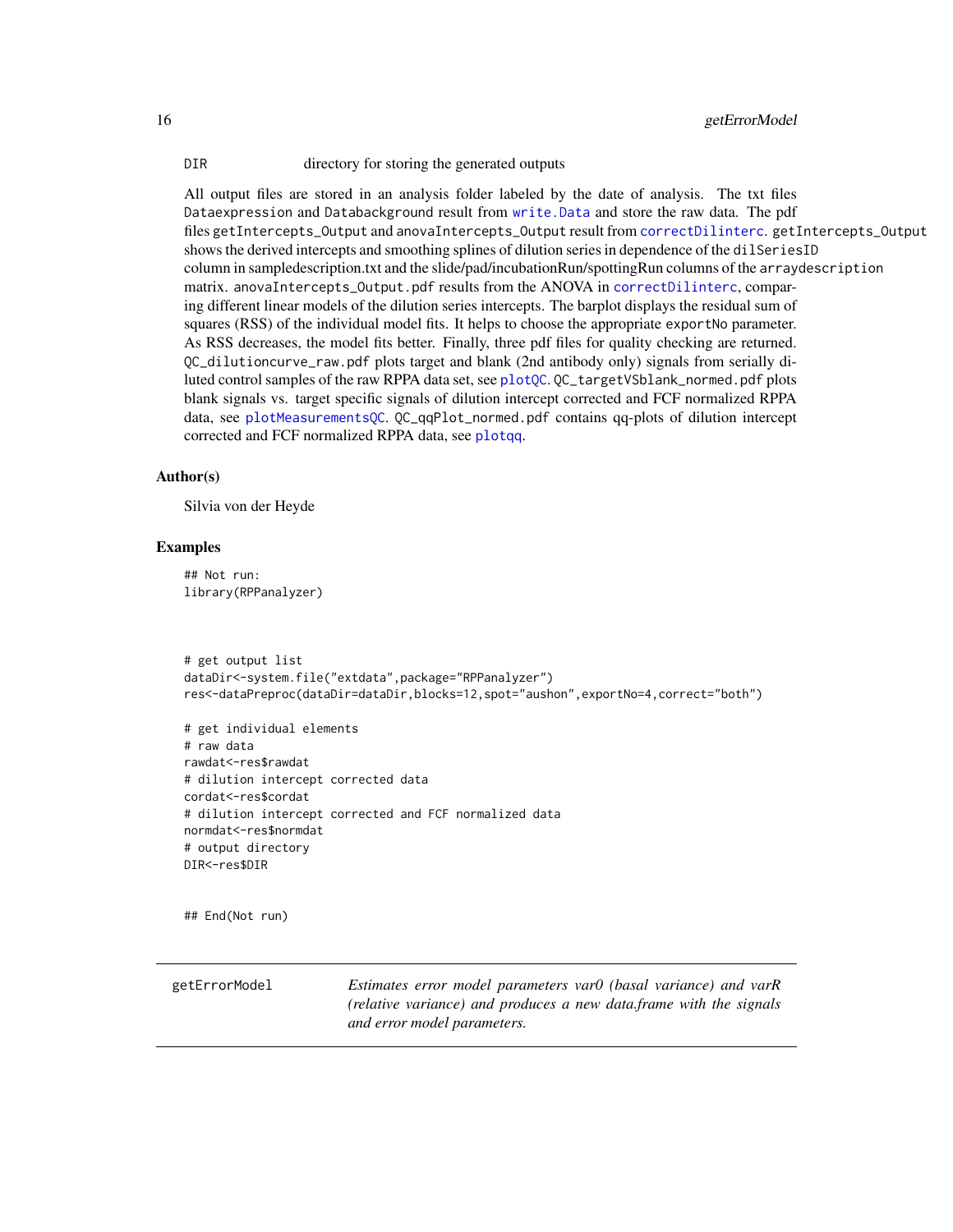#### <span id="page-16-0"></span>HKdata 17

#### Description

The method is based on a maximum-likelihood estimation. The model prediction is the expected variance given the signal, depending on var0 and varR.

#### Usage

getErrorModel(dataexpression, verbose=FALSE)

#### Arguments

|         | dataexpression data.frame, standard output from RPPanalyzer's write.Data.                                                                                |
|---------|----------------------------------------------------------------------------------------------------------------------------------------------------------|
| verbose | logical, if TRUE, the function prints out additional information and produces a<br>PDF file in the working directory with the signal vs. variance plots. |
|         |                                                                                                                                                          |

### Details

The empirical variance estimator is  $\chi^2$  distributed with  $n-2$  degrees of freedom, where n is the number of technical replicates. The estimated error parameters maximize the corresponding loglikelihood function. At the moment, the code assumes  $n = 3$ . For cases  $n > 3$ , the error parameters are slightly overestimated, thus, providing a conservative result. The explicit error model is

$$
\sigma^2(S) = \sigma_0^2 + S^2 \sigma_R^2 = var0 + varRS^2
$$

where  $S$  is the signal strength.

#### Value

data.frame with columns "slide" (factor, the slide names), "ab" (factor, the antibody/target names), "time" (numeric, the time points), "signal" (numeric, signal values), "var0" (numeric, error parameter for the constant error, equivalent to sigma0^2), "varR" (numeric, error parameter for the relative error, equivalent to sigmaR^2) and other columns depending on the input data.frame

#### Author(s)

Daniel Kaschek, Physikalisches Institut, Uni Freiburg. Email: daniel.kaschek@physik.uni-freiburg.de

HKdata *Reverse phase protein array data of siRNA transfected cell line*

#### **Description**

The data Set is a list of four elements. Expression and background are matrices containing signal intensities, the data frames arraydescription and sampledescription comprising feature and phenodata.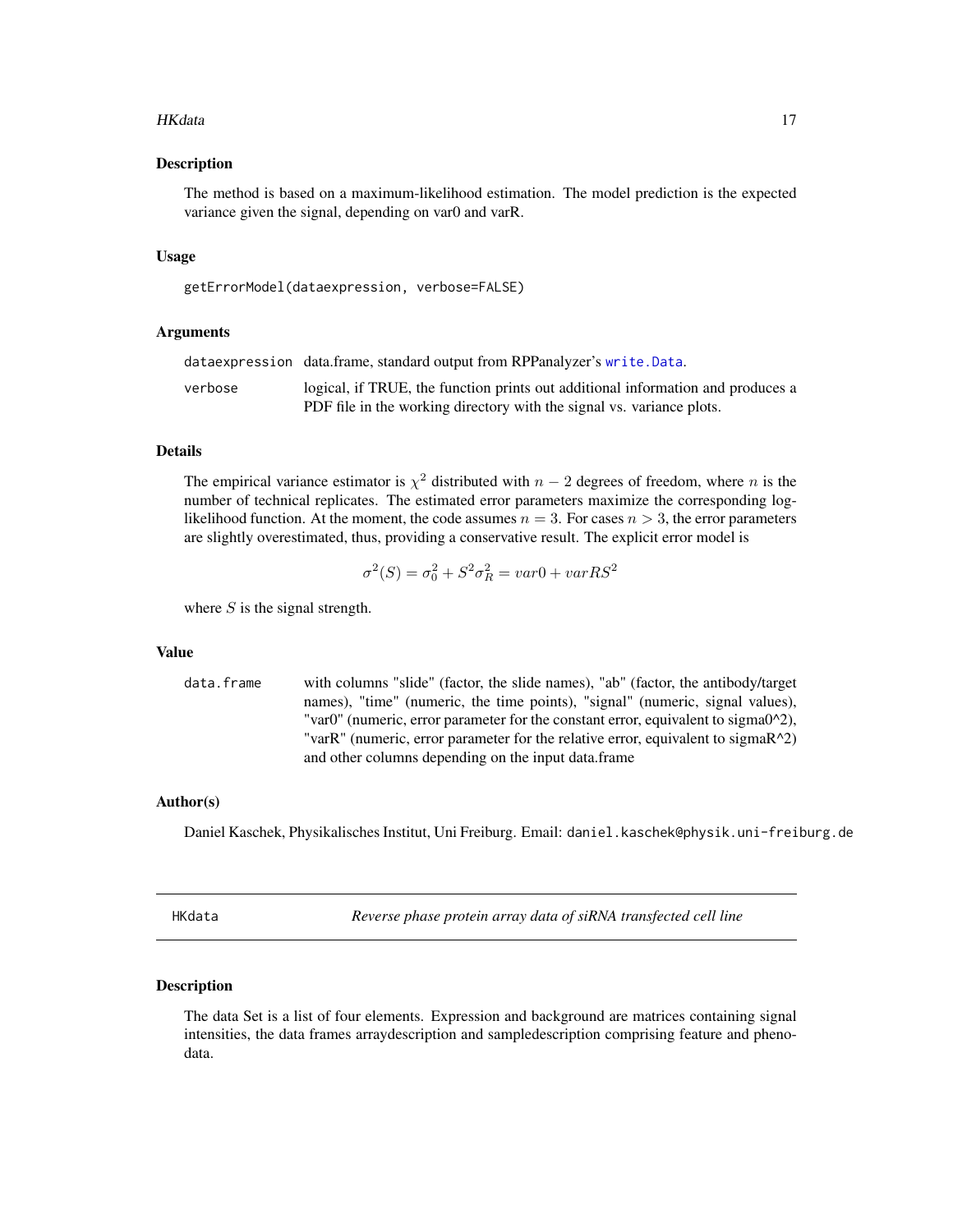### <span id="page-17-0"></span>Usage

data(HKdata)

#### Format

List

#### Details

The data set is a list of four elements with data of a original reverse phase array experiment. The elements expression and background are 768 times 21 matrices containing integers describing the signal intensities and local background for every spot of the experiment as generated with image analysis software. Arraydescription is a data frame, describing the incubation of every array refering the column of the expression and background matrix. Required rows are target and AB\_ID with characters and array.id (four integers linked with "-"). Sampledescription is a data frame according to the rows of expression and background matrix and annotates the samples.

#### Source

The data set contains original reverse phase protein array of siRNA transfected cell line with randomized pheno and feature data.

#### Examples

data(HKdata) str(HKdata)

logList *Logarithmize (log2) the first two RPPA list elements, i.e. foreground and background signal intensities*

### **Description**

Function to logarithmize (log2) the first two RPPA list elements, i.e. foreground and background signal intensities.

### Usage

```
logList(x)
```
#### Arguments

x list of 4 elements (expression and background data matrices, arraydescription and sampledescription data frames) according to [read.Data](#page-28-1)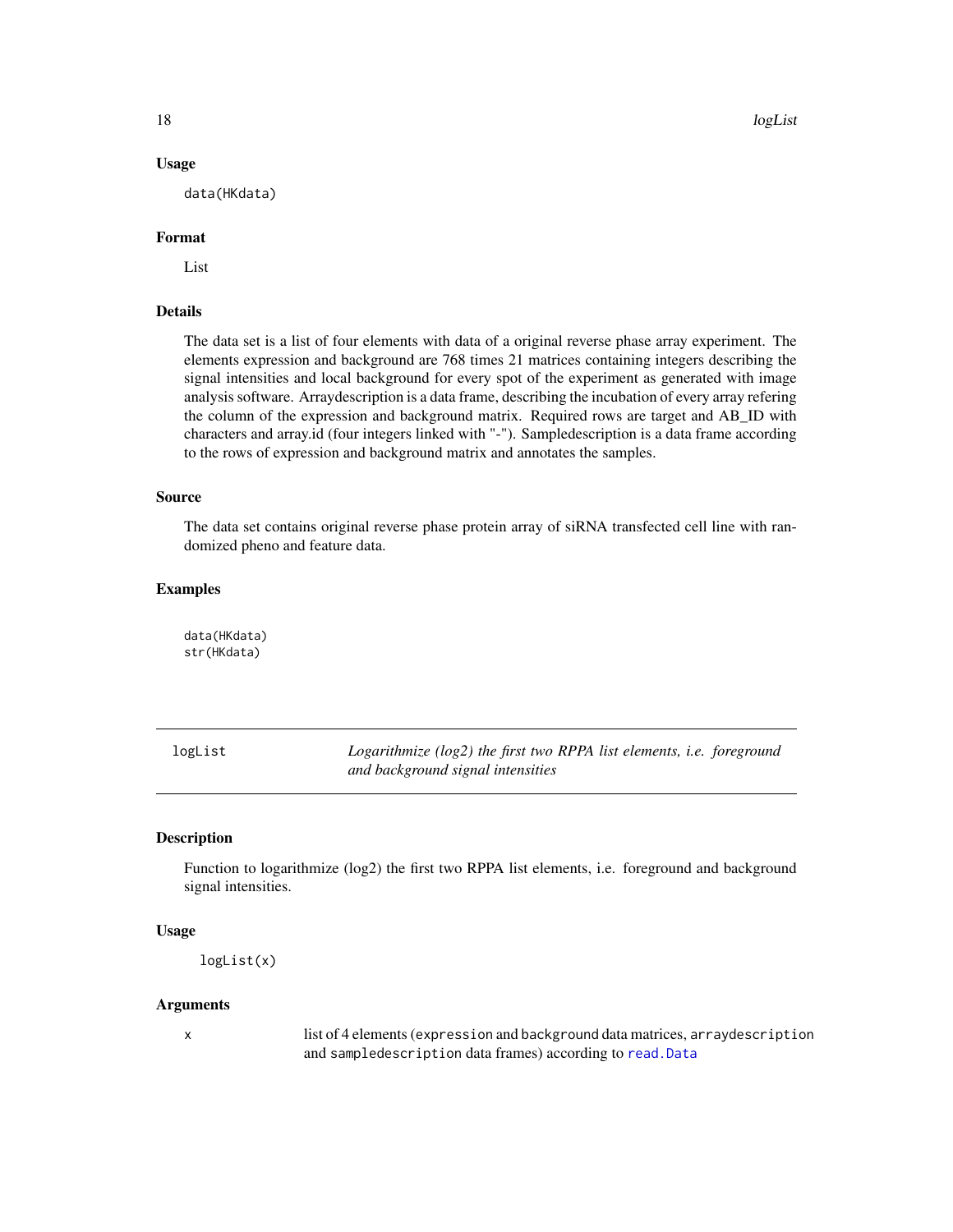### <span id="page-18-0"></span>normalizeRPPA 19

### Value

x.log list of 4 elements like the input but with log2 values of expression and background matrices

#### Author(s)

Silvia von der Heyde

#### Examples

## Not run: library(RPPanalyzer)

```
# input data
dataDir<-system.file("extdata",package="RPPanalyzer")
x<-dataPreproc(dataDir=dataDir, blocks=12, spot="aushon", exportNo=4)
x.norm<-x$normdat
# get log2 list
x.log<-logList(x.norm)
```

```
## End(Not run)
```
normalizeRPPA *Normalizes data in an RPPA data list*

### Description

Normalizes data in an RPPA data list. Four different normalization methods are provided: using externally measured protein concentration, signals from housekeeping proteins or protein dyes and row normalization.

#### Usage

```
normalizeRPPA(x, method = "row", normalizer = "housekeeping", useCol = "BCA",
writetable = F,vals="logged")
```
### Arguments

| x          | List containing RPPA data set                                                                                                    |
|------------|----------------------------------------------------------------------------------------------------------------------------------|
| method     | character string: one of proteinDye, row, housekeeping, extValue                                                                 |
| normalizer | character string describing the target in slide description that should be used for<br>normalization using housekeeping          |
| useCol     | character string describing the column in sampled escription that should be used<br>for normalization using the method extValue. |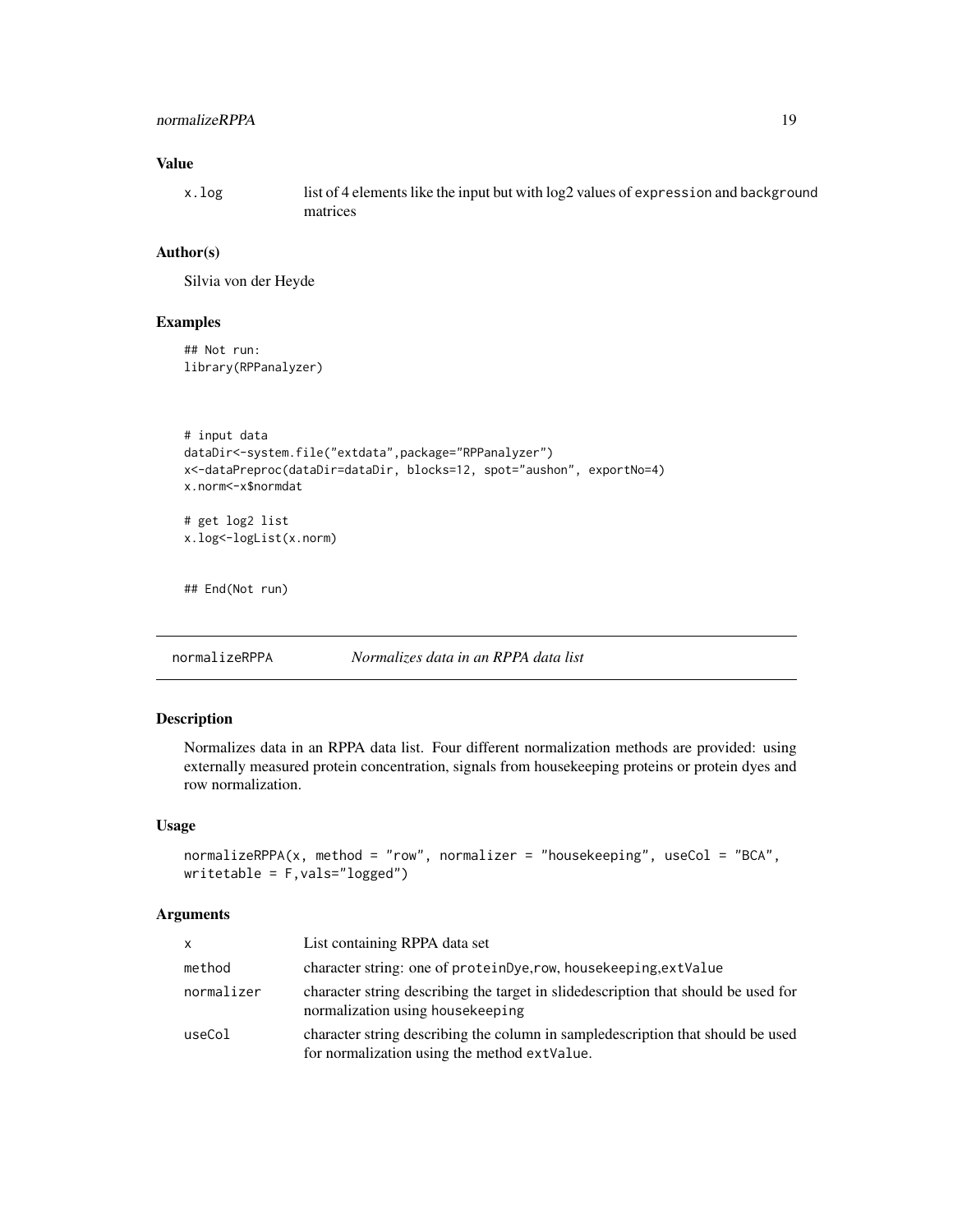| writetable | logical. If true data are exported as tab delimited text files to current working<br>directory                                                                       |
|------------|----------------------------------------------------------------------------------------------------------------------------------------------------------------------|
| vals       | the data is returned at log2 scale with substracted normalizer value per default.<br>If argument is set to native the median of the normalizer values is added after |
|            | normalization and the data is returned at native scale.                                                                                                              |

#### Details

The function provides four different methods to normalize RPPA data to ensure that an optimal data quality. The default method row uses the expression matrix: after taking the logarithm the row median is substracted from each value of one row assuming that the median expression over all targets of one sample is representing total protein amount of the spots. For the method proteinDye arrays with the pattern protein in the target description are used for normalization. For every spotting run a separate protein slide is required. If the slides containing more than one array, the arrays will be normalized by the corresponding protein array. To use external protein assay data for normalization, a column containing the protein concentration has to be added to the sampledescription file. The name of this column is addressed via the useCol argument. To use any other target for normalization the method housekeeping can be used. The target for this method has to be addressed via the normalizer argument.

#### Value

| expression        | matrix with protein expression data |  |  |
|-------------------|-------------------------------------|--|--|
| dummy             | matrix with protein expression data |  |  |
| arraydescription  |                                     |  |  |
|                   | data frame with feature data        |  |  |
| sampledescription |                                     |  |  |
|                   | data frame with pheno data          |  |  |

#### Author(s)

Heiko Mannsperger <h.mannsperger@dkfz-heidelberg.de>

#### Examples

```
## Not run:
library(RPPanalyzer)
data(dataI)
dataI_bgcorr <- correctBG(dataI,method="normexp")
dataIb <- pick.high.conc(dataI_bgcorr,highest="dilution")
normRow <- normalizeRPPA(dataIb,method="row")
normDye <- normalizeRPPA(dataIb,method="proteinDye")
normPassay <- normalizeRPPA(dataIb, method="extValue", useCol="concentration")
normHK <- normalizeRPPA(dataIb,method="housekeeping",normalizer="housekeeping")
```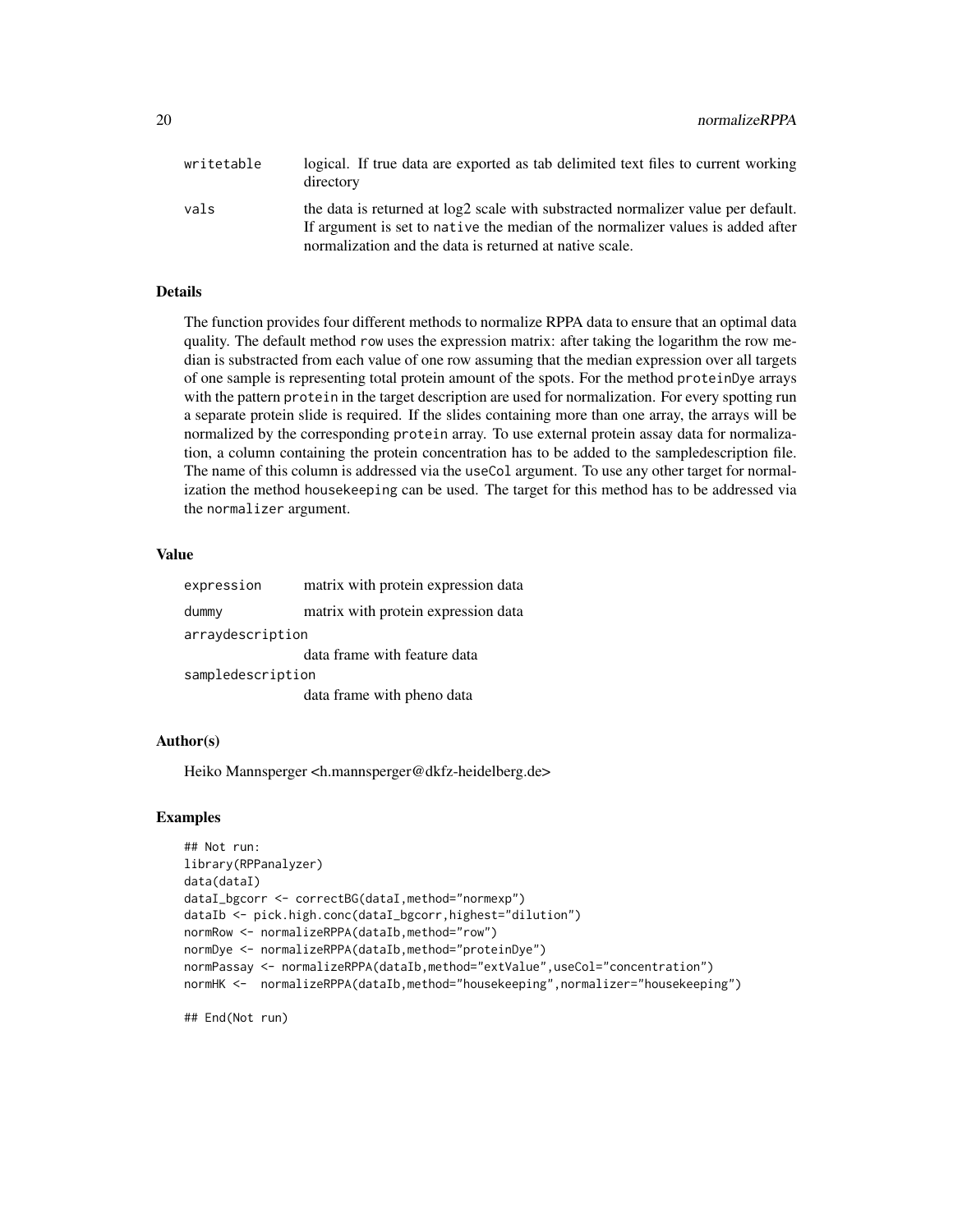<span id="page-20-0"></span>

Picks the dilution step with the value 1 from serialy diluted samples in an RPPA data set.

#### Usage

```
pick.high.conc(x, highest = ("dilution"), sample.id=c("sample","sample.n"))
```
### Arguments

|           | Any RPPA data list with 4 elements                                      |
|-----------|-------------------------------------------------------------------------|
| highest   | Character string describing the column that contains the dilution steps |
| sample.id | Attributes to identify the samples                                      |

### Details

The function selects all spots or samples from a RPPA data set with the value 1 in the column of the sampledescription denoted in argument highest.

### Value

An RPPA data list containing only the samples with the highest concentration of each dilution series.

### Author(s)

Heiko Mannsperger <h.mannsperger@dkfz.de>, Stephan Gade <s.gade@dkfz.de>

### Examples

```
## Not run:
  library(RPPanalyzer)
  data(ser.dil.samples)
  dataHighcon <- pick.high.conc(ser.dil.samples,highest="dilution")
## End(Not run)
```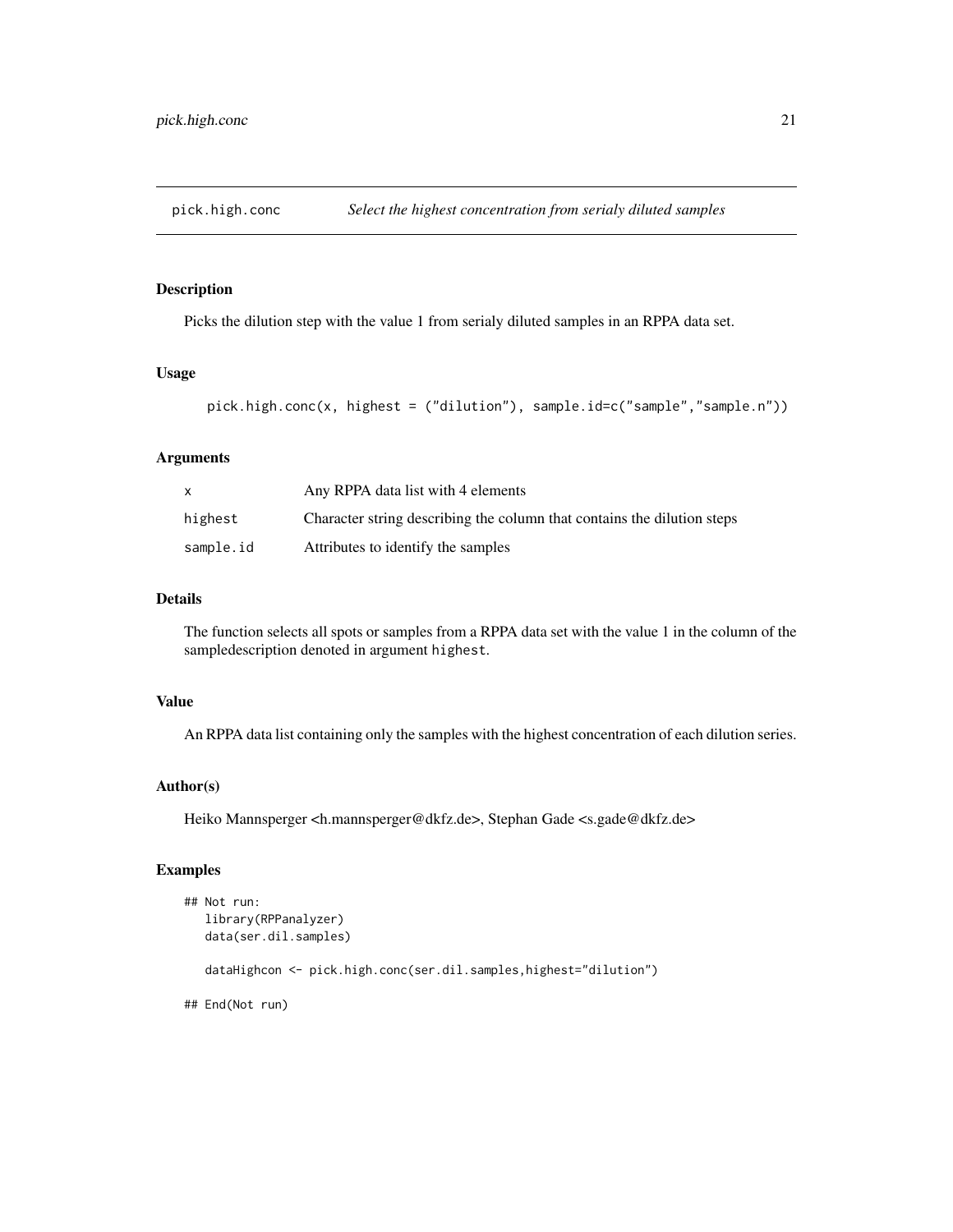<span id="page-21-1"></span><span id="page-21-0"></span>plotMeasurementsQC *Scatter Plots from an RPPA data*

### Description

Plots the blank signals and the target specific signals of an RPPA data list in a PDF file.

### Usage

```
plotMeasurementsQC(x, file = "QC_plots.pdf", arrays2rm = c("protein"))
```
#### Arguments

| x         | RPPA data list as output from read. Data                  |
|-----------|-----------------------------------------------------------|
| file      | name of the PDF file that will be exported                |
| arrays2rm | character describing the arrays that dont have be plotted |

### Details

This function genrates scatter plots in a pdf file from not yet normalized samples (annotated as measurement in the sample\_type column of the sampledescription file) of RPPA data to get an impression of the distance from the blank signal to the target specific signal. An array with blank as target description is needed.

### Value

Genrates a PDF file

#### Author(s)

Heiko Mannsperger <h.mannsperger@dkfz.de>

### Examples

```
## Not run:
library(RPPanalyzer)
data(dataIII)
  plotMeasurementsQC(dataIII,file="control_plot.pdf")
```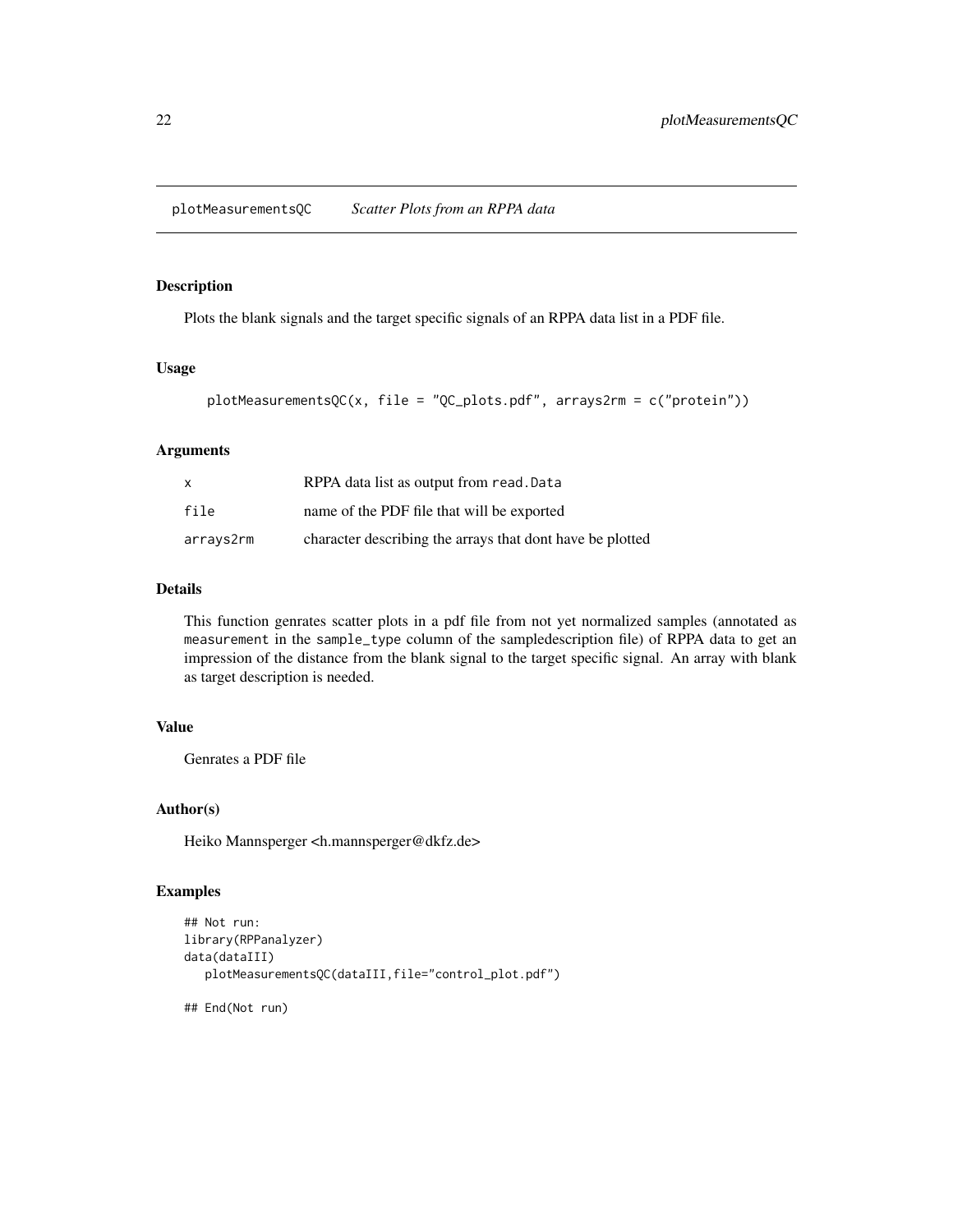<span id="page-22-1"></span><span id="page-22-0"></span>

Plots target and blank signal from control samples of an RPPA data set in one plot. Exports pdf file.

#### Usage

```
plotQC(x, file = "target_vs_blank.pdf", arrays2rm = c("protein"))
```
### Arguments

|           | RPPA data list as output from read. Data                  |
|-----------|-----------------------------------------------------------|
| file      | name of the PDF file                                      |
| arrays2rm | character describing the arrays that dont have be plotted |

### Details

This function genrates scatter plots in a pdf file from not yet normalized, serially diluted control samples (annotated as control in the sample\_type column of the sampledescription file) of RPPA data to get an impression of the antibody dynamic. An array with blank as target description is needed.

### Value

generates a PDF file

### Author(s)

Heiko Mannsperger <h.mannsperger@dkfz.de>

#### Examples

```
## Not run:
library(RPPanalyzer)
data(dataIII)
```
plotQC(dataIII,file="plotQC.pdf")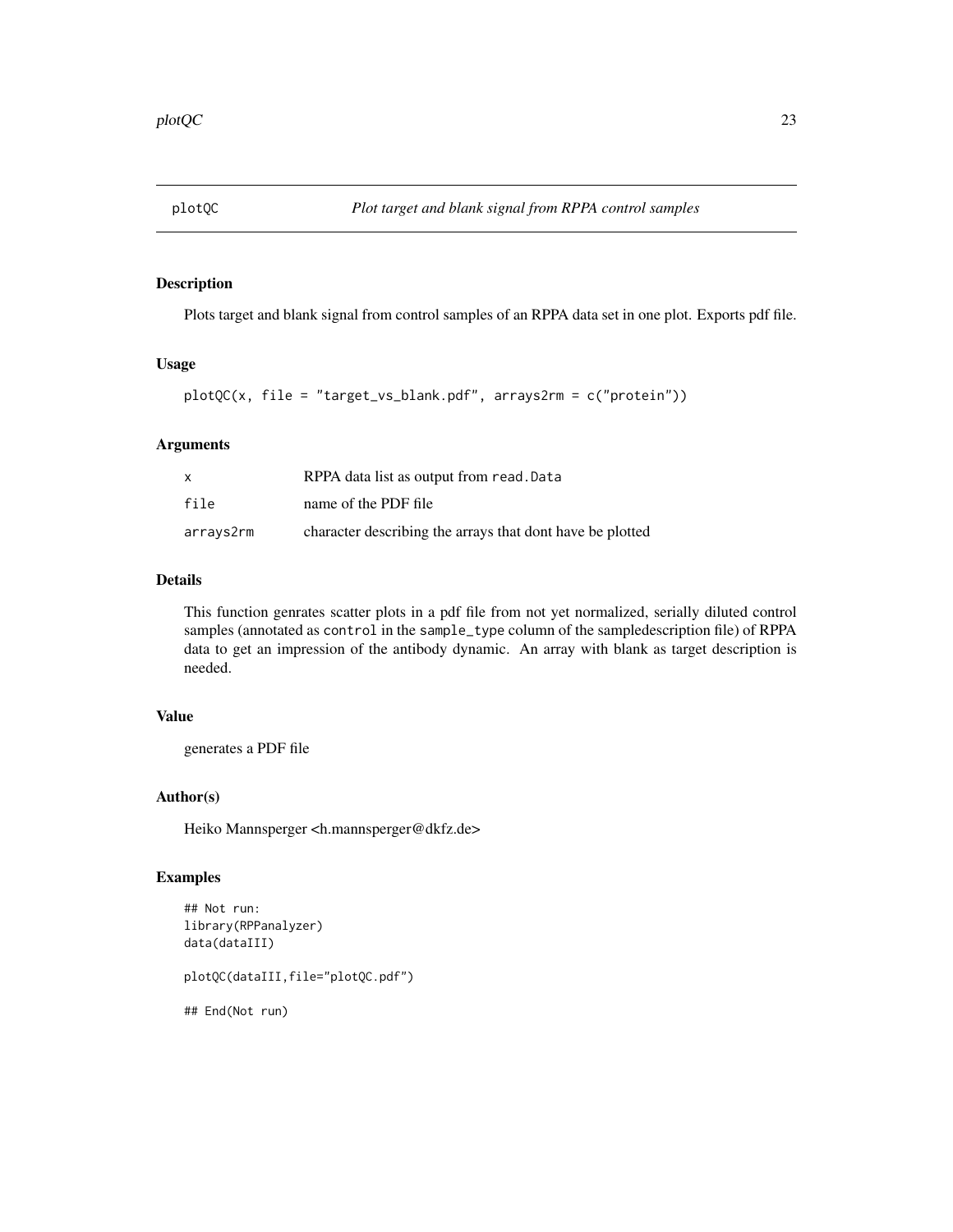<span id="page-23-1"></span><span id="page-23-0"></span>

Draws a qq-plot and qq-line from measurements samples of a RPPA data set

### Usage

plotqq(x, fileName = "qqplot\_and\_line.pdf")

### Arguments

| x        | RPPA data list as output from read. Data |
|----------|------------------------------------------|
| fileName | name of the PDF file                     |

### Details

This function implements the functions qqnorm and qqline from stats package to get an impression of the data distribution in an RPPA data set.

### Value

generates a PDF file.

### Author(s)

Heiko Mannsperger <h.mannsperger@dkfz.de>

### Examples

```
## Not run:
library(RPPanalyzer)
data(dataIII)
plotqq(dataIII,file="dataIII_qqplot.pdf")
```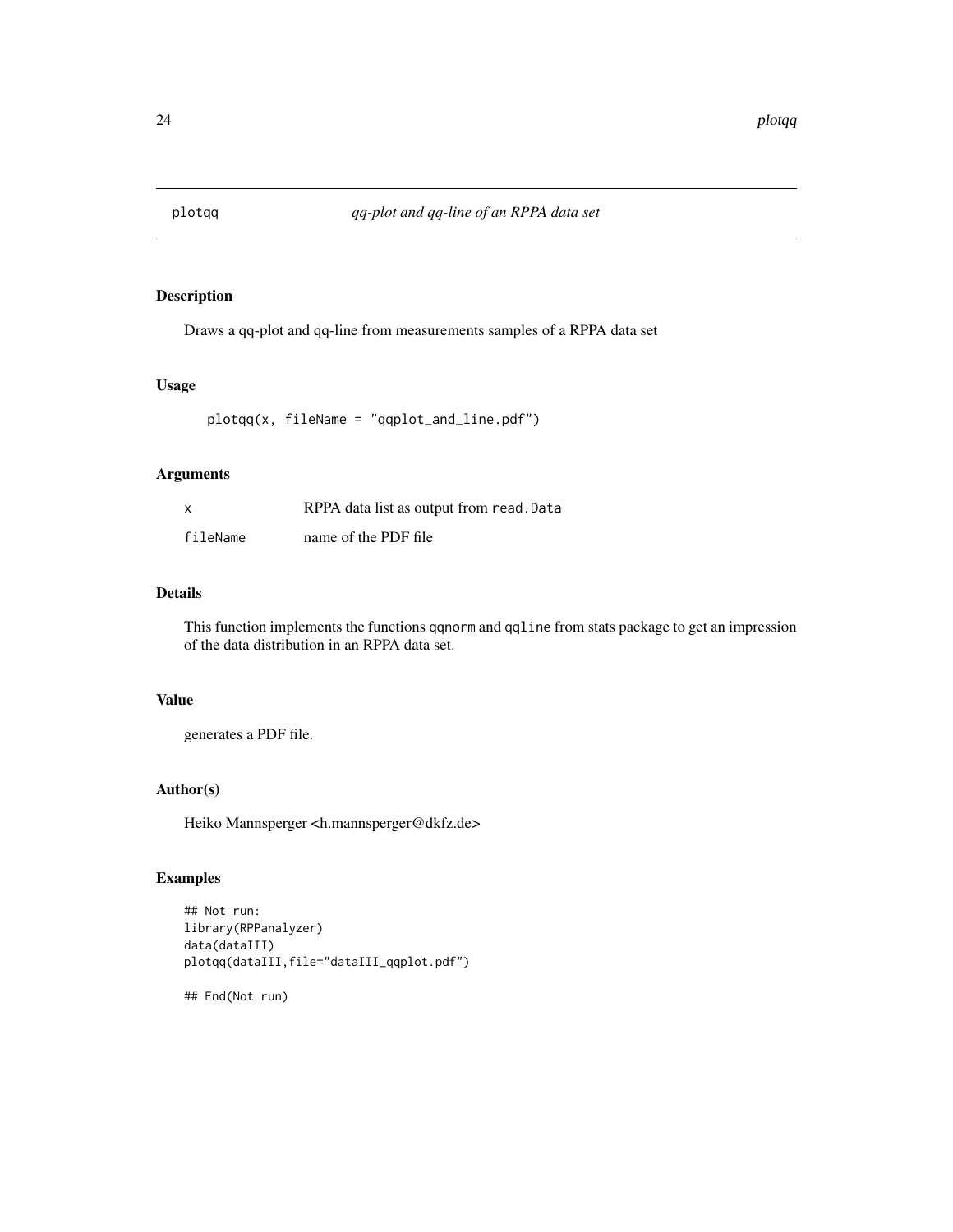<span id="page-24-0"></span>Draws time course data from a RPPA data list and calculates a mathematical model on the time course data.

### Usage

```
plotTimeCourse(x, tc.identifier =
c("sample", "stimulation", "inhibition", "stim_concentration"),
tc.reference=NULL, plot.split = "experiment", file = NULL,
arrays2rm = c("protein", "Blank"), plotformat = "stderr",
log=TRUE, color=NULL, xlim = NULL, ylim = NULL)
```
### Arguments

| x             | List containing RPPA data set                                                                                                                                                                                                                                                                                                                                                                                                                                                                                                                                                                                    |
|---------------|------------------------------------------------------------------------------------------------------------------------------------------------------------------------------------------------------------------------------------------------------------------------------------------------------------------------------------------------------------------------------------------------------------------------------------------------------------------------------------------------------------------------------------------------------------------------------------------------------------------|
| tc.identifier | character string describing the column names in the sampledescription that iden-<br>tifies the individual time course experiments                                                                                                                                                                                                                                                                                                                                                                                                                                                                                |
| tc.reference  | character string describing the sample that will be used as reference for the time<br>course plots.                                                                                                                                                                                                                                                                                                                                                                                                                                                                                                              |
| plot.split    | character string describing the column names in sampledescription that defines<br>the argument that devides between different plots                                                                                                                                                                                                                                                                                                                                                                                                                                                                              |
| file          | character string for the name of the exported file                                                                                                                                                                                                                                                                                                                                                                                                                                                                                                                                                               |
| arrays2rm     | character strings identifying the targets that should be from the time course plots                                                                                                                                                                                                                                                                                                                                                                                                                                                                                                                              |
| plotformat    | character string defining the plot type: rawdata for plotting the connected me-<br>dians plus standard deviation of the data, spline and both for plotting the a<br>spline fit through the data or both raw data and spline, as well as a confidence<br>band showing the standard error of the spline fit; spline_noconf only plots the<br>spline without confidence band. errbar will show the spline fit plus raw data<br>without connecting the medians by a line, stderr will show a less crowded ver-<br>sion of the spline plus standard error represented as simple error bars (which is<br>the default). |
| log           | logical, if true time courses signal intensities will be plotted at log2 scale                                                                                                                                                                                                                                                                                                                                                                                                                                                                                                                                   |
| color         | Vector holding the colors for the samples to be plot. If NULL, colors will be<br>generated.                                                                                                                                                                                                                                                                                                                                                                                                                                                                                                                      |
| xlim          | Limits for x-axis. If NULL (default) limits are generated for each timeseries<br>plot. If a range (numeric vector of length 2) is given, this is used for all plots.                                                                                                                                                                                                                                                                                                                                                                                                                                             |
| ylim          | Analogous to x1im for y-axis limits.                                                                                                                                                                                                                                                                                                                                                                                                                                                                                                                                                                             |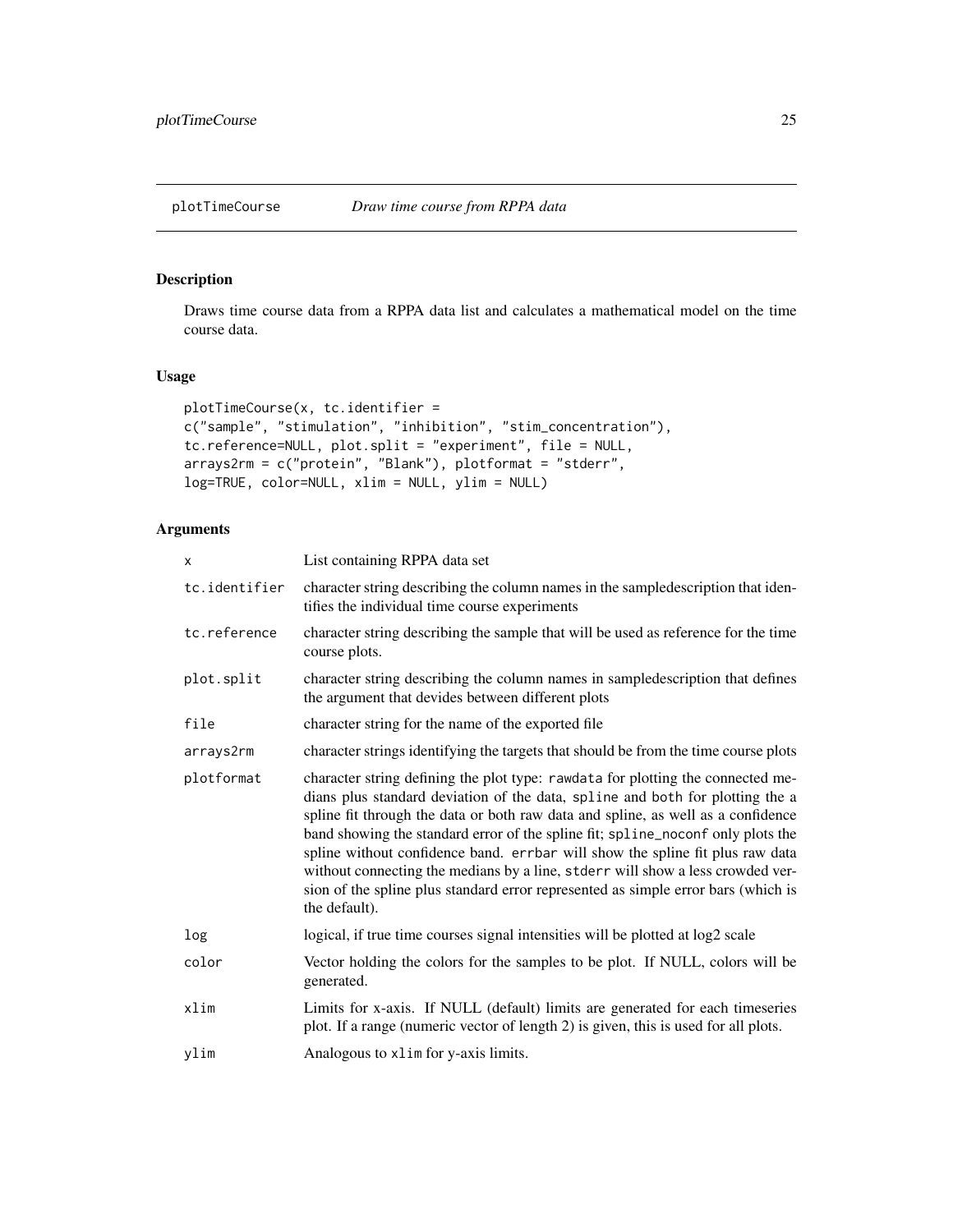### Details

This function plots RPPA time course experiments from data sets with aggregated replicate spots. A column time containing numeric values is required in the sampledescription file. One or several column in the sampledescription file should be able to indentify the individual experiments described in argument tc.identifier. One column should provide a parameter plot.split to split the whole data set into different comparable time courses that have to be plotted together.

Different plotting options can be specified with the argument plotformat. Option both is most informative, since it shows the original data plus standard deviations at each time point, combined with a spline fit and the standard error of the fit.

#### Value

generates a PDF file

#### Author(s)

Heiko Mannsperger <h.mannsperger@dkfz.de

#### Examples

```
## Not run:
library(RPPanalyzer)
data(dataII)
plotTimeCourse(dataII,
tc.identifier=c("sample","stimulation","stim_concentration","inhibition")
        ,plot.split="experiment",plotformat="stderr")
    plotTimeCourse(dataII,
tc.identifier=c("sample","stimulation","stim_concentration","inhibition")
        ,plot.split="experiment",plotformat="errbar")
    plotTimeCourse(dataII,
tc.identifier=c("sample","stimulation","stim_concentration","inhibition")
        ,plot.split="experiment",plotformat="both")
    plotTimeCourse(dataII,
tc.identifier=c("sample","stimulation","stim_concentration","inhibition")
        ,plot.split="experiment",plotformat="rawdata")
    plotTimeCourse(dataII,
tc.identifier=c("sample","stimulation","stim_concentration","inhibition")
        ,plot.split="experiment",plotformat="spline")
    plotTimeCourse(dataII,
tc.identifier=c("sample","stimulation","stim_concentration","inhibition")
        ,plot.split="experiment",plotformat="spline_noconf")
```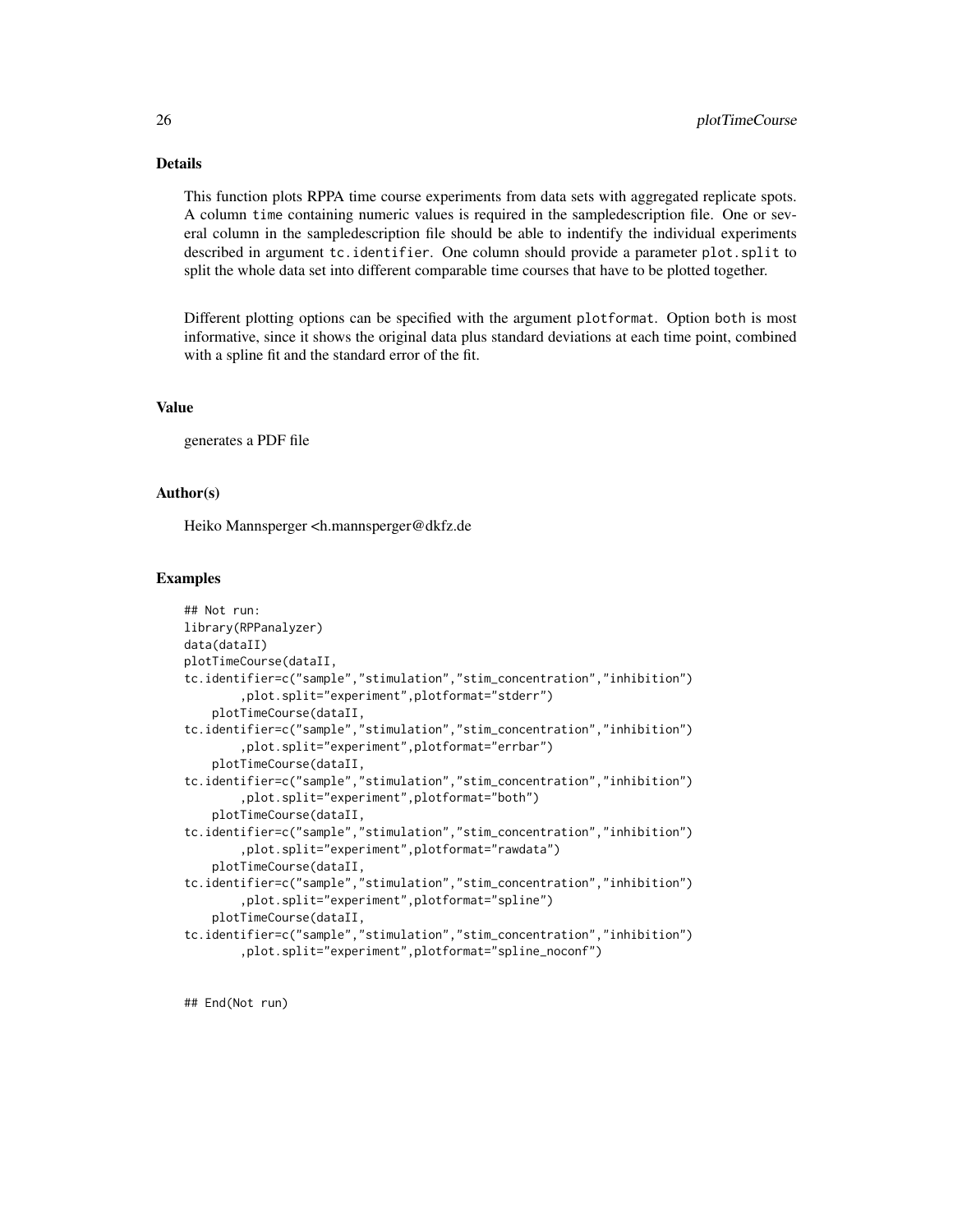<span id="page-26-0"></span>

plotTimeCourseII creates multiplot rectangular PDF files for time course datasets. Page layout (number of plots per page, arrangement of plots) and plot layout can be customized within the function.

#### Usage

```
plotTimeCourseII(x,plotgroup="",filename="timeseries_multiplot.pdf",numpage=4,
cols=2,xname="time",yname="signal",legpos="top",legrow=2,legtitle="treatment",
legtitlepos="top",legtextsize=10,legtextcolor="black",legtitlesize=10,
legtitlecolor="black",legtitleface="bold",legitemsize=1,plottitlesize=12,
plottitleface="bold",xaxissize=10,yaxissize=10,xaxisface="bold",
yaxisface="bold",xaxistextsize=8,xaxistextangle=0,yaxistextsize=8,
linecolor="Set1")
```
### Arguments

| X             | RPPA time course dataset preprocessed with the getErrorModel and average-<br>Data function                       |
|---------------|------------------------------------------------------------------------------------------------------------------|
| plotgroup     | select the feature (eg. treatment) which should be plotted in one plot                                           |
| filename      | enter filename, DIR needs to be defined as your working directory, add .pdf to<br>filename                       |
| numpage       | number of plots per page                                                                                         |
| cols          | number of plot columns per page                                                                                  |
| xname         | title of the x axis                                                                                              |
| yname         | title of the y axis                                                                                              |
| legpos        | postion of the legend in context of the plot ("top","bottom","right","left"), "none"<br>removes legend from plot |
| legrow        | number of item rows within the legend                                                                            |
| legtitle      | title of the legend                                                                                              |
| legtitlepos   | position of the legend title                                                                                     |
| legtextsize   | font size of the legend text                                                                                     |
| legtextcolor  | color of the legend text                                                                                         |
| legtitlesize  | font size of the legend title                                                                                    |
| legtitlecolor | color of the legend title                                                                                        |
| legtitleface  | font face of the legend title (eg. "bold")                                                                       |
| legitemsize   | size of the legend item pictures                                                                                 |
| plottitlesize | size of the plot title                                                                                           |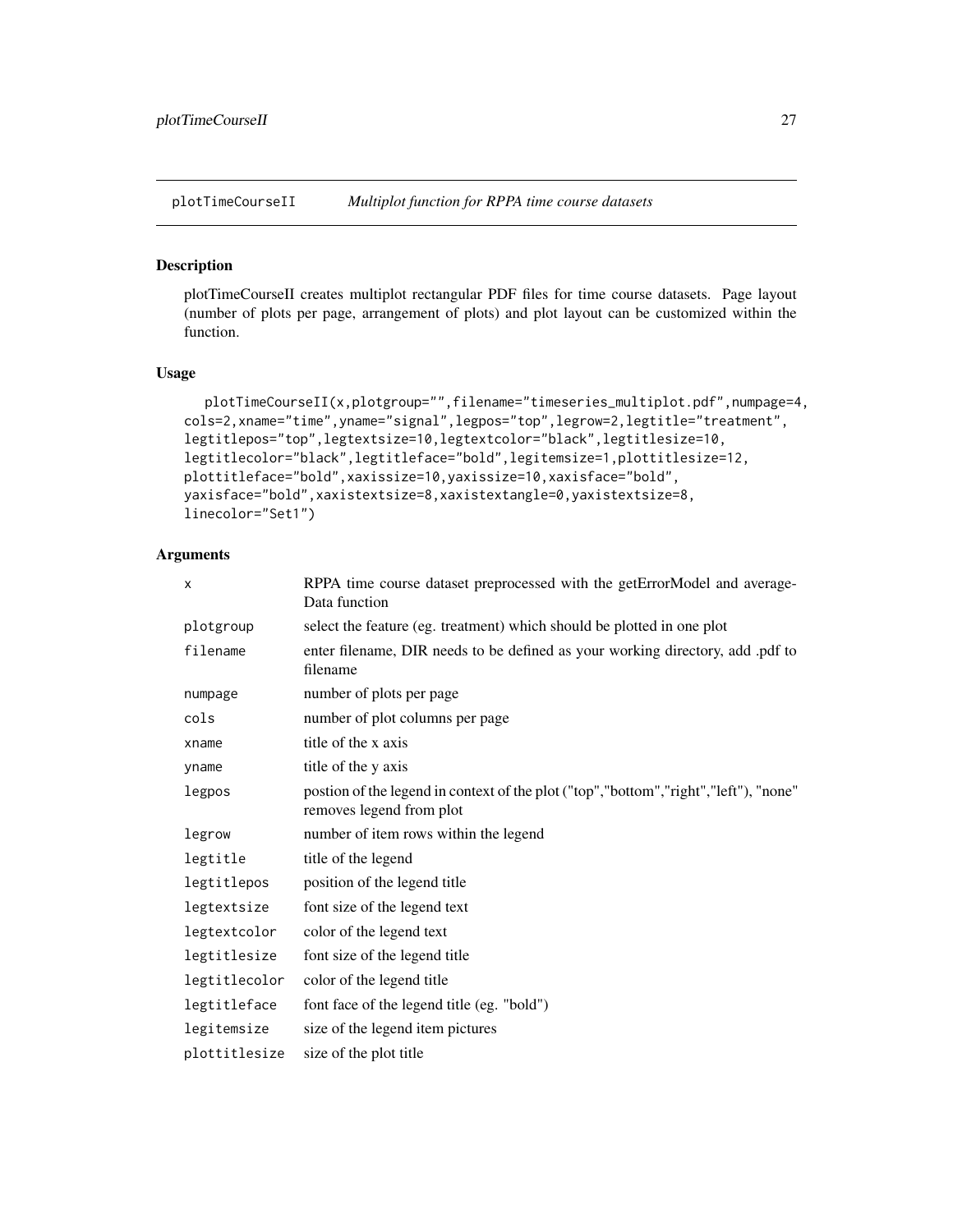| plottitleface | font face of the plot title                                                                                   |
|---------------|---------------------------------------------------------------------------------------------------------------|
| xaxissize     | font size of the x axis title                                                                                 |
| yaxissize     | font size of the y axis title                                                                                 |
| xaxisface     | font face of the x axis title                                                                                 |
| yaxisface     | font face of the y axis title                                                                                 |
| xaxistextsize | font size of the x axis text                                                                                  |
|               | xaxistextangle angle of the x axis text                                                                       |
|               | yaxistextsize font size of the y axis text                                                                    |
| linecolor     | color of the plot lines: either chose a scheme ("Set1", "Dark2", "Paired") or hand<br>a vector of color names |

#### Details

The plotTimeCourseII function plots RPPA timecourse datasets in multiple line charts. For each cell line and target protein a separate plot is created. The average foldchange values of different replicates and the error bars are visualized. In order to be visualized by the plotTimeCourseII function, the dataset needs to be preprocessed by the getErrorModel and averageData function from the RPPanalyzer package. Additionally the plotgroup needs to be defined if it is not named ?treatment?. The remaining arguments are optional.

#### Value

Generates a PDF file.

#### Author(s)

Johannes Bues (j.bues@dkfz-heidelberg.de)

### Examples

## Not run:

```
# pre-process the data
dataDir <- system.file("extdata", package="RPPanalyzer")
res <- dataPreproc(dataDir=dataDir, blocks=12, spot="aushon", exportNo=2)
# remove arrays
normdat_rm <- remove.arrays(res$normdat, param="target", arrays2rm=c("protein","blank"))
# select samples and export data
sel_sampels_A549 <- select.sample.group(normdat_rm, params=list("cell_line"="A549"), combine= FALSE)
write.Data(sel_sampels_A549, FileNameExtension="HGF_sample_data_A549")
# read selected data
dataexpression_1 <- read.table("HGF_sample_data_A549expression.txt")
# use getErrorModel function
dataexpression_2 <- getErrorModel(dataexpression_1, verbose=FALSE)
# use averageData function
dataexpression_3 <- averageData(dataexpression_2, scaling=c("slide","replicate"),
distinguish=c("cell_line","treatment"))
# plot time course data
```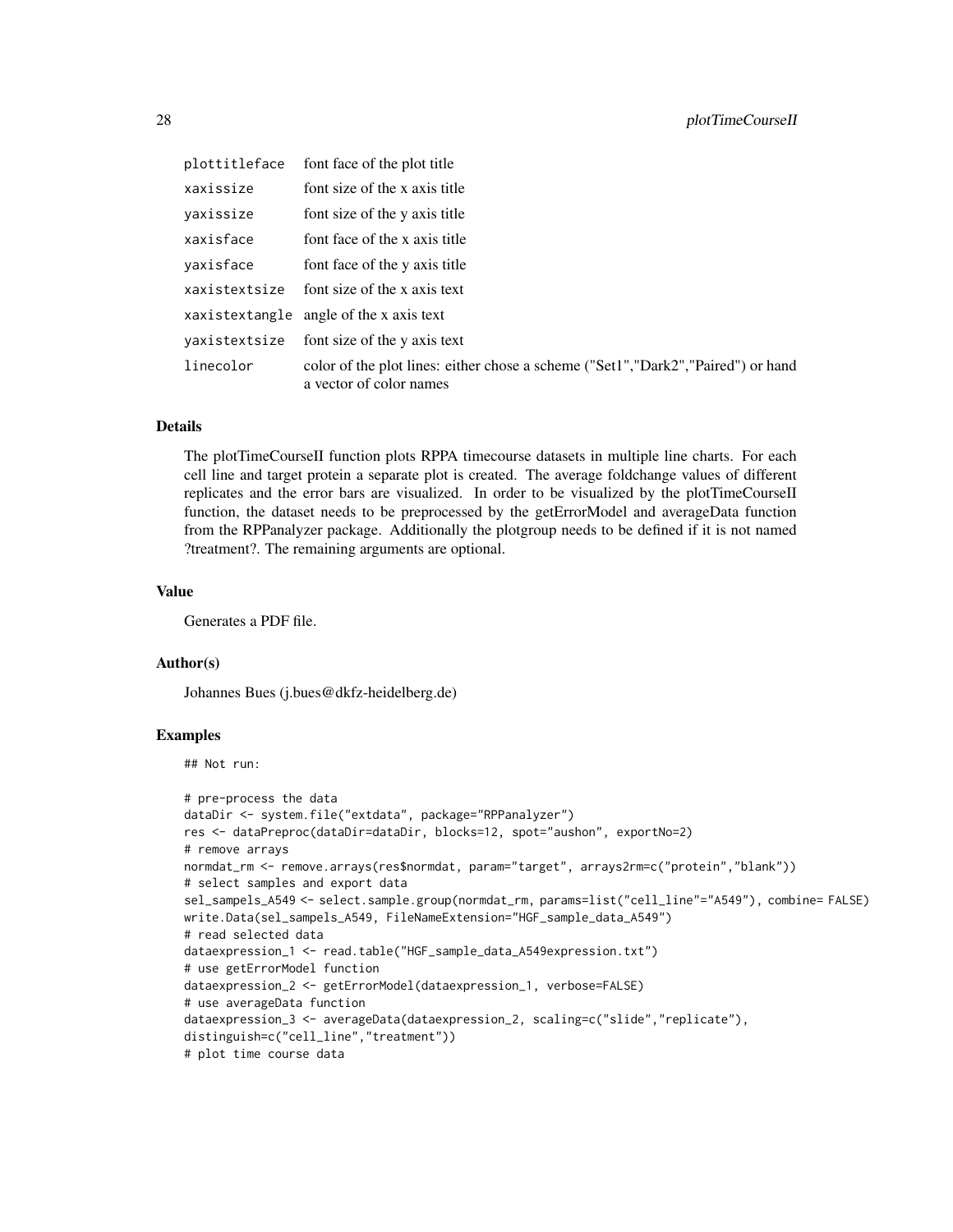#### <span id="page-28-0"></span>read.Data 29

```
plotTimeCourseII(dataexpression_3, filename="timecourse_HGF_sample_data_A549.pdf",
legpos="top", xname="time [min]",
yname="signal [a.u.]", linecolor=c("red","green","blue","black","orange","grey"))
```
## End(Not run)

<span id="page-28-1"></span>read.Data *Read and Annotate RPPA rawdata*

#### Description

reads sampledescription and slidedescription txt files and annotates the median expression value in GenePix result files stored in current working directory.

#### Usage

```
read.Data(blocksperarray = 4, spotter = "arrayjet", writetable = FALSE,
printFlags=FALSE,fileName="Flagged_spots.csv", remove_flagged=NULL, ...)
```
### Arguments

|                | blocksperarray Integer describing the number of blocks in one array.                                                                                                                 |  |
|----------------|--------------------------------------------------------------------------------------------------------------------------------------------------------------------------------------|--|
| spotter        | character strings: default arrayjet or aushon.                                                                                                                                       |  |
| writetable     | logical. If true data are exported as tab delimited text files to current working<br>directory                                                                                       |  |
| printFlags     | logical. If true flagged spots will exported as csv file                                                                                                                             |  |
| fileName       | character string naming the csy file for the flagged spots                                                                                                                           |  |
| remove_flagged | Either NULL or an integer. If an integer, looks into column Flags of the gpr file<br>and removes samples with flag value less than or equal -remove_flagged from<br>the data tables. |  |
| $\ddotsc$      | any other arguments passed to read.gpr                                                                                                                                               |  |

#### Details

This function reads and annotates RPPA rawdata provided in three different kind of files. It is very important that these data files are in a correct format and stored in the same folder.

The file sampledescription.txt has to be a tab delimited text file with at least 6 columns named plate, column, row, sample\_type, sample, concentration and in case of serially diluted samples a column dilution is required. The first 3 columns are describing the location of the sample in the source well plate. The 4th column describes the for different types of samples: measurement, control, neg\_control or blank. In the column sample any character string describing the sample is possible. The column concentration has to contain only numerical values. Columns with further phenodata can be added.

The slidedescription.txt describes the array properties. Required columns are: gpr (describing the name of the corresponding gpr file), the columns pad, slide, incubation\_run, spotting\_run containing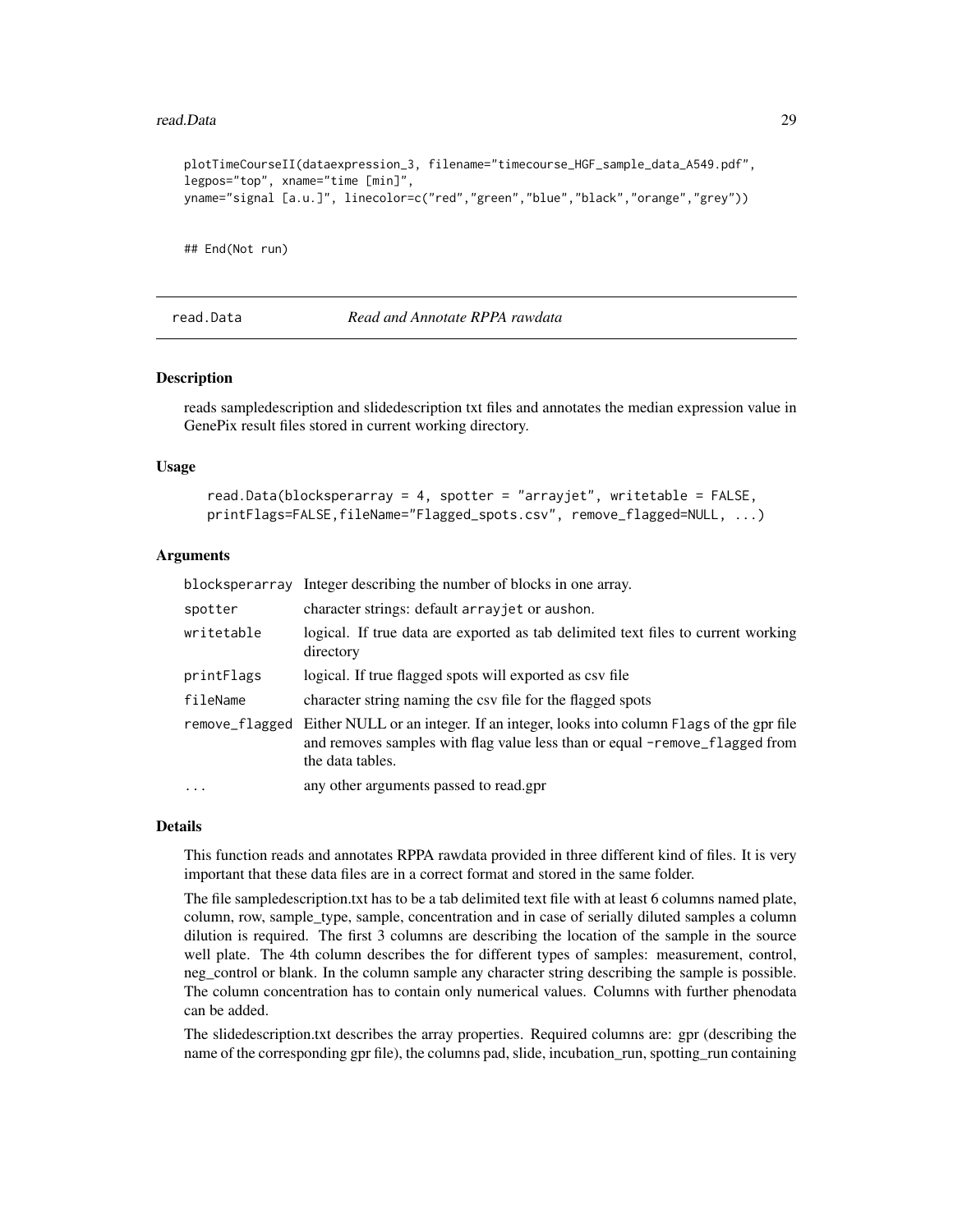integers are generating a unique array identifier. The column target describes the analyzed target and AB\_ID the used antibody. Column with further feature data can be added.

The third kind of files are the gpr files as results from image analysis software GenePix using the galfile from a aushon or arrayjet spotter.

#### Value

| expression        | matrix with protein expression data |  |
|-------------------|-------------------------------------|--|
| background        | matrix with background data         |  |
| arraydescription  |                                     |  |
|                   | data frame with feature data        |  |
| sampledescription |                                     |  |
|                   | data frame with pheno data          |  |

### Author(s)

Heiko Mannsperger <h.mannsperger@dkfz-heidelberg.de>

#### Examples

```
## Not run:
 library(RPPanalyzer)
```

```
dataDir <- system.file("extdata", package="RPPanalyzer")
setwd(dataDir)
rawdata <- read.Data(blocksperarray=12, spotter="aushon", printFlags=FALSE, remove_flagged=NULL)
print(dim(rawdata$expression))
```

```
rawdata <- read.Data(blocksperarray=12, spotter="aushon", printFlags=FALSE, remove_flagged=50)
print(dim(rawdata$expression))
```
## End(Not run)

remove.arrays *Remove arrays from a RPPA data list*

### Description

Removes arrays from the RPPA data set which are not used in following calculations.

### Usage

```
remove.arrays(x, param = "target", arrays2rm = c("protein", "blank", "housekeeping"))
```
<span id="page-29-0"></span>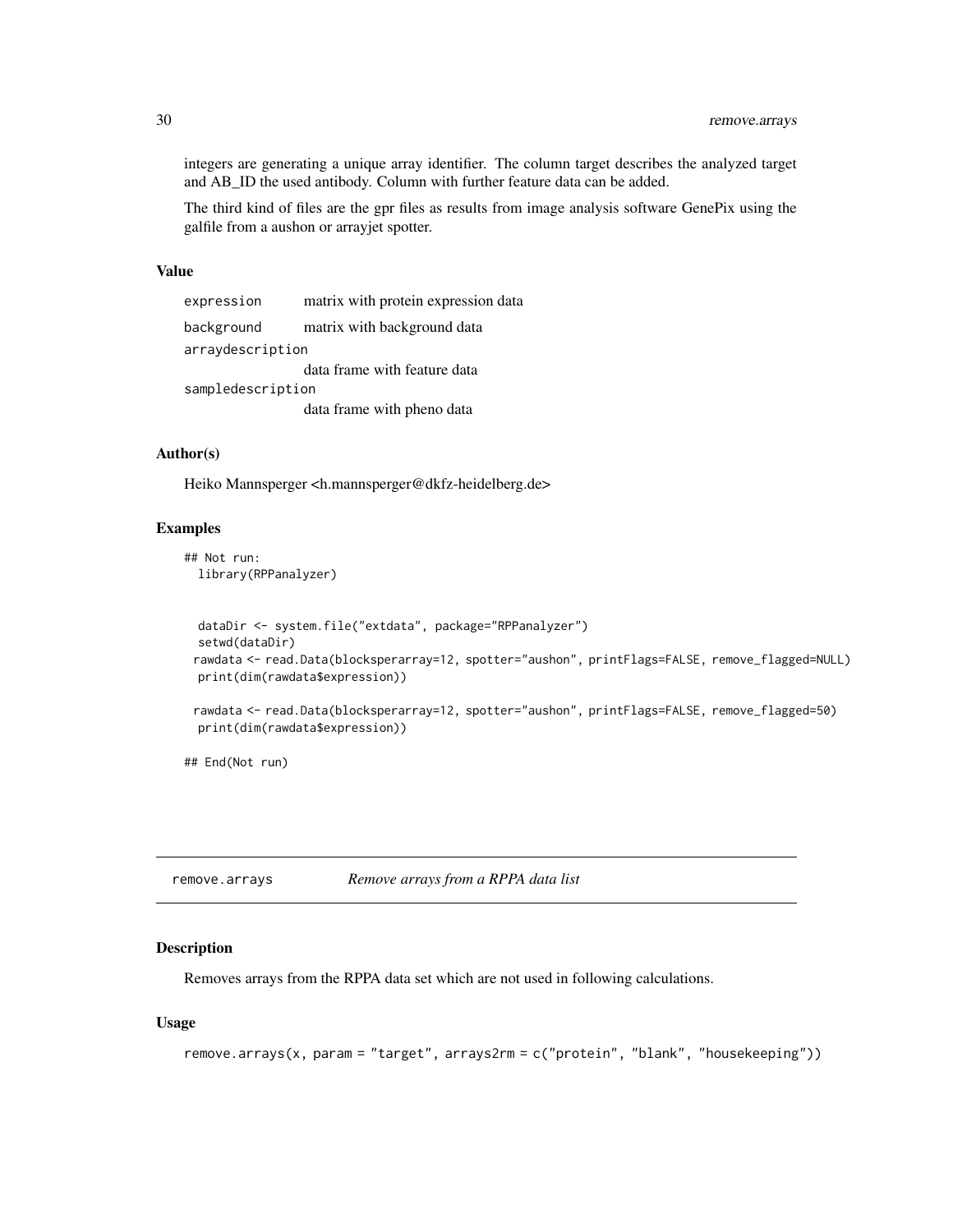### <span id="page-30-0"></span>rppa2boxplot 31

### Arguments

| $\mathsf{x}$ | List with RPPA data set                                                                  |
|--------------|------------------------------------------------------------------------------------------|
| param        | charater describing a row in the array description (column in slide description<br>file) |
| arrays2rm    | character defining the arrays to remove                                                  |

### Value

The RPPA data list without the arrays specified by arrays2rm.

### Author(s)

Heiko Mannsperger <h.mannsperger@dkfz.de>

### Examples

```
## Not run:
       library(RPPanalyzer)
        data(dataIII)
```
DT <- remove.arrays(dataIII, param = "target", arrays2rm = c("protein"))

## End(Not run)

rppa2boxplot *Draws boxplots of groups of an RPPA data set including wilcox or kruskal test.*

### Description

Draws boxplots of groups of an RPPA data set and compares the expression values to a reference group (control) if provided (wilcox.test). Otherwise a test on general differences is performed (kruskal.test). Additionally a grouping order for plotting can be provided here.

### Usage

```
rppa2boxplot(x, param, control=NULL, orderGrp=NULL, file = "boxplot_groups.pdf")
```
### Arguments

| x       | List with RPPA data with aggregated replicate spots                                                                                                                                                                                                           |
|---------|---------------------------------------------------------------------------------------------------------------------------------------------------------------------------------------------------------------------------------------------------------------|
| param   | Character value of one of the columns of the sampled escription matrix, i.e.<br>$x[[4]]$ , describing the phenodata that should be analyzed                                                                                                                   |
| control | Character value of one of the columns of the sampled escription matrix, i.e.<br>$x[[4]]$ , describing the sample group of param that serves as reference in the<br>wilcoxon test. In case of NULL (default) the general kruskal.test is performed<br>instead. |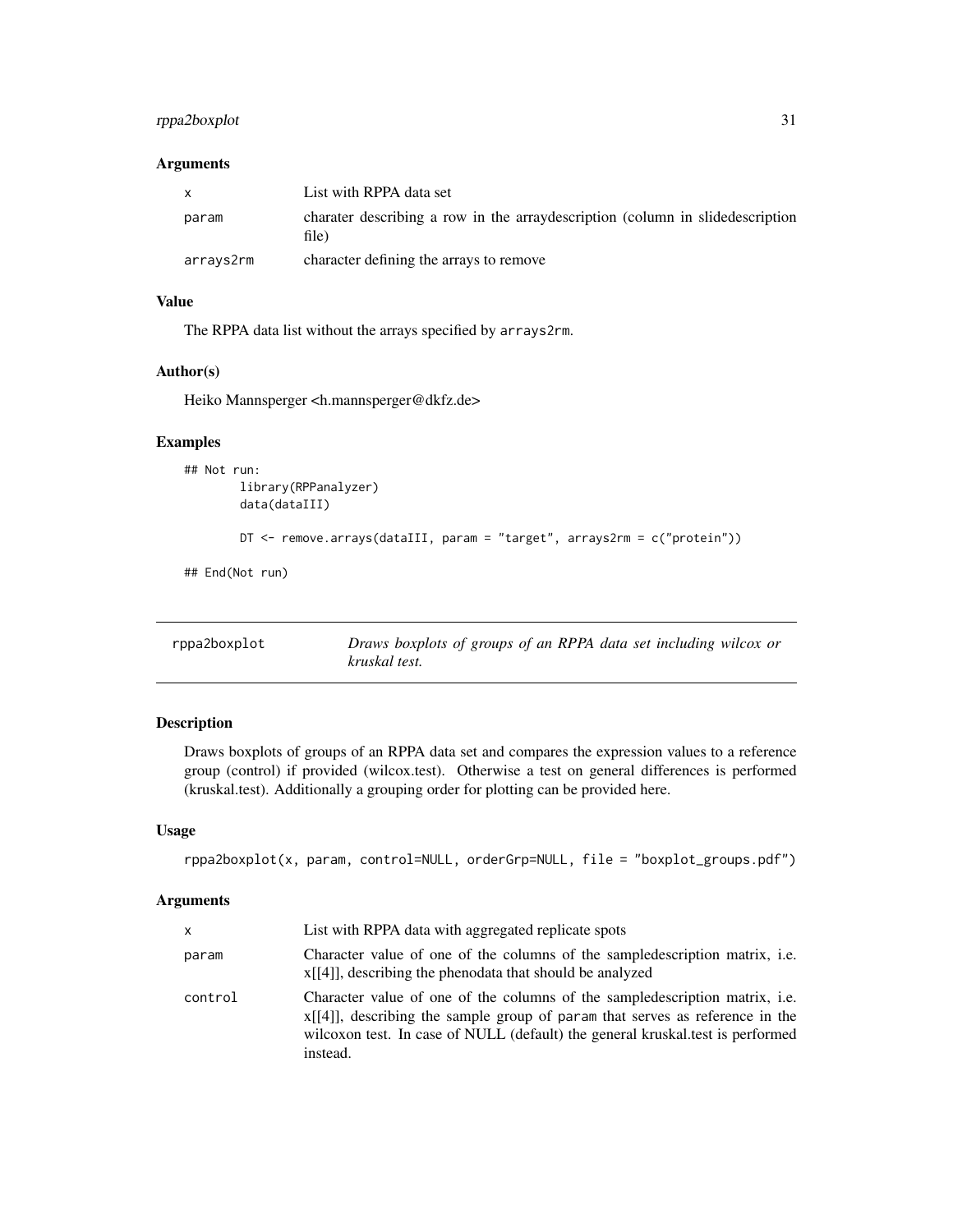<span id="page-31-0"></span>

| orderGrp | defines the ordering of the subgroups in param, i.e. vector of specifically ordered<br>values of param |
|----------|--------------------------------------------------------------------------------------------------------|
| file     | Title of the file that will be exported.                                                               |

### Value

Generates a PDF file

#### Author(s)

Silvia von der Heyde, Heiko Mannsperger

#### Examples

```
## Not run:
library(RPPanalyzer)
```

```
data(dataIII)
dataIII_median <- sample.median(dataIII)
rppa2boxplot(x=dataIII_median, param="rank", control="vx",
orderGrp=c("vx","zx","yzr","rxi"), file="wilcoxonBoxplot.pdf")
rppa2boxplot(x=dataIII_median, param="rank", control=NULL,
orderGrp=c("vx","zx","yzr","rxi"), file="kruskalBoxplot.pdf")
```
## End(Not run)

rppaList2ExpressionSet

*Convert RPPA data into Expression Set*

### Description

Converts a RPPA data list into an Expression Set

#### Usage

```
rppaList2ExpressionSet(x)
```
#### Arguments

x List with RPPA data set

### Details

This function builds an Expression Set from RPPA data. Due to the design of RPPA experiments, pheno and feature data are inverted compared to DNA/RNA array data sets.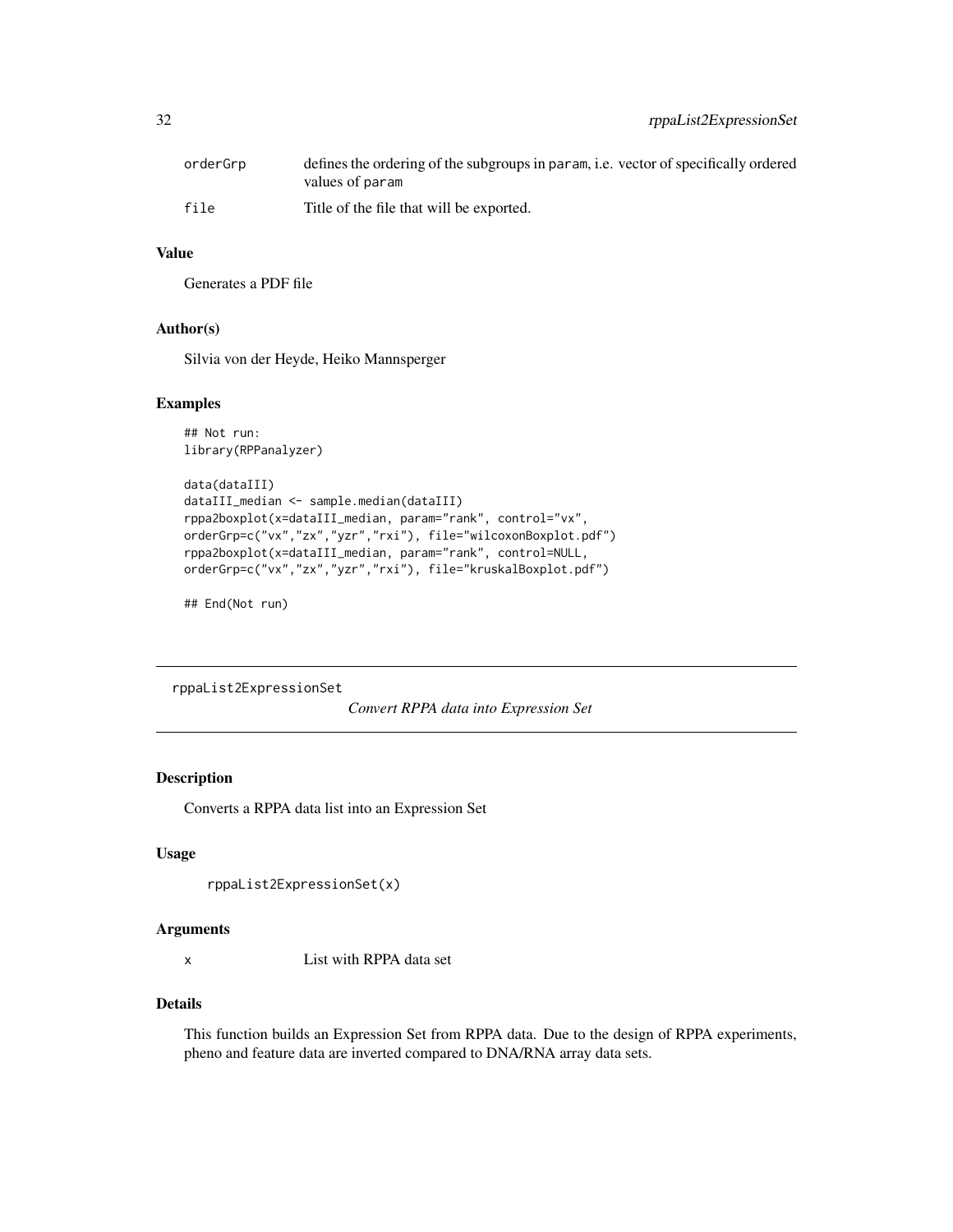```
rppaList2Heatmap 33
```
### Value

object of class Expressionset

### Author(s)

Heiko Mannsperger <h.mannsperger@dkfz.de>

### Examples

```
## Not run:
library(RPPanalyzer)
data(dataI)
   dataI_bgcorr <- correctBG(dataI,method="normexp")
dataI_median <- sample.median(dataI_bgcorr)
expr.set <- rppaList2ExpressionSet(dataI_median)
```
## End(Not run)

rppaList2Heatmap *Draw a heatmap with column side colors from a RPPA data*

### Description

Draws a heatmap from an RPPA data set and adds column side colors visualizing groups of selected phenodata.

#### Usage

```
rppaList2Heatmap(x, sampledescription = "sample", side.color = "tissue",
remove = c("blank", "protein", "Abmix"), distance = "eucsq",
dendros = "both", cutoff = 0.005, fileName = NULL,
cols = colorpanel(100, low = "blue", mid = "yellow", high = "red"),hclust.method="ward", scale = "row")
```
### Arguments

| $\mathsf{x}$      | List with RPPA data set, aggregated replicates                                                          |  |
|-------------------|---------------------------------------------------------------------------------------------------------|--|
| sampledescription |                                                                                                         |  |
|                   | character describing the sample identifier                                                              |  |
| side.color        | character describing the parameter for the side colors of the heatmap                                   |  |
| remove            | character describing the arrays that should removed from the heatmap data                               |  |
| distance          | character describing the method for the dendrogram                                                      |  |
| dendros           | character: "both" for row and column dendrogram                                                         |  |
| cutoff            | numeric describing the percentage that are identified as outliers for the heatmap<br>color distribution |  |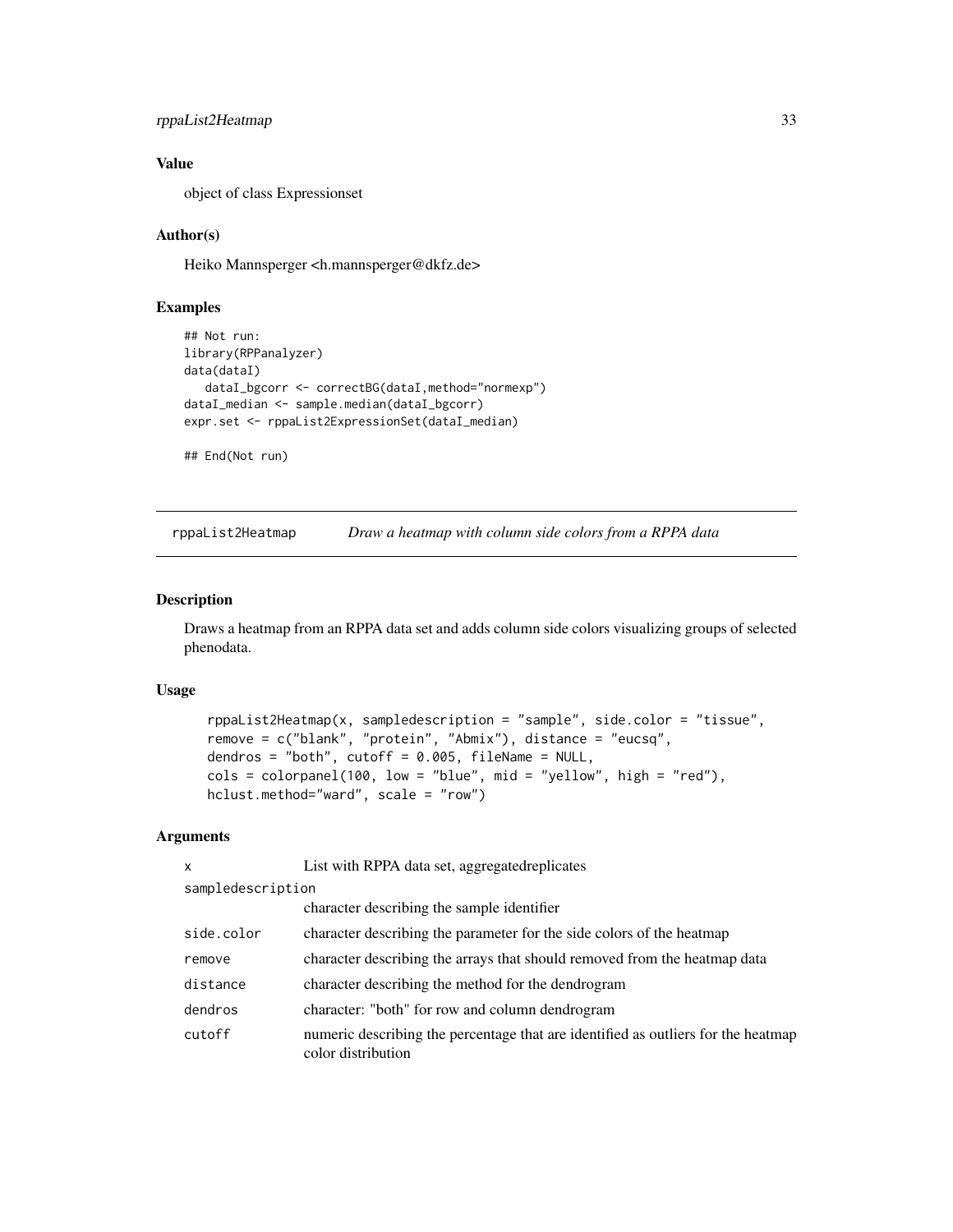<span id="page-33-0"></span>

| fileName      | character for the file where the pdf file will be stored. If NULL, plot to standard<br>plotting device. |
|---------------|---------------------------------------------------------------------------------------------------------|
| cols          | color key for the heatmap                                                                               |
| hclust.method | The method to be used for cluster agglomeration. Defaults to ward. See help of<br>helust for options.   |
| scale         | String. Either row, column, both or none for row or column, both or no scaling,<br>respectively.        |

### Value

generates a PDF file

### Author(s)

Heiko Mannsperger <h.mannsperger@dkfz.de>

### Examples

```
## Not run:
library(RPPanalyzer)
data(dataIII)
dataIII_median <- sample.median(dataIII)
rppaList2Heatmap(dataIII_median)
```
## End(Not run)

S1.gpr *GenePix result files*

### Description

GenePix result files are tab delimited text files exported from the commonly used microarray image analysis tool GenePix.

### Format

tab delimeted text file

### Source

The GenePix result files are files from original reverse phase protein arrays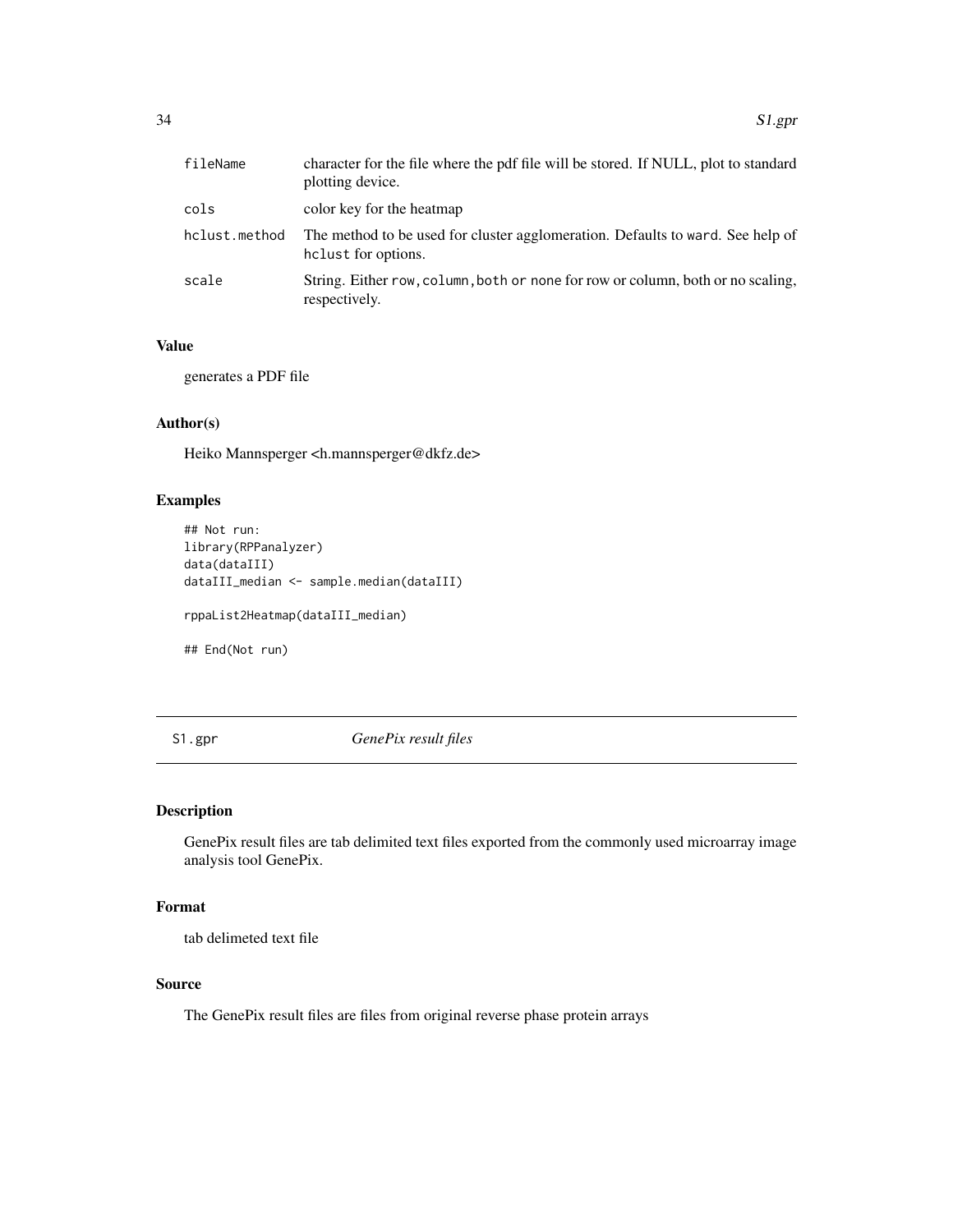<span id="page-34-0"></span>

Aggregates the replicates in an RPPA data list using the median function.

### Usage

sample.median(x)

### Arguments

x List with RPPA data set

### Value

| expression        | matrix with protein expression data |  |
|-------------------|-------------------------------------|--|
| error_mad         | matrix with error values            |  |
| arraydescription  |                                     |  |
|                   | data frame with feature data        |  |
| sampledescription |                                     |  |
|                   | data frame with pheno data          |  |

### Author(s)

Heiko Mannsperger <h.mannsperger@dkfz.de>

### Examples

```
## Not run:
library(RPPanalyzer)
```
data(dataI) dataI\_bgcorr <- correctBG(dataI,method="normexp") data.median <- sample.median(dataI\_bgcorr) ## End(Not run)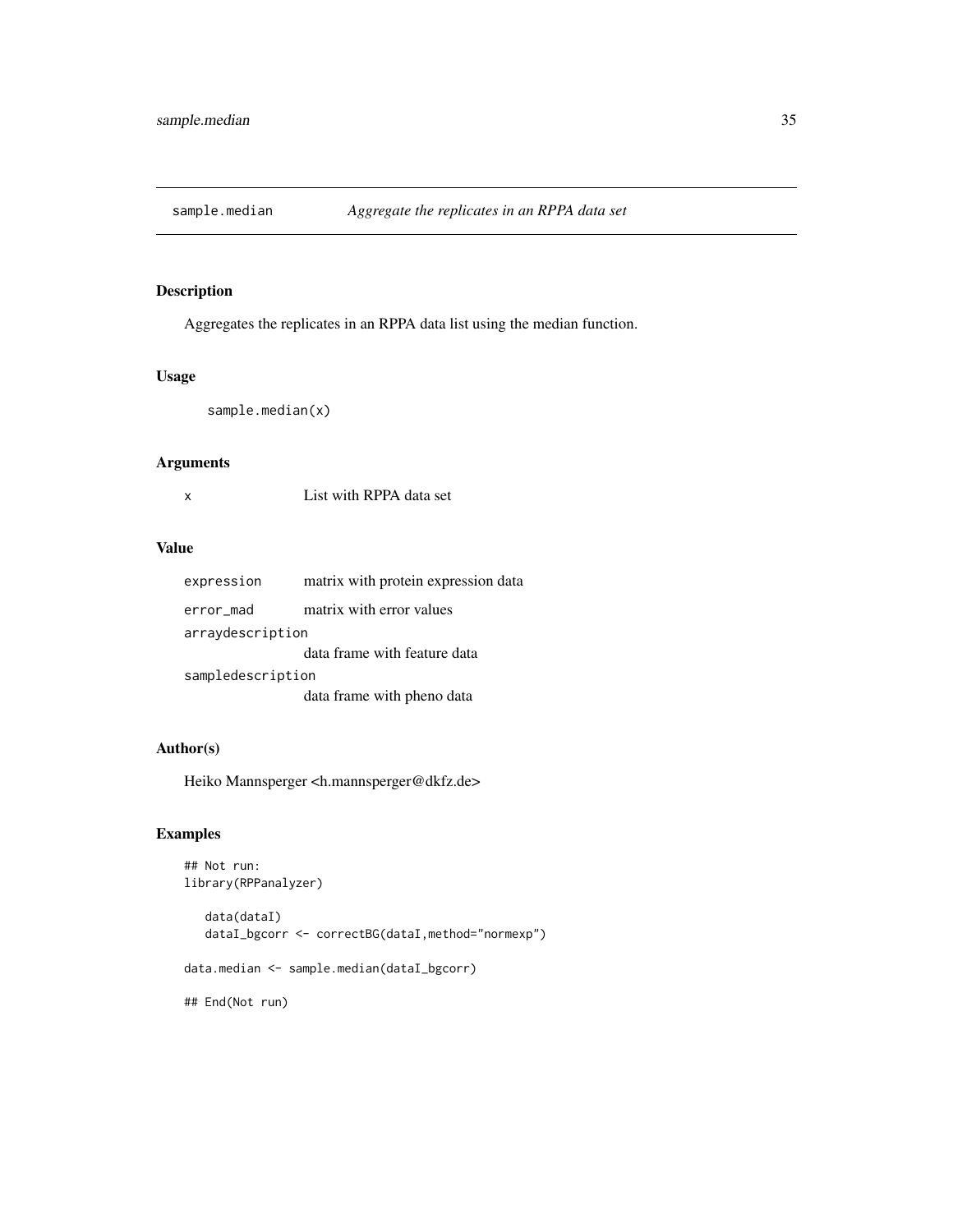<span id="page-35-0"></span>sampledescription.old *sample description file*

#### Description

The sample description file contains all information concerning the samples of a reverse phase protein experiment.

### Format

tab delimeted text file

### Details

The sample description file contains information for sample annotation and data analysis. To identify the sample in the source well plate the columns plate, row, column are obligatory. It is neccessary that every well that is spottet is described. The columns sample\_type and sample as well as concentration and for serially diluted samples dilution are required for data analysis. To fit a model to serial dilution e.g. using the calcSdc function, it is neccessary to indicate the highest concentration in the dilution column with the value 1. Any additionally column can be added to describe further phenodata of interest.

#### Source

The data set contains original reverse phase protein array signals with randomized pheno and feature data.

sampledescription.txt *sample description file*

#### **Description**

The sample description file contains all information concerning the samples of a reverse phase protein experiment.

#### Format

tab delimeted text file

#### Details

The sample description file contains information for sample annotation and data analysis. To identify the sample in the source well plate the columns plate, row, column are obligatory. It is neccessary that every well that is spottet is described. The columns sample\_type and sample as well as concentration and for serially diluted samples dilution are required for data analysis. The column dilSeriesID is required for background correction based on serial dilutions. Any additionally column can be added to describe further phenodata of interest.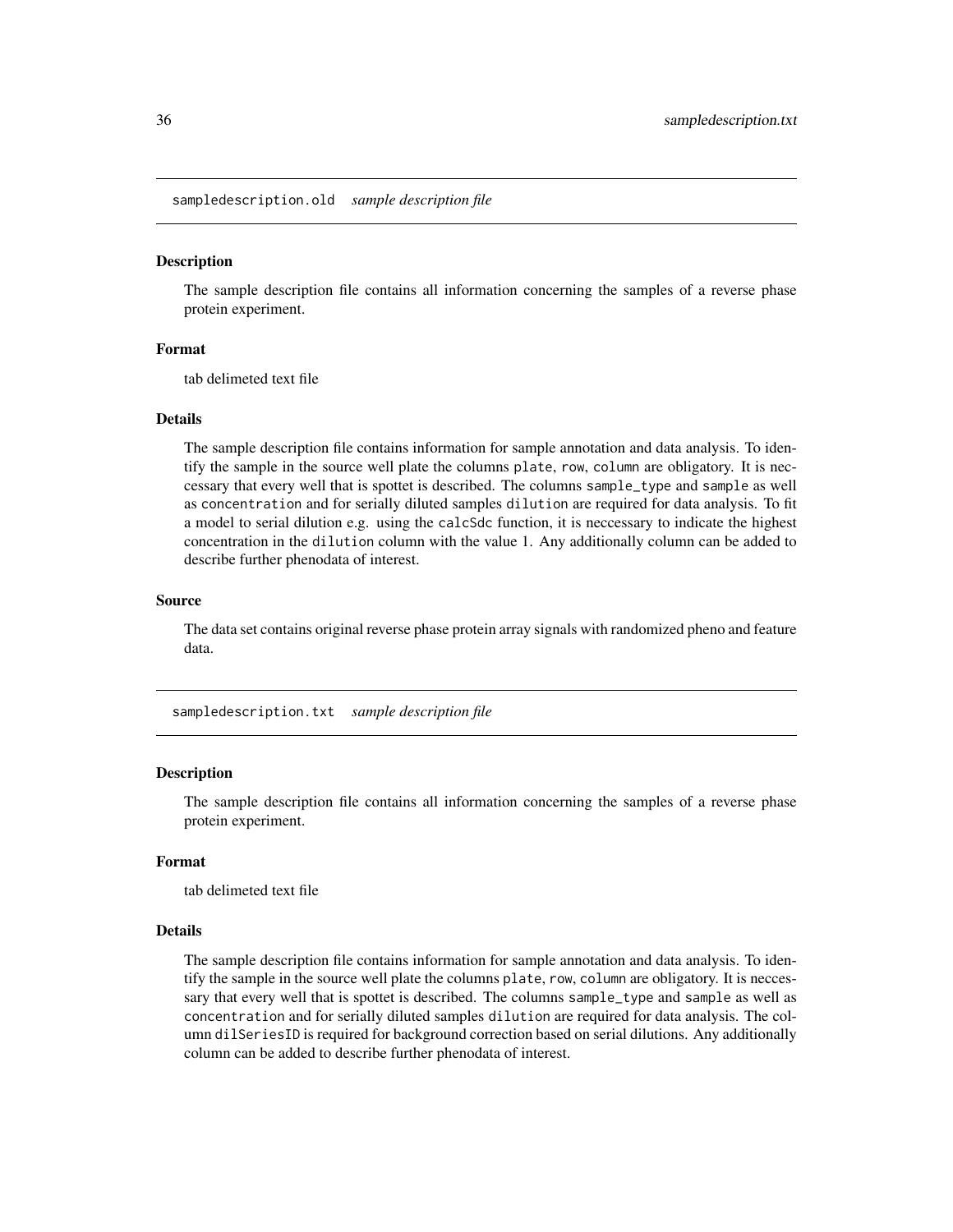### <span id="page-36-0"></span>select.measurements 37

### Source

The data set contains original reverse phase protein array signals. A549 cells were starved for 24 h and subsequently stimulated with six different HGF concentrations ranging from 0 - 100 ng/ml. Samples were obtained at six different time points ranging from 0 - 120 min. The experiment was done in triplicates, and the samples were analysed by RPPA using antibodies directed against proteins and phosphoproteins of MET receptor signalling.

select.measurements *Selects the measurement samples from an RPPA data list*

#### Description

Selects the measurement samples defined as "measurement" in sample\_type from an RPPA data list

#### Usage

```
select.measurements(x)
```
### Arguments

x List with RPPA data set

### Value

| expression        | matrix with protein expression data                                              |  |
|-------------------|----------------------------------------------------------------------------------|--|
| background        | matrix with protein background data or error values dependend on the input files |  |
| arraydescription  |                                                                                  |  |
|                   | data frame with feature data                                                     |  |
| sampledescription |                                                                                  |  |
|                   | data frame with pheno data                                                       |  |

### Author(s)

Heiko Mannsperger <h.mannsperger@dkfz.de>

### Examples

```
## Not run:
library(RPPanalyzer)
data(dataIII)
dataIII_median <- sample.median(dataIII)
measures <- select.measurements(dataIII_median)
```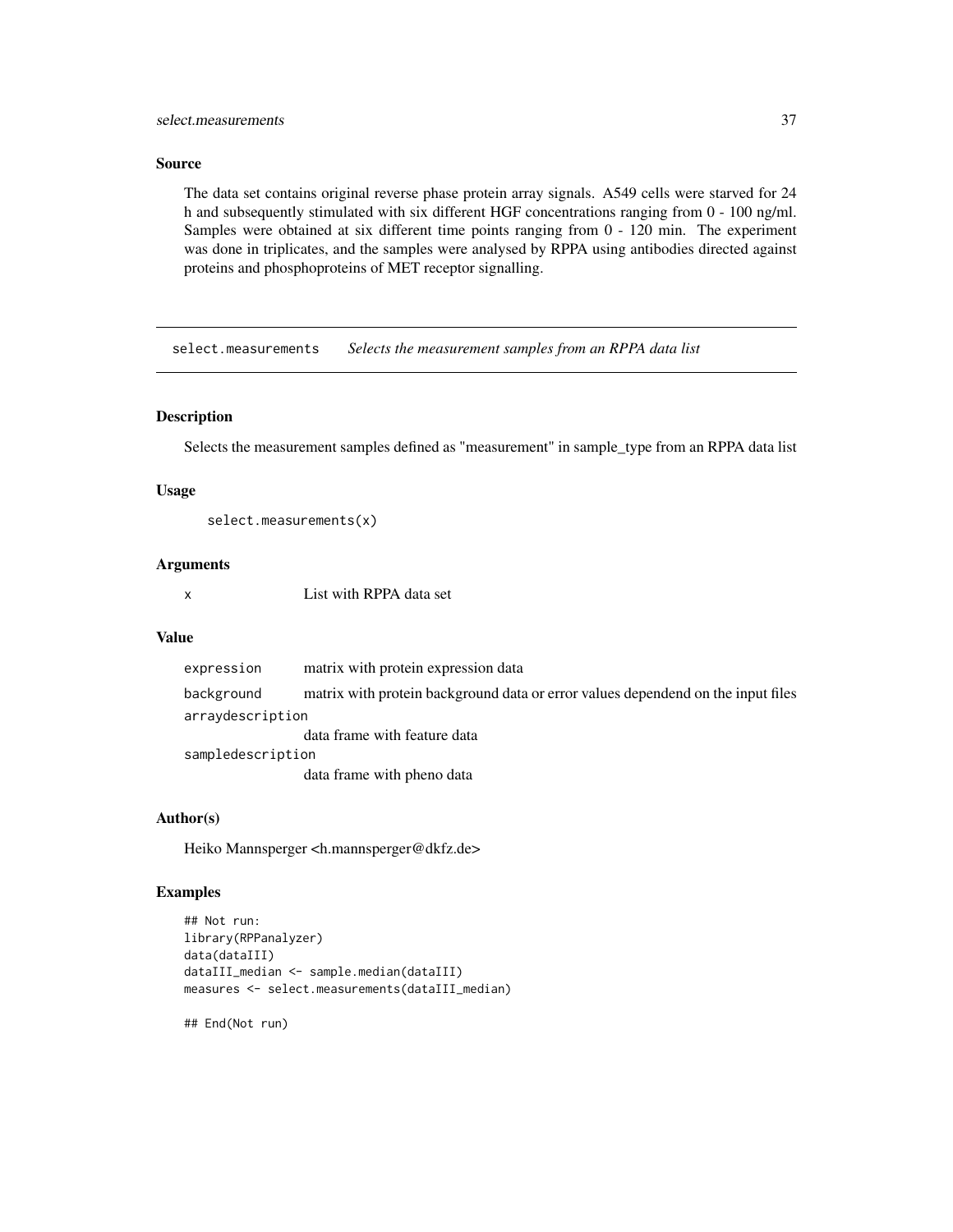<span id="page-37-0"></span>Selects samples from an RPPA data list according to the selected parameter.

### Usage

```
select.sample.group(x, params=list("tissue" = c("T", "N")), combine = F)
```
### Arguments

| $\mathsf{x}$ | List with RPPA data set                                                                                                                                                                                                             |
|--------------|-------------------------------------------------------------------------------------------------------------------------------------------------------------------------------------------------------------------------------------|
| params       | List of parameters the selection of samples is bases on. The names of the list<br>describes the columns of the sampled escription matrix. The according values<br>corresponds to the values in these columns that will be selected. |
| combine      | Logical value. Indicates wheter the samples should match at least one crite-<br>rion given in the params list (combine=TRUE) or if all criteria should be met<br>(combine=FALSE). Default is FALSE.                                 |

### Value

An RPPA data list containing only these samples that match the criteria given in the params list.

### Author(s)

Heiko Mannsperger <h.mannsperger@dkfz.de>, Stephan Gade <s.gade@dkfz.de>

### Examples

```
## Not run:
library(RPPanalyzer)
data(dataII)
selectedData <- select.sample.group(dataII,params=list("stimulation"=c("A","B")))
## End(Not run)
```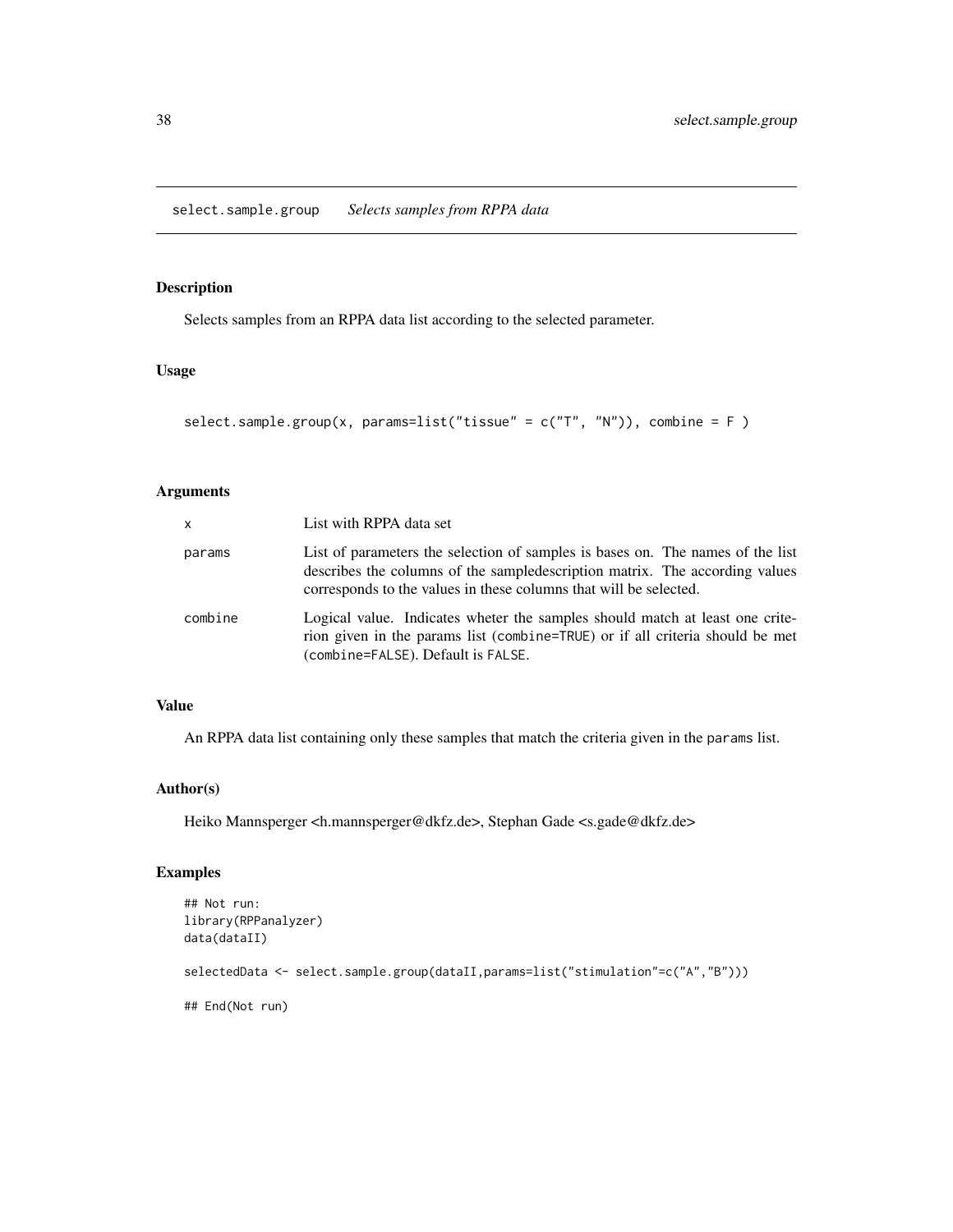<span id="page-38-0"></span>The data Set is a list of four elements. Expression and background are matrices containing signal intensities, the data frames arraydescription and sampledescription comprising feature and phenodata.

### Usage

```
data(ser.dil.samples)
```
#### Format

list

### Details

The data set is a subset of the data set dataI to shorten the running time during the R CMD check process. The data set contains information about the localization of the samples.

### Source

The data set contains original reverse phase protein array signals with randomized pheno and feature data.

#### Examples

```
## Not run:
data(ser.dil.samples)
str(ser.dil.samples)
```
## End(Not run)

simpleBoxplot *Draws boxplots of groups of an RPPA data set.*

### Description

Draws boxplots of groups of an RPPA data set. Additionally a grouping order for plotting can be provided here.

#### Usage

```
simpleBoxplot(x, param, orderGrp=NULL, file = "boxplot_groups.pdf")
```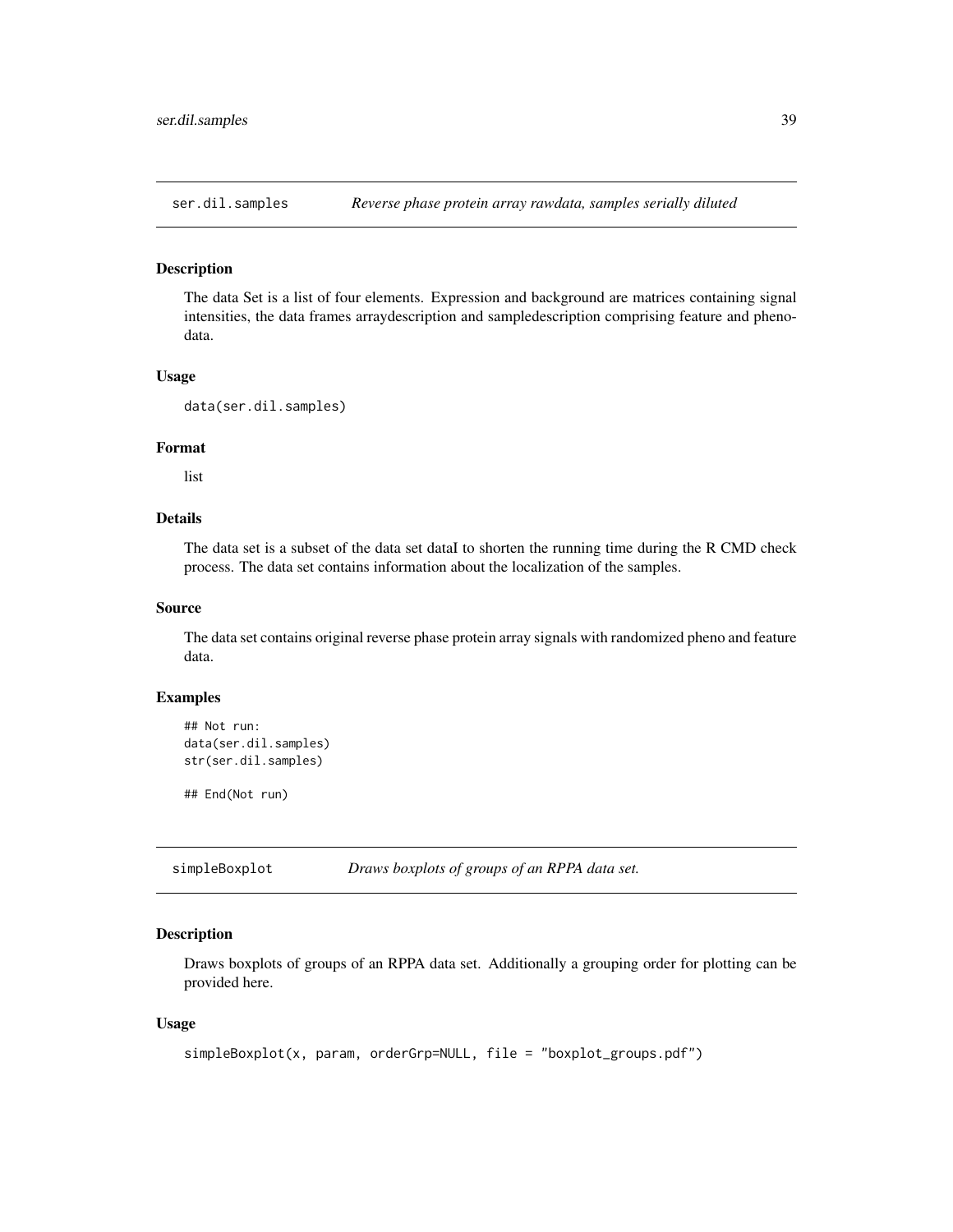#### <span id="page-39-0"></span>**Arguments**

| x        | List with RPPA data with aggregated replicate spots                                                                                         |
|----------|---------------------------------------------------------------------------------------------------------------------------------------------|
| param    | Character value of one of the columns of the sampled escription matrix, i.e.<br>$x[[4]]$ , describing the phenodata that should be analyzed |
| orderGrp | defines the ordering of the subgroups in param, i.e. vector of specifically ordered<br>values of param                                      |
| file     | Title of the file that will be exported.                                                                                                    |

#### Value

Generates a PDF file

#### Author(s)

Silvia von der Heyde, Heiko Mannsperger

### Examples

```
## Not run:
library(RPPanalyzer)
data(dataIII)
dataIII_median <- sample.median(dataIII)
simpleBoxplot(x=dataIII_median, param="rank",
orderGrp=c("vx","zx","yzr","rxi"), file="simpleBoxplot.pdf")
## End(Not run)
```
slidedescription.old *slide description file*

### Description

The slide description file contains all information concerning the arrays of a reverse phase protein experiment.

#### Format

tab delimeted text file

### Details

The slide description file contains information for array annotation and data analysis. To find the GenePix result files (gpr files) in current working directory it is neccesssary that the names of the gpr files are matching with the gpr column. To identify the array on the slides the columns pad, slide, spotting\_run, incubation\_run are obligatory. It is neccessary that every well that is spottet is described. The columns sample\_type and sample as well as concentration and (for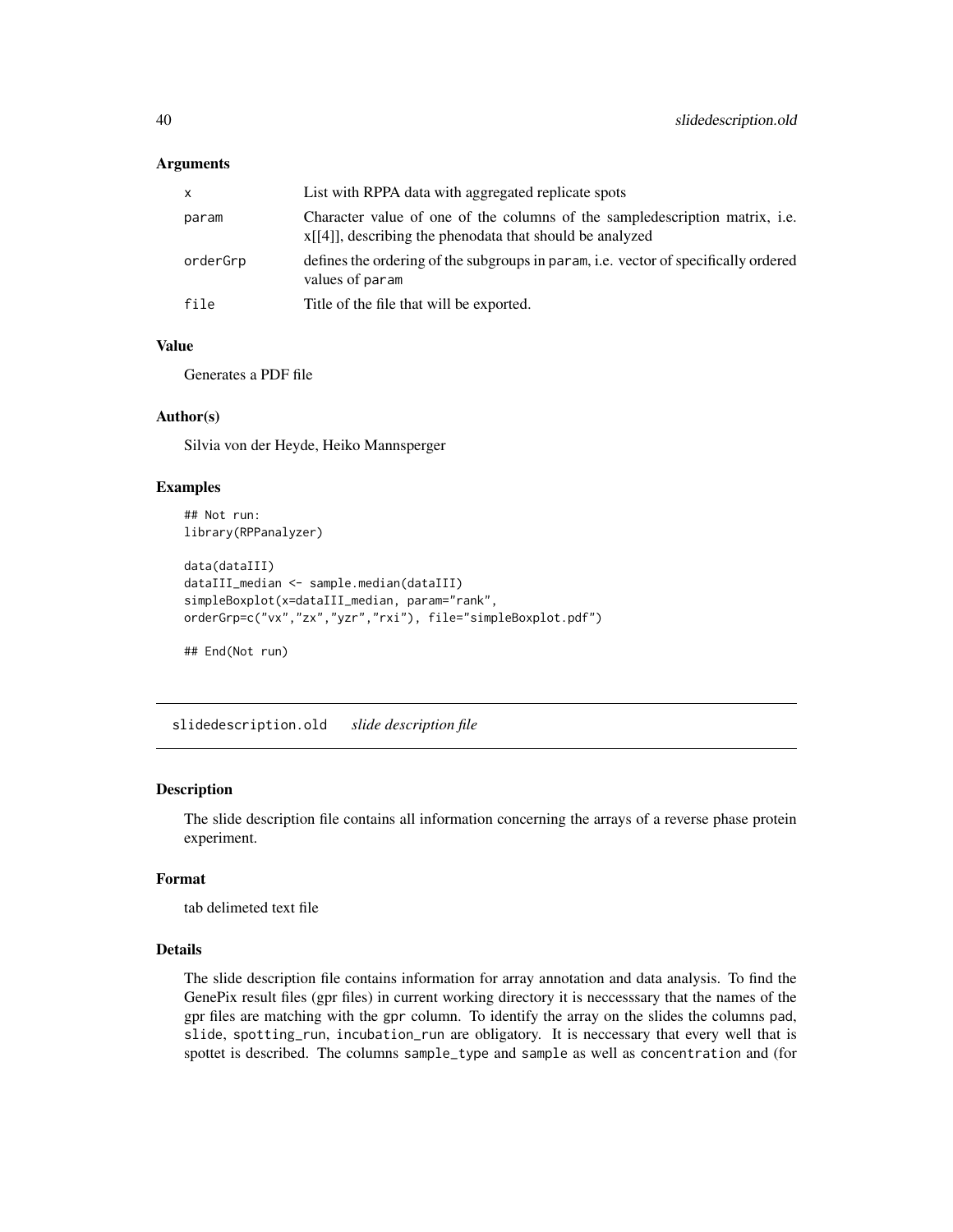#### <span id="page-40-0"></span>slidedescription.txt 41

serially diluted samples) dilution are required for data analysis. The columns target describes the analyzed proteins and AB\_ID contains a indentifier for the antibody used for the detection. Any additionally column can be added to describe further phenodata of interest.

#### Source

The data set contains the incubation data from reverse phase protein arrays with randomized feature data.

slidedescription.txt *slide description file*

#### **Description**

The slide description file contains all information concerning the arrays of a reverse phase protein experiment.

#### Format

tab delimeted text file

#### Details

The slide description file contains information for array annotation and data analysis. To find the GenePix result files (gpr files) in current working directory it is neccesssary that the names of the gpr files are matching with the gpr column. To identify the array on the slides the columns pad, slide, spotting\_run, incubation\_run are obligatory. It is neccessary that every well that is spottet is described. The columns sample\_type and sample as well as concentration and (for serially diluted samples) dilution are required for data analysis. The columns target describes the analyzed proteins and AB\_ID contains a indentifier for the antibody used for the detection. Any additionally column can be added to describe further phenodata of interest.

#### Source

The data set contains the incubation data from reverse phase protein arrays for the HGF data set. These are 3 sample slides plus one slide for FCF normalization.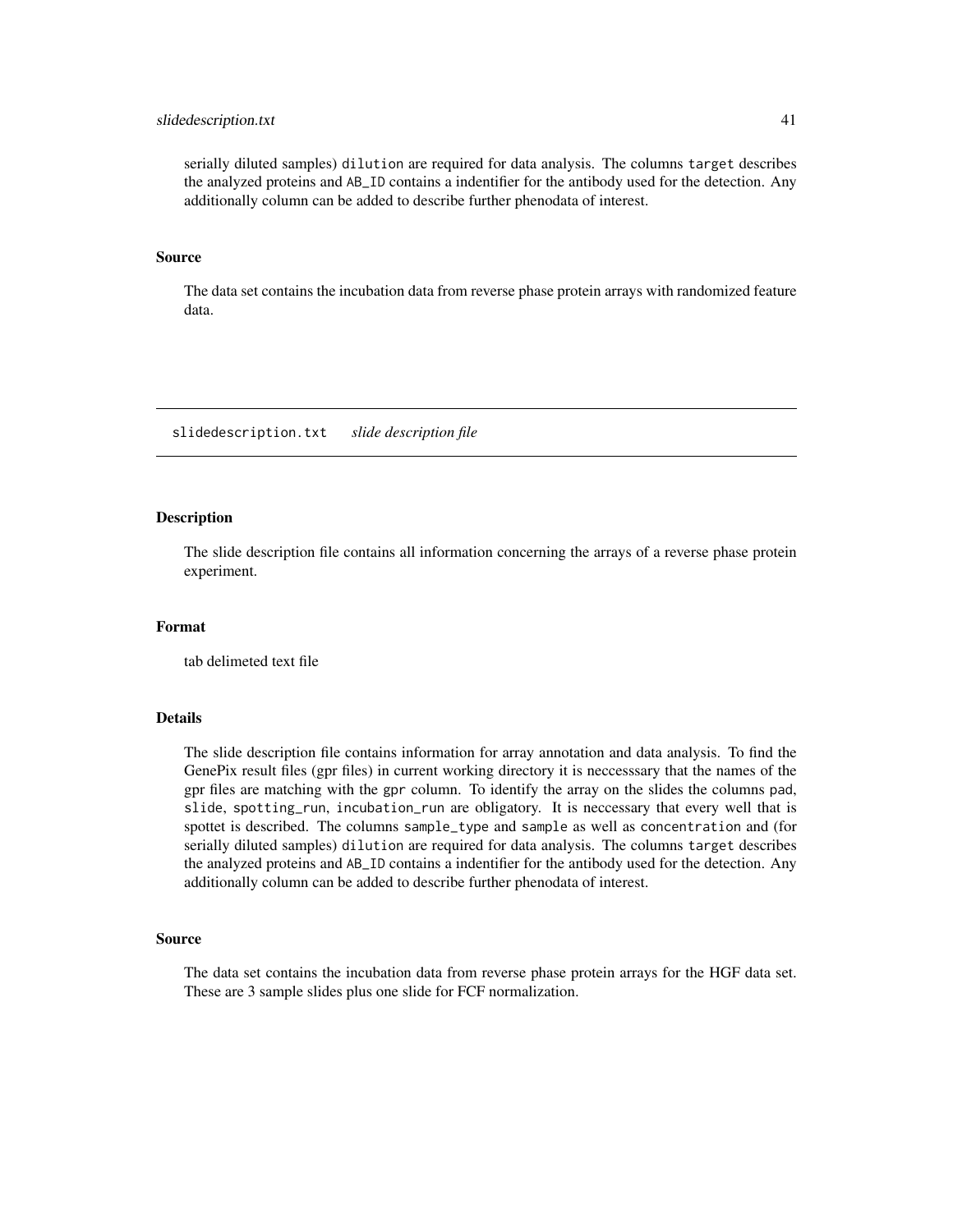<span id="page-41-0"></span>test.correlation *Tests for correlations in RPPA data*

### Description

Tests for correlation between protein expression value and any continuous data using cor.test.

#### Usage

```
test.correlation(x, param, method.cor = "kendall",
method.padj = "BH", file = "correlation_plot.pdf")
```
#### Arguments

| X           | List containing RPPa data set                                                              |
|-------------|--------------------------------------------------------------------------------------------|
| param       | character describing the parameter                                                         |
| method.cor  | character string describing the correlation                                                |
| method.padj | character string describing the method for the p-value correction for multiple<br>testing. |
| file        | character string                                                                           |

### Value

generates a pdf file

### Author(s)

Heiko Mannsperger <h.mannsperger@dkfz.de>

### See Also

For information about the argument method.cor see [cor.test](#page-0-0), informations about methods.padj can be found under [p.adjust](#page-0-0)

### Examples

```
## Not run:
library(RPPanalyzer)
data(dataIII)
dataIII_median <- sample.median(dataIII)
test.correlation(dataIII_median,param="staging")
```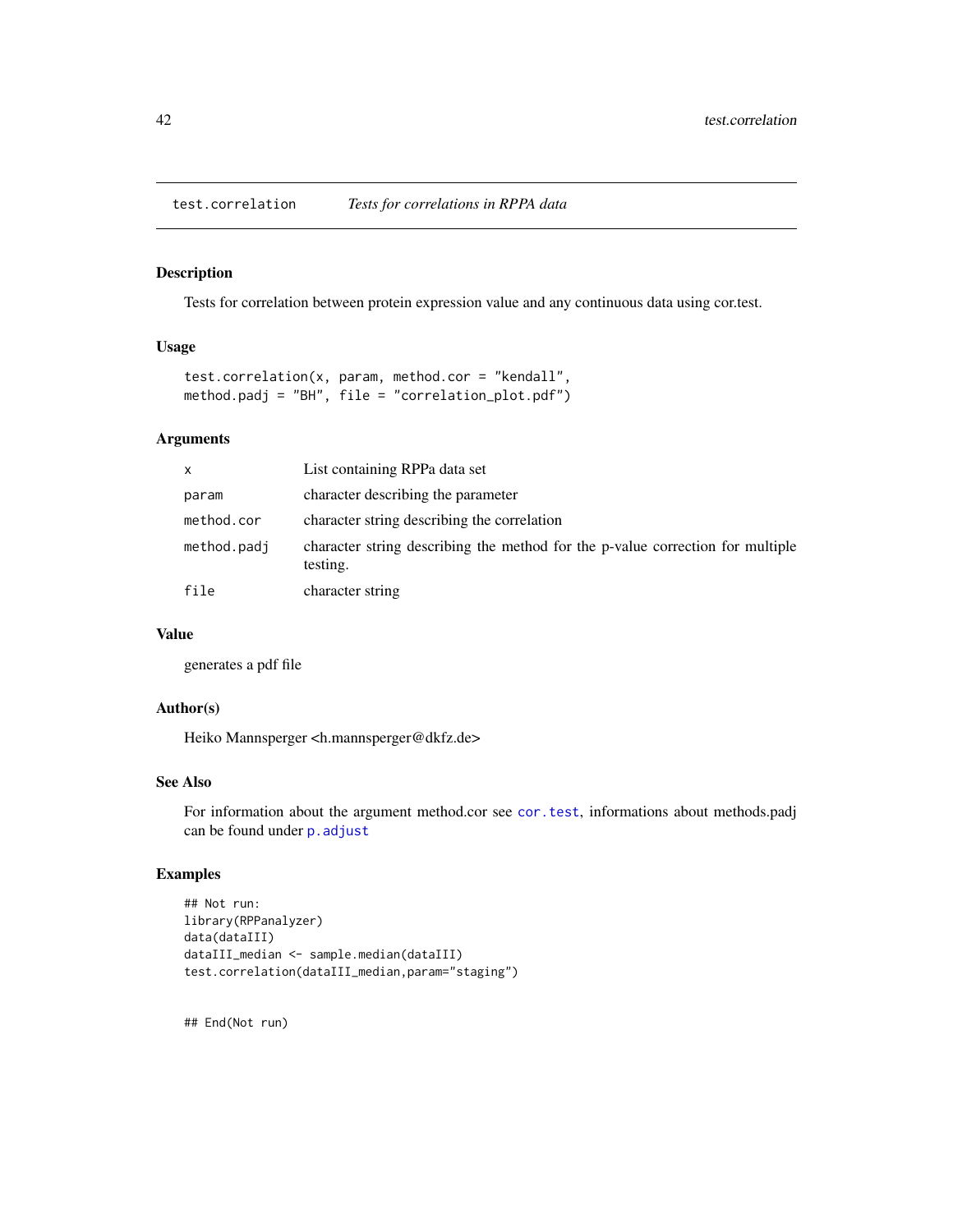<span id="page-42-1"></span><span id="page-42-0"></span>

Writes the 3 or 4 elements of an RPPA data list into one or two csv files which can easily imported into spreadsheet software

#### Usage

```
write.Data(x,FileNameExtension="Data")
```
### Arguments

x List with RPPA data set FileNameExtension

## character string which will be added to the name of the exported file

### Value

one or two csv files dependend from the length of the RPPA data list

#### Author(s)

Heiko Mannsperger <h.mannsperger@dkfz.de>

### Examples

```
## Not run:
library(RPPanalyzer)
data(dataII)
```
write.Data(dataII)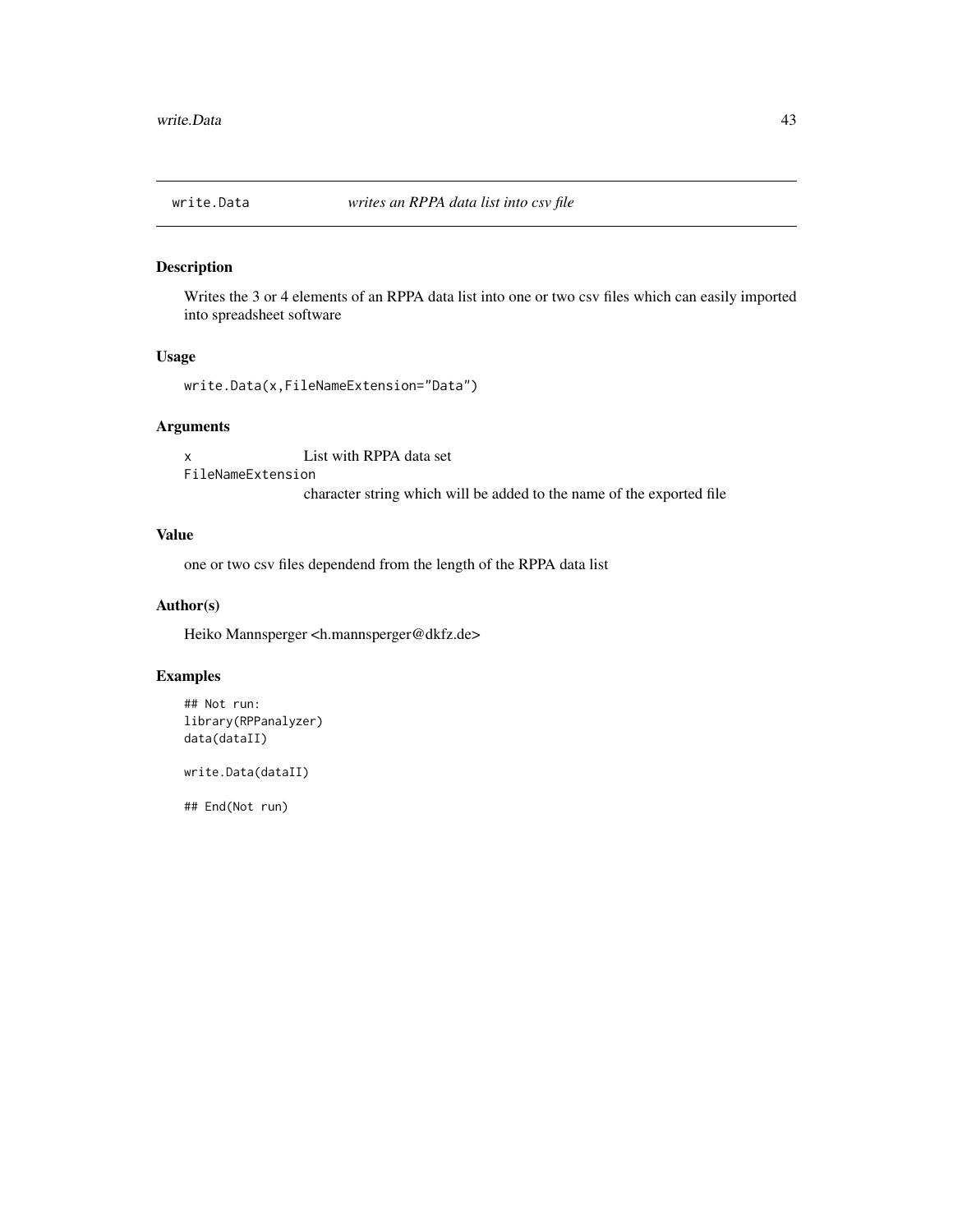# <span id="page-43-0"></span>Index

∗ IO write.Data, [43](#page-42-0) ∗ datasets dataI, [12](#page-11-0) dataII, [13](#page-12-0) dataIII, [14](#page-13-0) HKdata, [17](#page-16-0) S1.gpr, [34](#page-33-0) sampledescription.old, [36](#page-35-0) sampledescription.txt, [36](#page-35-0) ser.dil.samples, [39](#page-38-0) slidedescription.old, [40](#page-39-0) slidedescription.txt, [41](#page-40-0) ∗ file plotTimeCourseII, [27](#page-26-0) ∗ hplot plotMeasurementsQC, [22](#page-21-0) plotQC, [23](#page-22-0) plotqq, [24](#page-23-0) plotTimeCourse, [25](#page-24-0) rppa2boxplot, [31](#page-30-0) rppaList2Heatmap, [33](#page-32-0) simpleBoxplot, [39](#page-38-0) test.correlation, [42](#page-41-0) ∗ manip calcLinear, [4](#page-3-0) calcLogistic, [6](#page-5-0) calcSdc, [7](#page-6-0) correctBG, [8](#page-7-0) normalizeRPPA, [19](#page-18-0) pick.high.conc, [21](#page-20-0) read.Data, [29](#page-28-0) remove.arrays, [30](#page-29-0) rppaList2ExpressionSet, [32](#page-31-0) sample.median, [35](#page-34-0) select.measurements, [37](#page-36-0) select.sample.group, [38](#page-37-0) ∗ package RPPanalyzer-package, [2](#page-1-0)

analyzeIntercepts *(*correctDilinterc*)*, [9](#page-8-0) anova, *[10](#page-9-0)* as.my *(*correctDilinterc*)*, [9](#page-8-0) averageData, [3](#page-2-0) backgroundCorrect, *[8,](#page-7-0) [9](#page-8-0)* calcLinear, [4](#page-3-0) calcLogistic, [6](#page-5-0) calcSdc, [7](#page-6-0) cor.test, *[42](#page-41-0)* correctBG, [8](#page-7-0) correctDilinterc, [9,](#page-8-0) *[15,](#page-14-0) [16](#page-15-0)* curvePredictSigmoid, [11](#page-10-0) dataI, [12](#page-11-0) dataII, [13](#page-12-0) dataIII, [14](#page-13-0) dataPreproc, [15](#page-14-0) getErrorModel, *[4](#page-3-0)*, [16](#page-15-0) getIntercepts *(*correctDilinterc*)*, [9](#page-8-0) getSignals *(*correctDilinterc*)*, [9](#page-8-0) HKdata, [17](#page-16-0) logList, [18](#page-17-0) normalizeRPPA, [19](#page-18-0) p.adjust, *[42](#page-41-0)* pick.high.conc, [21](#page-20-0) plotMeasurementsQC, *[16](#page-15-0)*, [22](#page-21-0) plotQC, *[16](#page-15-0)*, [23](#page-22-0) plotqq, *[16](#page-15-0)*, [24](#page-23-0) plotTimeCourse, [25](#page-24-0) plotTimeCourseII, [27](#page-26-0) read.Data, *[15](#page-14-0)*, *[18](#page-17-0)*, [29](#page-28-0) remove.arrays, [30](#page-29-0) rppa2boxplot, [31](#page-30-0)